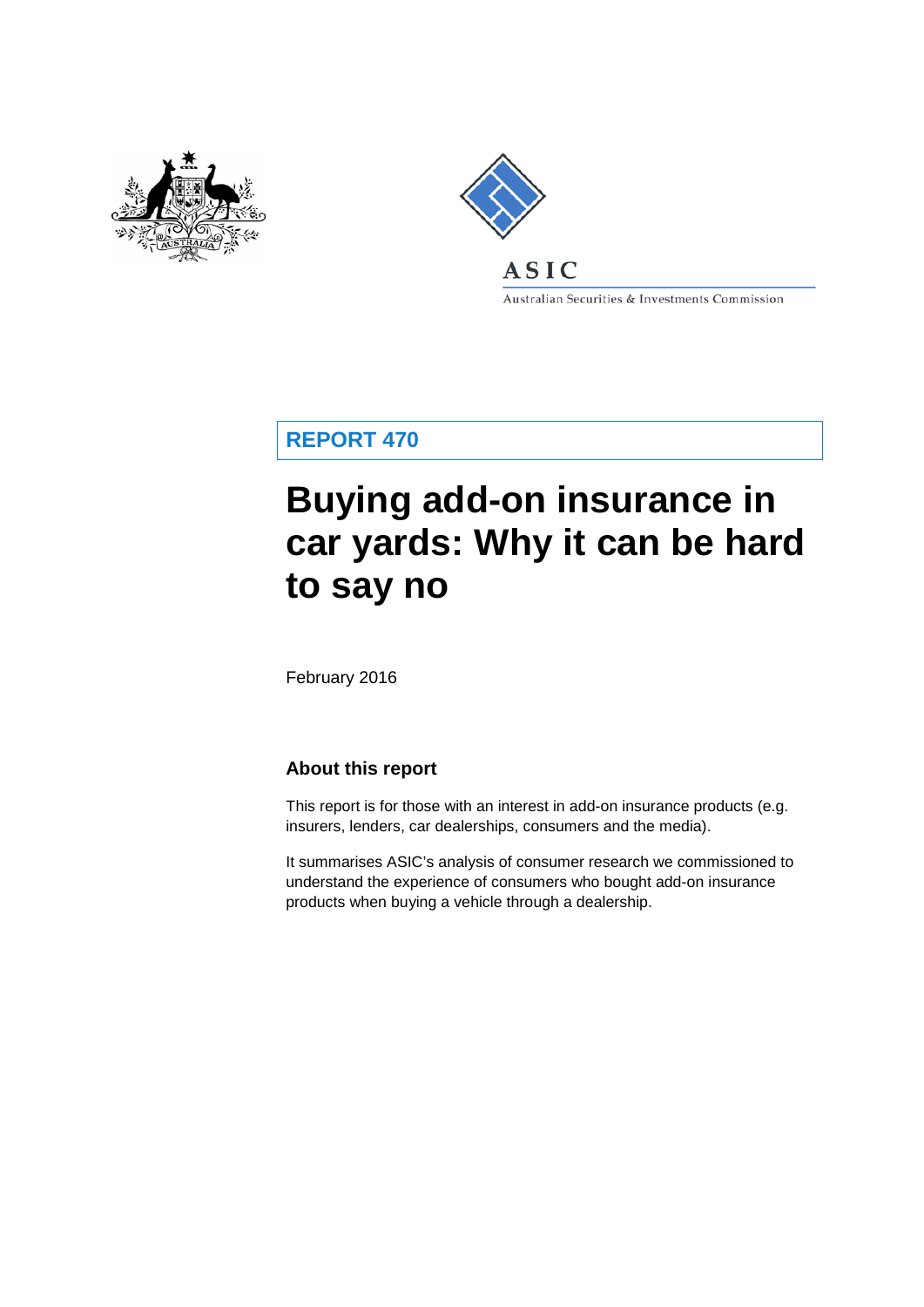#### **About ASIC regulatory documents**

In administering legislation ASIC issues the following types of regulatory documents.

**Consultation papers**: seek feedback from stakeholders on matters ASIC is considering, such as proposed relief or proposed regulatory guidance.

**Regulatory guides**: give guidance to regulated entities by:

- explaining when and how ASIC will exercise specific powers under legislation (primarily the Corporations Act)
- explaining how ASIC interprets the law
- describing the principles underlying ASIC's approach
- giving practical guidance (e.g. describing the steps of a process such as applying for a licence or giving practical examples of how regulated entities may decide to meet their obligations).

**Information sheets**: provide concise guidance on a specific process or compliance issue or an overview of detailed guidance.

**Reports**: describe ASIC compliance or relief activity or the results of a research project.

# **Disclaimer**

This report does not constitute legal advice. We encourage you to seek your own professional advice to find out how the Corporations Act and other applicable laws apply to you, as it is your responsibility to determine your obligations.

Examples in this report are purely for illustration; they are not exhaustive and are not intended to impose or imply particular rules or requirements.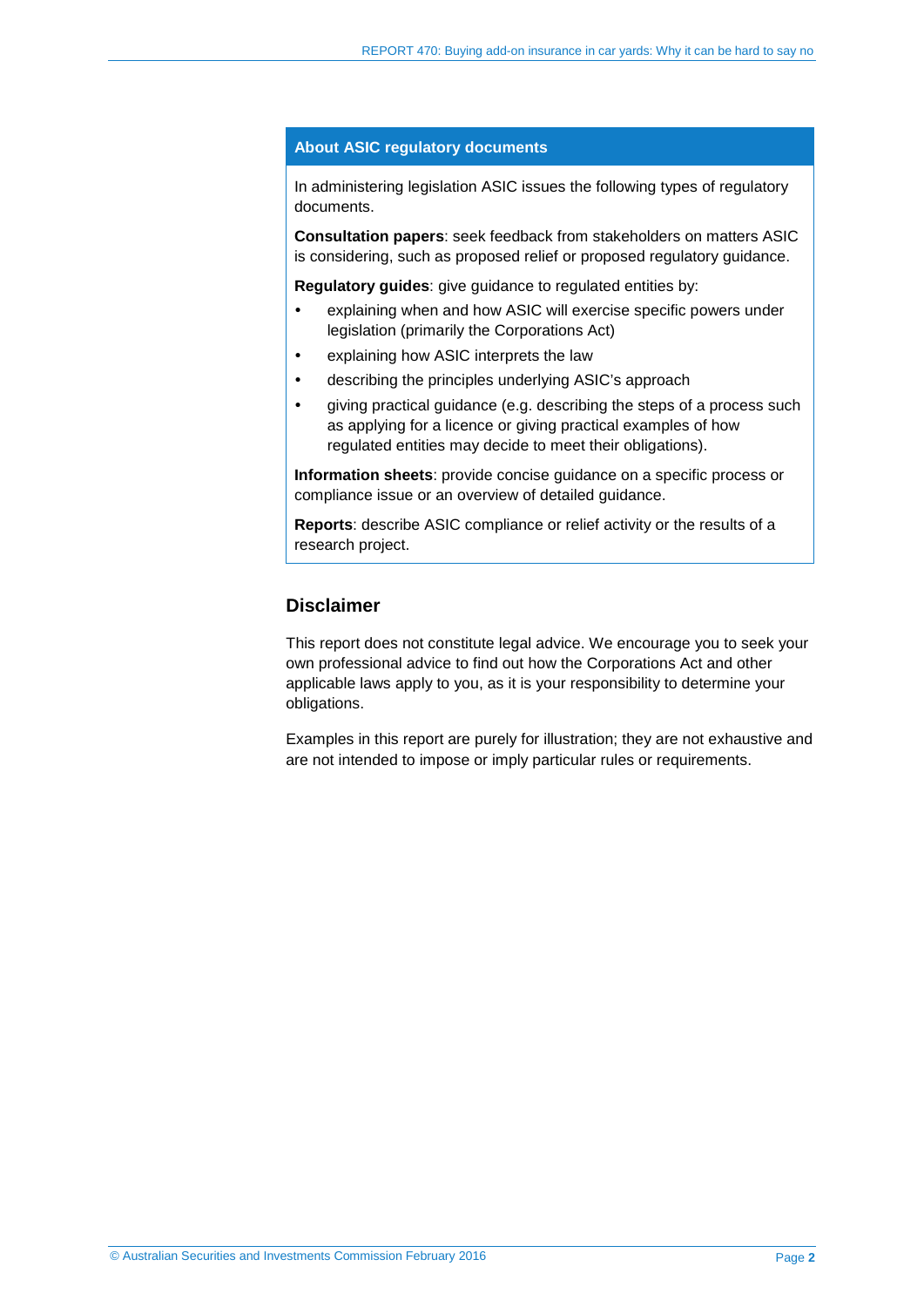# **Contents**

| A |                                                              |  |
|---|--------------------------------------------------------------|--|
|   |                                                              |  |
|   |                                                              |  |
|   |                                                              |  |
|   |                                                              |  |
| в |                                                              |  |
|   |                                                              |  |
|   |                                                              |  |
|   |                                                              |  |
| C |                                                              |  |
|   |                                                              |  |
|   |                                                              |  |
|   |                                                              |  |
|   |                                                              |  |
|   |                                                              |  |
| D |                                                              |  |
|   |                                                              |  |
|   | Ease and convenience: Information simplification and limited |  |
|   |                                                              |  |
|   |                                                              |  |
|   |                                                              |  |
|   |                                                              |  |
|   |                                                              |  |
|   |                                                              |  |
|   |                                                              |  |
|   |                                                              |  |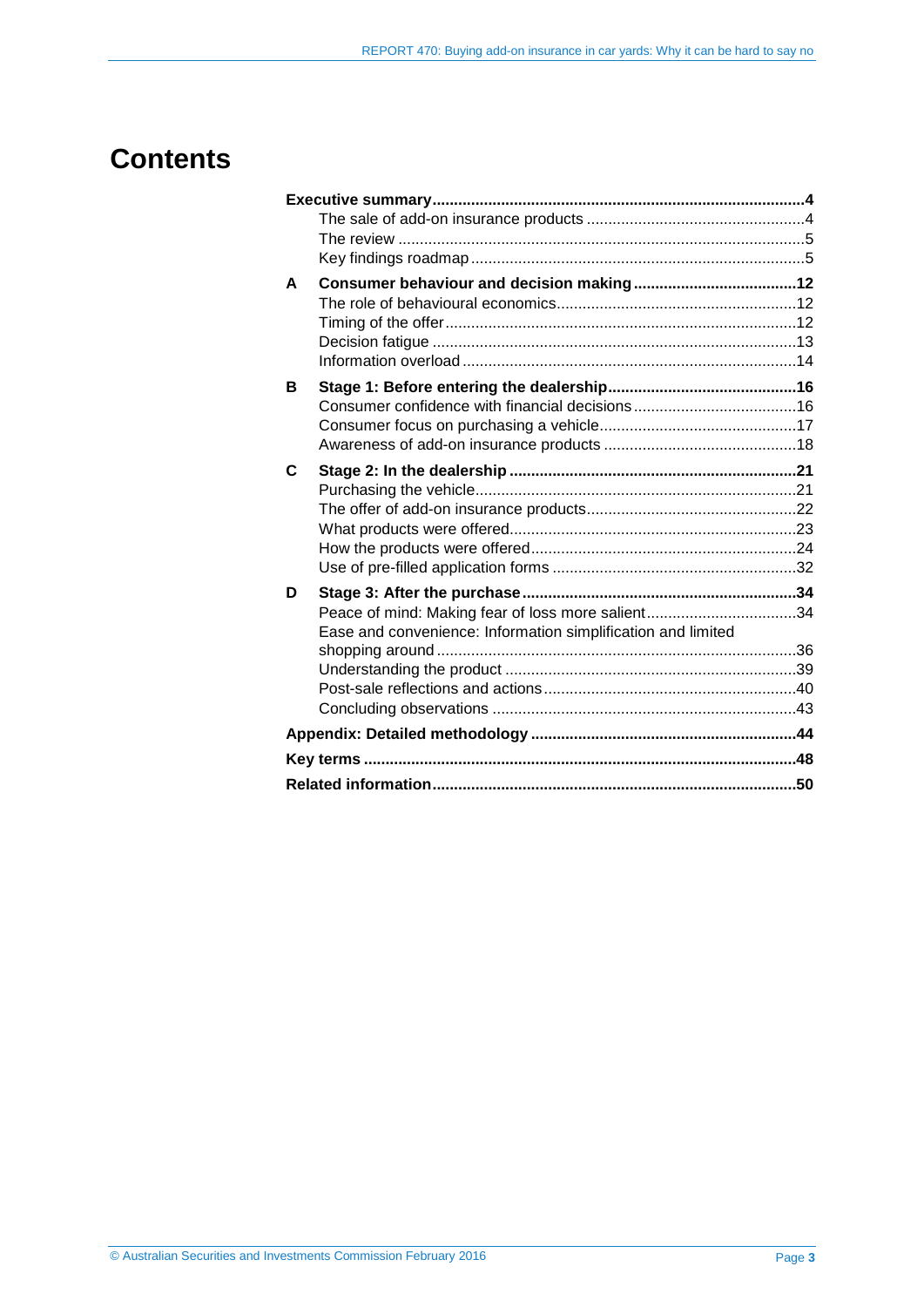# <span id="page-3-0"></span>**Executive summary**

# <span id="page-3-1"></span>**The sale of add-on insurance products**

- Add-on insurance products are generally sold in conjunction with a primary product. The primary product is usually the focus for a consumer at the time of purchase, whereas the add-on product is not. This is often expressed as the difference between a product being 'bought by a consumer' and 'sold to a consumer'.
- 2 Examples of add-on insurance products include consumer credit insurance (CCI) sold with loans, including car loans, and insurance sold with motor vehicles, such as gap and tyre and rim cover. This report summarises analysis by the Australian Securities and Investments Commission (ASIC) of consumer research we commissioned to understand the experience of consumers who bought add-on insurance products when buying a motor vehicle through a dealership.
- 3 ASIC commissioned this research due to concerns about the design, cost and sale of add-on insurance products through dealerships. Our concerns included that:
	- (a) sales staff are given strong incentives to sell these products, with up to 75% of the premium being paid as commission for some classes of products;
	- (b) add-on insurance products can often be more profitable for distributors, such as car dealerships, than the primary product being sold (such as the car);
	- (c) insurers compete for access to dealer networks, resulting in dealers demanding higher payments or commissions (the competition for access is known as 'reverse competition' and drives up the cost to  $consumes<sup>1</sup>$  $consumes<sup>1</sup>$  $consumes<sup>1</sup>$ ;
	- (d) compared to similar products sold through other distribution channels, add-on insurance sold through dealerships can provide poor value cover and may cover relatively narrow risks (i.e. the circumstances in which claims can be made are unlikely to occur and the amount paid out in the event of a claim is quite low); and
	- (e) some sales practices and processes may be unfair (e.g. selling the policy without the consumer's informed consent) and in some cases coercive.<sup>[2](#page-3-3)</sup>

<sup>1</sup> G Fagg, *Credit life and disability insurance*, Clico Management, Springfield, Ohio, 1986, p. 503. <sup>2</sup>

<span id="page-3-3"></span><span id="page-3-2"></span><sup>&</sup>lt;sup>2</sup> For example (in a different retail context), a payday lender was found to have acted unconscionably in selling CCI products to borrowers where the amount returned in claims was negligible, and in selling unemployment cover to consumers who were ineligible to claim (as they were not working): see *Australian Securities and Investments Commission v The Cash Store Pty Ltd (in liquidation)* [2014] FCA 926.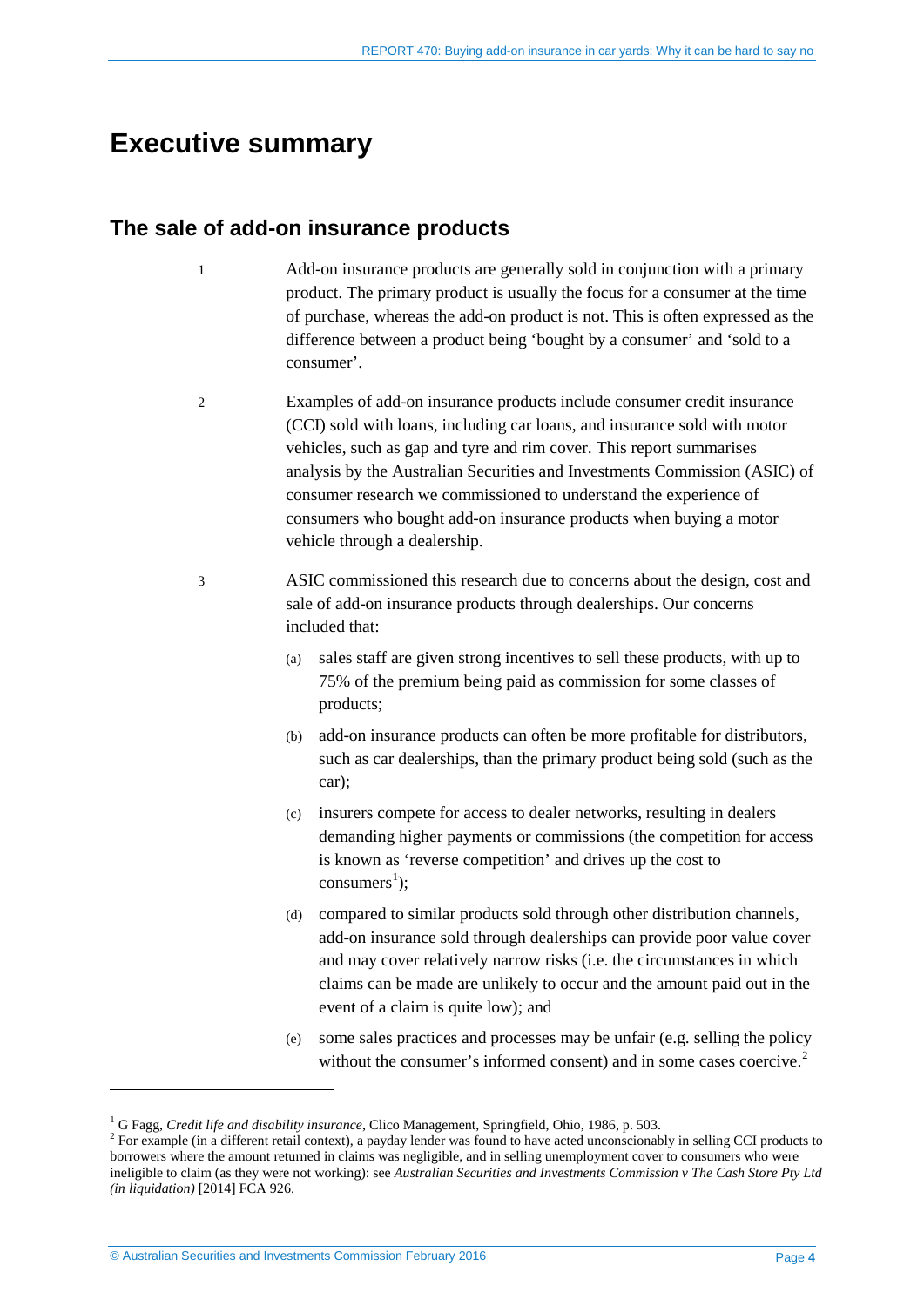4 These concerns have been identified in other countries. In the United Kingdom, the Financial Conduct Authority (FCA) recently conducted an extensive market study in this area, concluding that low levels of competition have led to consumers overpaying for add-on insurance products they do not need or understand. As a result, the FCA has introduced new reforms aimed at strengthening the transparency and comparability of the value of these products.<sup>[3](#page-4-2)</sup>

# <span id="page-4-0"></span>**The review**

- 5 The purpose of the current consumer research study was to understand the processes and practices used in car dealerships in Australia to sell these products to consumers, and consumers' stories and experiences in being sold these products.
- 6 The focus of the research undertaken by EY Sweeney was on gaining a deep understanding of consumers' experiences, rather than incidence rates, so they used a qualitative methodology to conduct this research. The research involved five focus groups and 13 interviews in Melbourne and Sydney with consumers who had recently been sold add-on insurance with the purchase of a new or used car. The findings reflect the experiences of these research participants and cannot be extrapolated to statistically representative rates of occurrence in the market. Full details of the methodology used are set out in the appendix to this report.

# <span id="page-4-1"></span>**Key findings roadmap**

<u>.</u>

- 7 [Figure 1](#page-6-0) shows how key insights from our analysis of the research interact with each other, as illustrated by quotes from participants.
- 8 [Table 1](#page-8-0) summarises our analysis of the research based on three stages of the sales process: the consumer's preparedness before entering the car dealership; the consumer's experience in the dealership; and the consumer's reflections after the purchase. For detailed findings for each of these stages, including relevant comments from consumers, see Sections [B](#page-15-0)[–D.](#page-33-0)
- 9 [Table 2](#page-9-0) summarises insights from behavioural economics that show how consumer decision-making processes are impaired by the add-on insurance sales process.

<span id="page-4-2"></span><sup>3</sup> FCA, Market Study MS 14/1 *General insurance add-ons: Final report—Confirmed findings of the market study*, July 2014.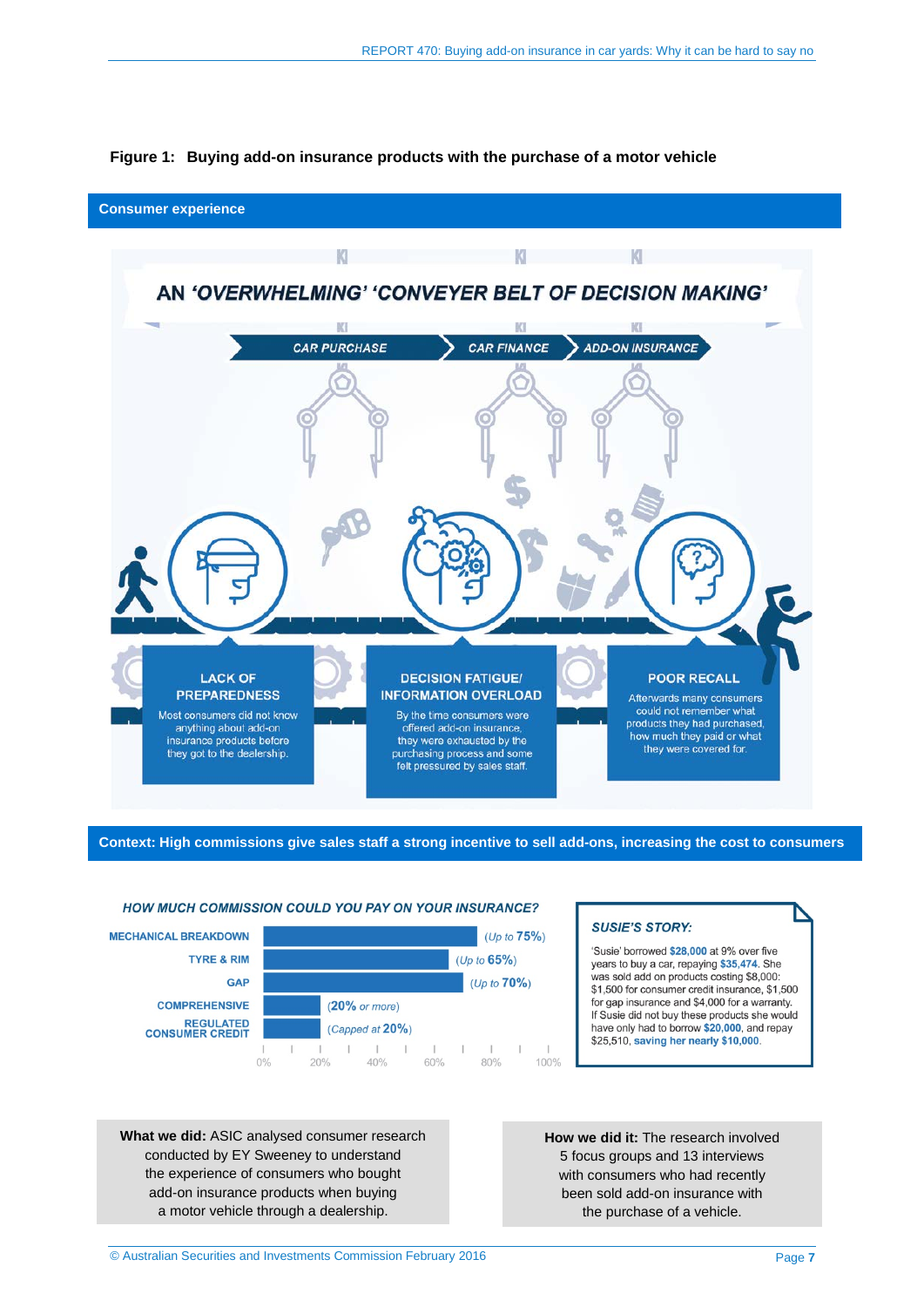# 'It was a really high-pressure sell.' (Melb, Family 30-55)

'It's like a maze.'

(Syd, Single Income No Kids, 30-55)

'All our time and energy went into finding and buying the right car, we didn't even think of insurance.'

(Melb, Family 30-55)

'I was kind of sucked in a little bit.'

(Melb, Family 30-55)

# 'I don't have a clue about what I am covered for.'

(Melb, In-depth interview)

'When people are selling you insurance, they don't talk about the exclusions. They talk about the inclusions.'

(Melb, In-depth interview)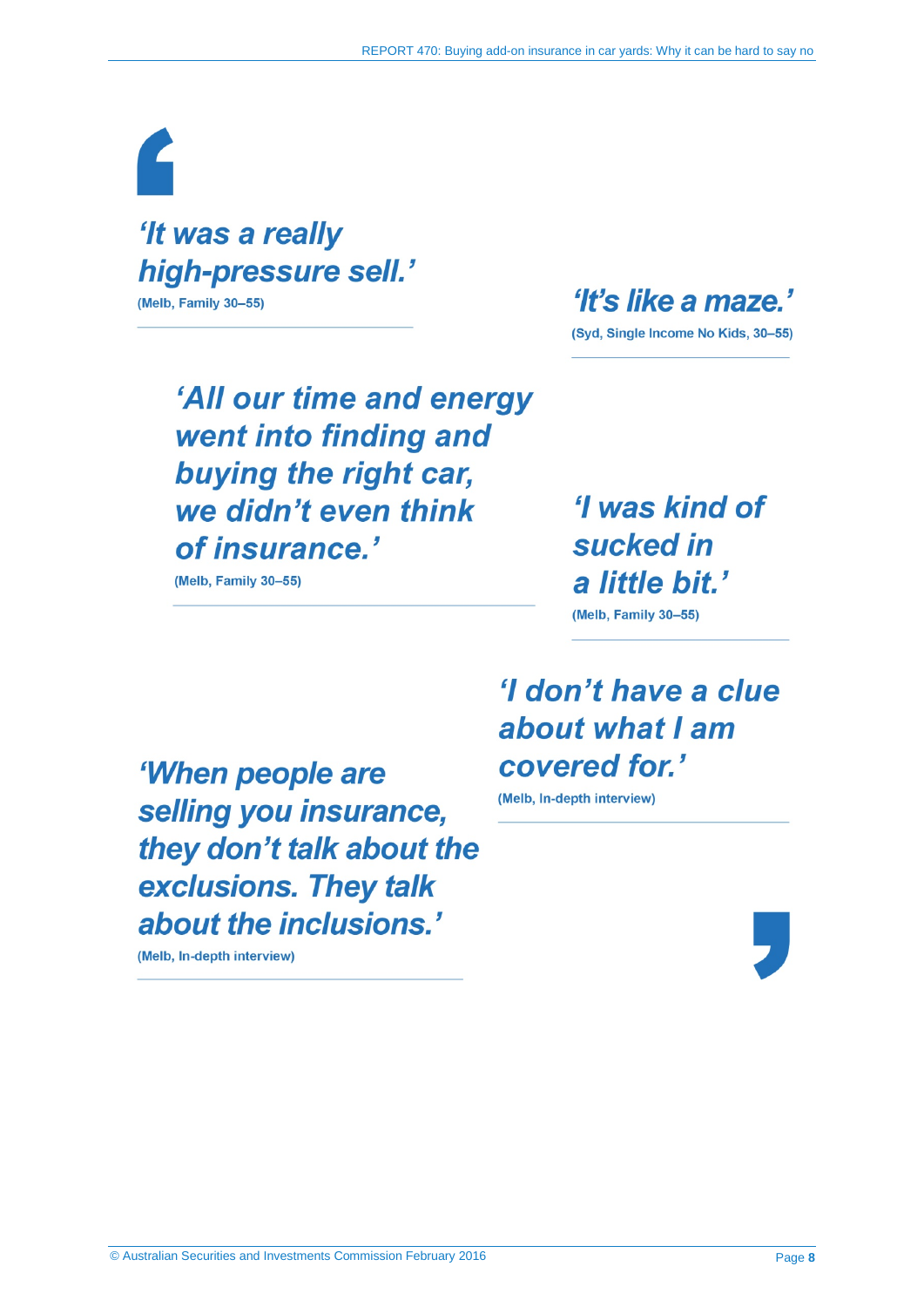|  | Table 1: Key findings from the research |  |
|--|-----------------------------------------|--|
|--|-----------------------------------------|--|

<span id="page-8-0"></span>

| <b>Process</b>                                       | <b>Key finding</b>                                                                                                                                                                                                                 | <b>Specific findings</b>                                                                                                                                                                                                                                                                                                                                                                      |
|------------------------------------------------------|------------------------------------------------------------------------------------------------------------------------------------------------------------------------------------------------------------------------------------|-----------------------------------------------------------------------------------------------------------------------------------------------------------------------------------------------------------------------------------------------------------------------------------------------------------------------------------------------------------------------------------------------|
| Stage 1:<br><b>Before entering</b><br>the dealership | Many consumers had no awareness of add-on insurance<br>products before entering a dealership to buy a motor vehicle.                                                                                                               | • Before entering the dealership, most consumers' focus was on purchasing a<br>vehicle, including how it would be financed, with little thought given to insurance.<br>• Most consumers were unaware of the cost of, or cover or value provided by, add-on<br>insurance products. Accordingly, most purchases were made solely on the basis of<br>information provided in the car dealership. |
| Stage 2:<br>In the dealership                        | Many consumers were actively sold, and sometimes<br>pressured to buy, add-on insurance products both through<br>explicit sales techniques and how the sales process is<br>structured.                                              | • Generally, the purchase of add-on insurance was not driven by the consumers.<br>Inside the dealership, the consumer focus remained mostly on the vehicle.                                                                                                                                                                                                                                   |
|                                                      |                                                                                                                                                                                                                                    | • Sales staff and their actions had a strong influence (both negative and positive) on<br>how the consumer felt and the decisions they made.                                                                                                                                                                                                                                                  |
|                                                      |                                                                                                                                                                                                                                    | • Many consumers recall being provided with minimal information about add-on<br>insurance products.                                                                                                                                                                                                                                                                                           |
|                                                      |                                                                                                                                                                                                                                    | • The information that was provided to many consumers was unbalanced, promoting<br>potential benefits without explaining exclusions.                                                                                                                                                                                                                                                          |
|                                                      |                                                                                                                                                                                                                                    | • The bundling of add-on insurance products with finance caused confusion about the<br>total cost for some consumers.                                                                                                                                                                                                                                                                         |
|                                                      |                                                                                                                                                                                                                                    | • The physical environment in the dealership was itself intimidating for some consumers.                                                                                                                                                                                                                                                                                                      |
|                                                      |                                                                                                                                                                                                                                    | • Some consumers felt the dealership used pressure tactics when selling them add-<br>on insurance products (e.g. several consumers reported that sales staff spent up to<br>40 minutes pre-filling applications forms for these products, even though the<br>consumer had not requested this).                                                                                                |
| Stage 3:<br>After the purchase                       | Many consumers had a very poor recollection of which<br>policies they purchased, how much each policy cost and<br>what it covered. Those that could recall the purchase,<br>regretted their decision to purchase add-on insurance. | • Many consumers had very poor recall and understanding of which add-on insurance<br>products they had actually purchased, what they were covered for and what they<br>paid.                                                                                                                                                                                                                  |
|                                                      |                                                                                                                                                                                                                                    | • For some consumers, the purchase experience was negative and/or the product<br>was inappropriate.                                                                                                                                                                                                                                                                                           |
|                                                      |                                                                                                                                                                                                                                    | • Some consumers valued the add-on insurance products they purchased because<br>they considered that having insurance gave them peace of mind.                                                                                                                                                                                                                                                |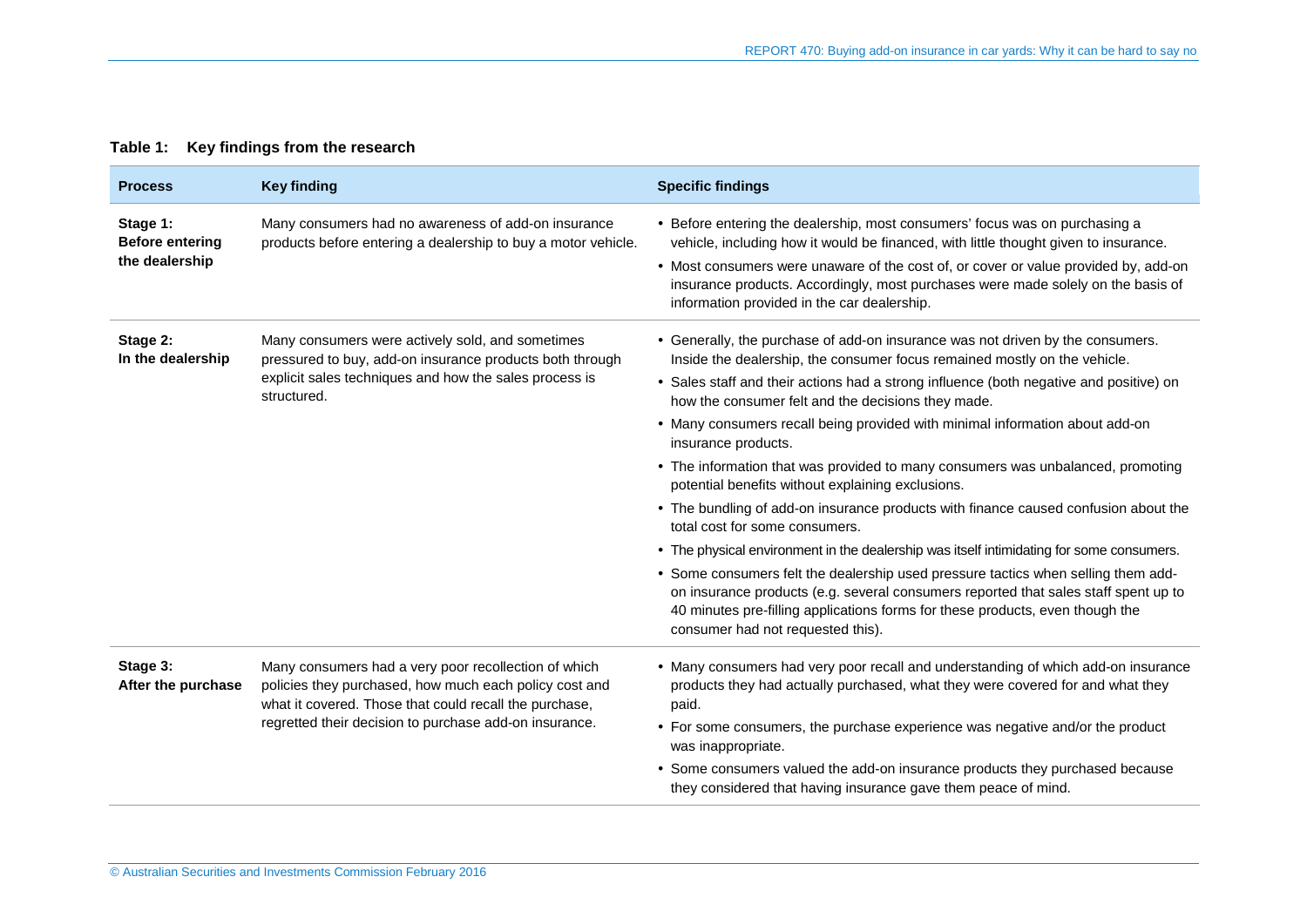| Relevant behavioural insights <sup>1</sup> | Observed practice and/or behaviours                                                                               | Possible explanations and comments <sup>2</sup>                                                                                                                                                                                                                                                                     |
|--------------------------------------------|-------------------------------------------------------------------------------------------------------------------|---------------------------------------------------------------------------------------------------------------------------------------------------------------------------------------------------------------------------------------------------------------------------------------------------------------------|
| Priming                                    | Consumers were only offered add-on<br>insurance at or after the point of sale of the<br>vehicle.                  | Because insurance is only offered after purchase of a vehicle, the consumer may<br>have an increased emotional investment in the purchase and be more inclined to<br>purchase, or spend more on, an add-on insurance product than if it had been offered<br>earlier.                                                |
| Decision fatigue                           | The insurance was offered at the end of a<br>long day.                                                            | Consumers who have already made many decisions (which car, colour of car, what<br>extras to include, how to finance) may be more likely to make poor decisions because<br>they are exhausted by the number of decisions they have already made.                                                                     |
| Information overload                       | Many consumers received a lot of<br>information and had to make multiple<br>decisions at or around the same time. | Offering a number of add-on insurance products in conjunction with other after-market<br>products, and after consumers have made significant decisions about purchasing and<br>financing a vehicle, may make it difficult for consumers to appropriately consider and<br>process each insurance offer.              |
| Anchoring                                  | The insurance offered was substantially<br>cheaper than the cost of the vehicle.                                  | Because consumers are only offered the add on insurance products after they have<br>purchased a car (a high-value item), they may consider the relatively smaller cost of<br>insurance as being trivial, rather than considering whether the insurance product<br>actually offers value for money in its own right. |
| Price framing; Mental accounting           | The cost of insurance was often reported to<br>be promoted in monthly rather than annual<br>terms.                | Consumers may underestimate the cost of the insurance if the price is presented as<br>a small ongoing expense rather than a full or aggregate cost.                                                                                                                                                                 |

### **Table 2: Observations from behavioural economics**

<span id="page-9-0"></span><sup>1</sup> For a detailed discussion of these concepts, including relevant research, see Section [A.](#page-11-3) For definitions of the terms, see 'Key terms'.

 $2$  These explanations are hypotheses only and would require further testing to substantiate.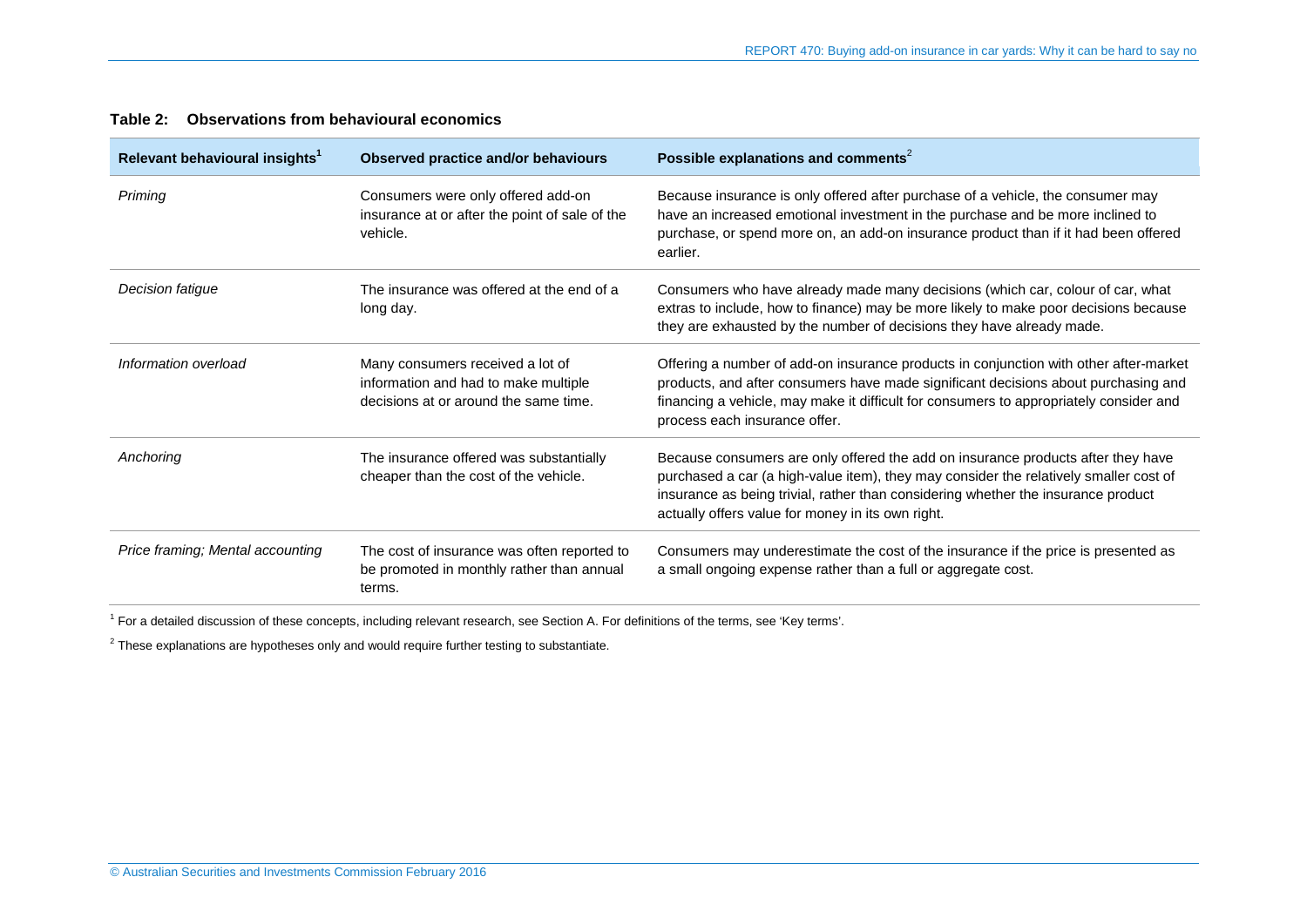| <b>Product</b>                              | <b>Description</b>                                                                                                                                    | <b>Commission paid</b>                                                                                                           | <b>Limitations/exclusions</b>                                                                                                                                                                                                                                                                      |
|---------------------------------------------|-------------------------------------------------------------------------------------------------------------------------------------------------------|----------------------------------------------------------------------------------------------------------------------------------|----------------------------------------------------------------------------------------------------------------------------------------------------------------------------------------------------------------------------------------------------------------------------------------------------|
| Comprehensive<br>insurance                  | This product covers the risk of damage to or loss of<br>the vehicle due to accident, fire or theft.                                                   | Upfront commissions are commonly 20%<br>of the premium, but can be more.                                                         | Policies exclude claims for deterioration, wear,<br>tear, rust, erosion or other forms of corrosion.                                                                                                                                                                                               |
|                                             | Most consumers are familiar with this product.                                                                                                        |                                                                                                                                  |                                                                                                                                                                                                                                                                                                    |
|                                             | Many insurers offer similar products for sale inside<br>and outside car dealerships.                                                                  |                                                                                                                                  |                                                                                                                                                                                                                                                                                                    |
| <b>Gap insurance</b>                        | This product can pay out the balance owing to the<br>lender after payment of a claim by the<br>comprehensive insurer.                                 | Upfront commissions can be up to 70% of<br>the premium.                                                                          | Claims are dependent on the comprehensive<br>insurer paying the market or agreed value of the<br>vehicle if it is a total loss.                                                                                                                                                                    |
|                                             | The need for cover depends on the difference<br>between the insured value of the vehicle and the<br>balance of the loan (both will reduce over time). |                                                                                                                                  | If this insurer rejects the claim, the gap insurer will<br>also reject the claim.                                                                                                                                                                                                                  |
| <b>CCI products</b>                         | This insurance offers several choices of cover<br>within a single policy.                                                                             | Commissions are capped by law at 20% of<br>the premium (this is the only insurance<br>product where a cap applies). <sup>1</sup> | Policies may exclude consumers with pre-existing<br>conditions and/or who do not meet the insurer's<br>definition of 'employment'.                                                                                                                                                                 |
|                                             | The insurer will meet some of the car loan<br>repayments if the consumer dies, becomes<br>disabled or unemployed.                                     |                                                                                                                                  |                                                                                                                                                                                                                                                                                                    |
| Tyre and rim<br>insurance                   | This insurance covers the cost of repairing or<br>replacing the car's tyres and/or rims where they<br>have been accidentally damaged.                 | Upfront commissions can be up to 65% of<br>the premium.                                                                          | Policies commonly exclude cover for depreciation<br>or wear, tear, or damage to retread or temporary<br>tyres, or tyres that have been repaired                                                                                                                                                    |
| <b>Mechanical</b><br>breakdown<br>insurance | This insurance provides cover in the event that the<br>vehicle needs repairs.                                                                         | Upfront commissions can be up to 75% of<br>the premium.                                                                          | Policies may exclude regular maintenance<br>services-for example, wheel balancing, filters,<br>tune-ups, suspension alignment, lubrication,<br>coolant and fluids and tyres. Further exclusions<br>can include repairs made necessary by intentional<br>damage, corrosion or improper maintenance. |

### **Table 3: Add-on insurance products offered through dealerships**

<sup>1</sup> See s145 of the National Credit Code (Sch 1 to the *National Consumer Credit Protection Act 2009*).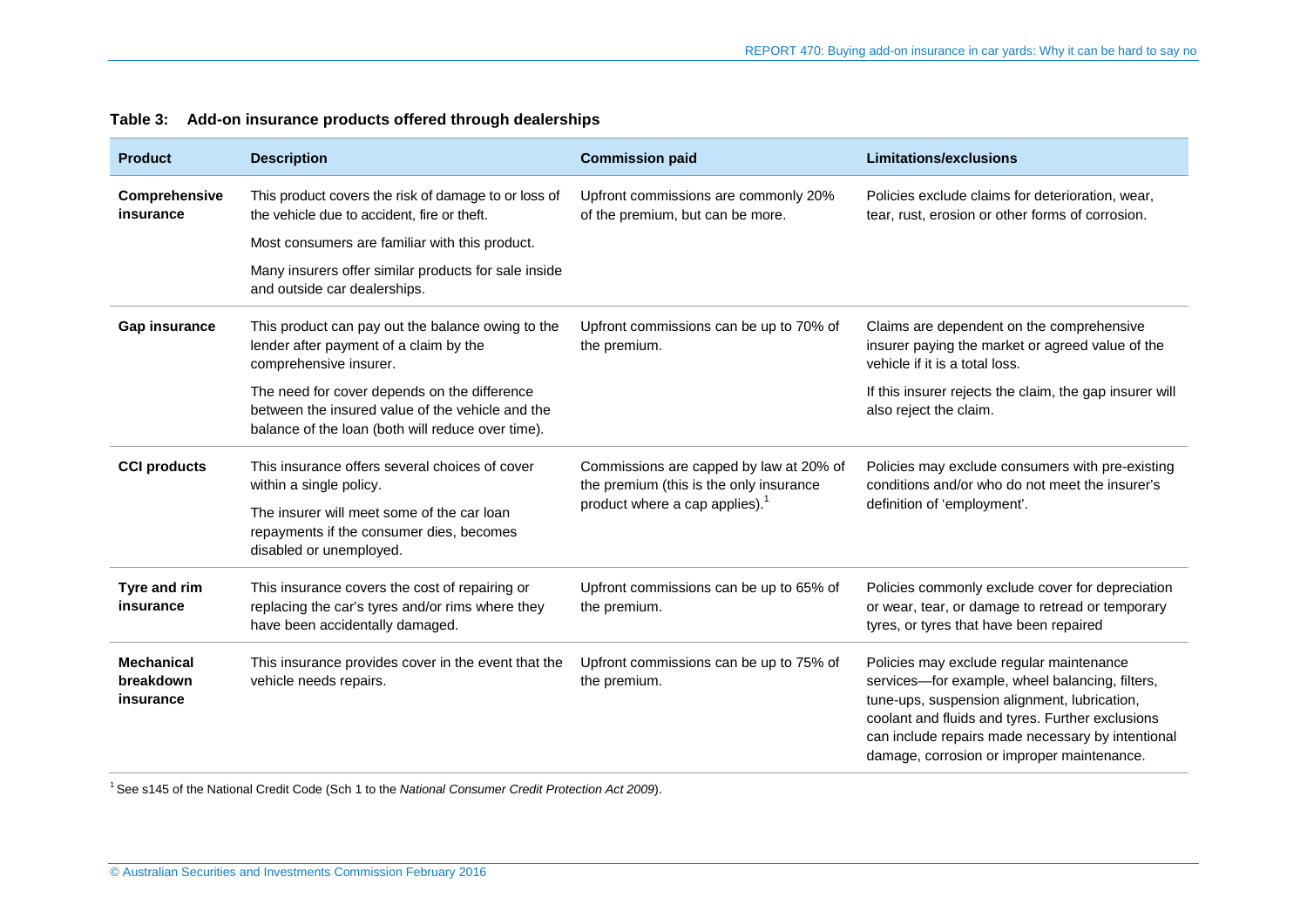# <span id="page-11-3"></span><span id="page-11-0"></span>**A Consumer behaviour and decision making**

### **Key points**

Our analysis of consumers' experiences with add-on insurance products indicates that the process used to sell these products through dealerships, in particular the *timing of the offer*, can be effective in securing sales.

It also shows that consumer decision making about add-on insurance products may be influenced by other behavioural factors such as 'decision fatigue' and 'information overload'.

# <span id="page-11-1"></span>**The role of behavioural economics**

- 12 Behavioural economics draws on the fields of psychology and economics to explain how and why people—including consumers—think and behave in certain ways. It is increasingly used by governments, academics and businesses to explain why consumers sometimes make decisions or take actions that are not in their best interests when choosing and using financial products, which can lead to them suffering considerable losses.[4](#page-11-4)
- 13 Behavioural economics provides a useful explanation of how the sales process identified in our research plays on the cognitive biases of consumers and influences their decisions to purchase add-on insurance products.

# <span id="page-11-2"></span>**Timing of the offer**

<u>.</u>

| 14 | A key element in consumer decisions about add-on insurance products is the            |
|----|---------------------------------------------------------------------------------------|
|    | <i>timing of the offer.</i> Add-on insurance is usually not offered upfront, but only |
|    | after the purchase of the vehicle.                                                    |

- 15 This means that, having expended significant time and cognitive resources reaching the decision to buy the vehicle, consumers are then faced with many (often unexpected) subsequent offers to consider.
- 16 The decision-making and sales process for the two purchases is quite different:
	- (a) For the first purchase, most consumers took a long time to consider and negotiate the purchase of the vehicle.
	- (b) For the second purchase, the consumer had to make multiple decisions about multiple products (including assessing what their insurance needs were, what—if any—insurance products they needed, and whether the available insurance products offered value for money). These decisions

<span id="page-11-4"></span><sup>4</sup> FCA, Occasional Paper No. 1 *Applying behavioural economics at the Financial Conduct Authority*, April 2013.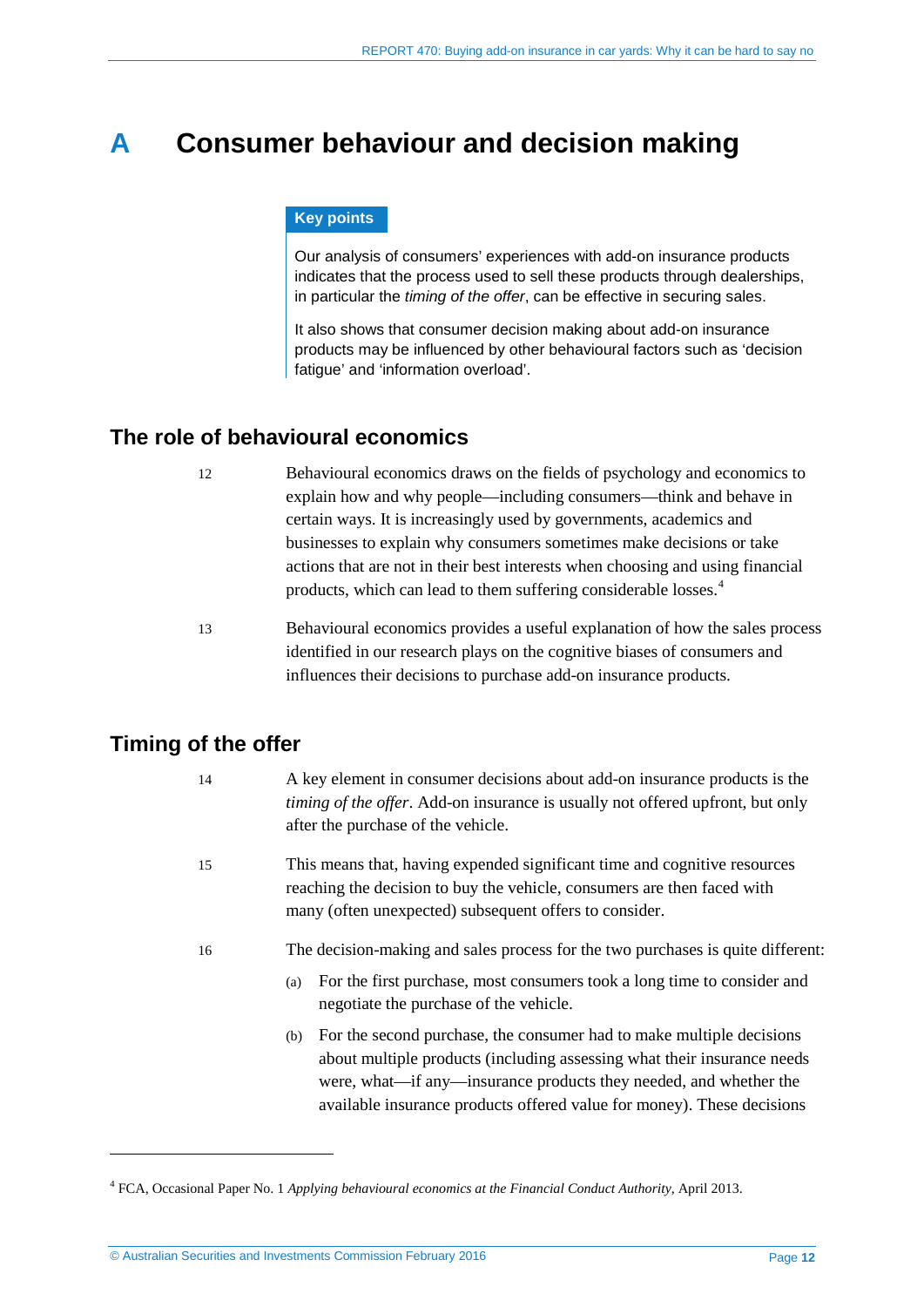were made in quick succession and at a time when they were often already exhausted.

17 The impact of delaying the offer of add-on insurance as identified in our research is in line with a study in the United Kingdom by the FCA, which found that this timing can lead to poor consumer outcomes. The experimental consumer research component of the FCA study examined how the way in which add-on insurance is presented to consumers can affect, among other things, the take up of and price paid for insurance.<sup>[5](#page-12-1)</sup>

- 18 The experiment showed that not offering the add-on insurance until the point-of-sale of the primary product, as opposed to displaying the insurance offer upfront, can be detrimental to consumers.<sup>[6](#page-12-2)</sup> It found that:
	- (a) delaying the offer of add-on insurance resulted in:
		- (i) a 15% increase in the price consumers paid for the add-on insurance (compared to insurance that was offered upfront); and
		- (ii) a 20% increase in profits for the entity that sold the insurance;
	- (b) including the option to shop around for alternative insurance halved profits made through the sale of add-on insurance products;
	- (c) where consumers did shop around for alternative insurance, the cost paid for insurance was reduced by one-third; and
	- (d) there was no significant difference in the take up rate of the insurance, regardless of whether the insurance was offered upfront with the primary product or at the point-of-sale.
- 19 Two key insights from behavioural economics, decision fatigue and information overload, inform how delaying the offer of add-on insurance is so effective in 'nudging' consumers to purchase this insurance.

# <span id="page-12-0"></span>**Decision fatigue**

- 20 Consumers often experience decision fatigue after making a series of decisions, which can result in subsequent decisions not being of the same quality as early decisions.<sup>[7](#page-12-3)</sup>
- 21 The findings from the research indicate that the offer of add-on insurance occurred at the end of a long day. The consumers had made many decisions that day (colour of car, what extras to include, how to finance), making it

<span id="page-12-1"></span><sup>5</sup> FCA, Occasional Paper No. 3 *How does selling insurance as an add-on affect consumer decisions? A practical application*  of behavioural experiments in financial regulation, March 2014.<br>
<sup>6</sup> This experiment was designed to maximise the external validity of its findings.<br>
<sup>7</sup> RF Baumeister, 'The psychology of irrationality: Why people make fo

<span id="page-12-2"></span>

<span id="page-12-3"></span>*economic decisions—Volume 1: Rationality and well-being*, I Brocas and JD Carrillo (eds), 2003, pp. 1–15.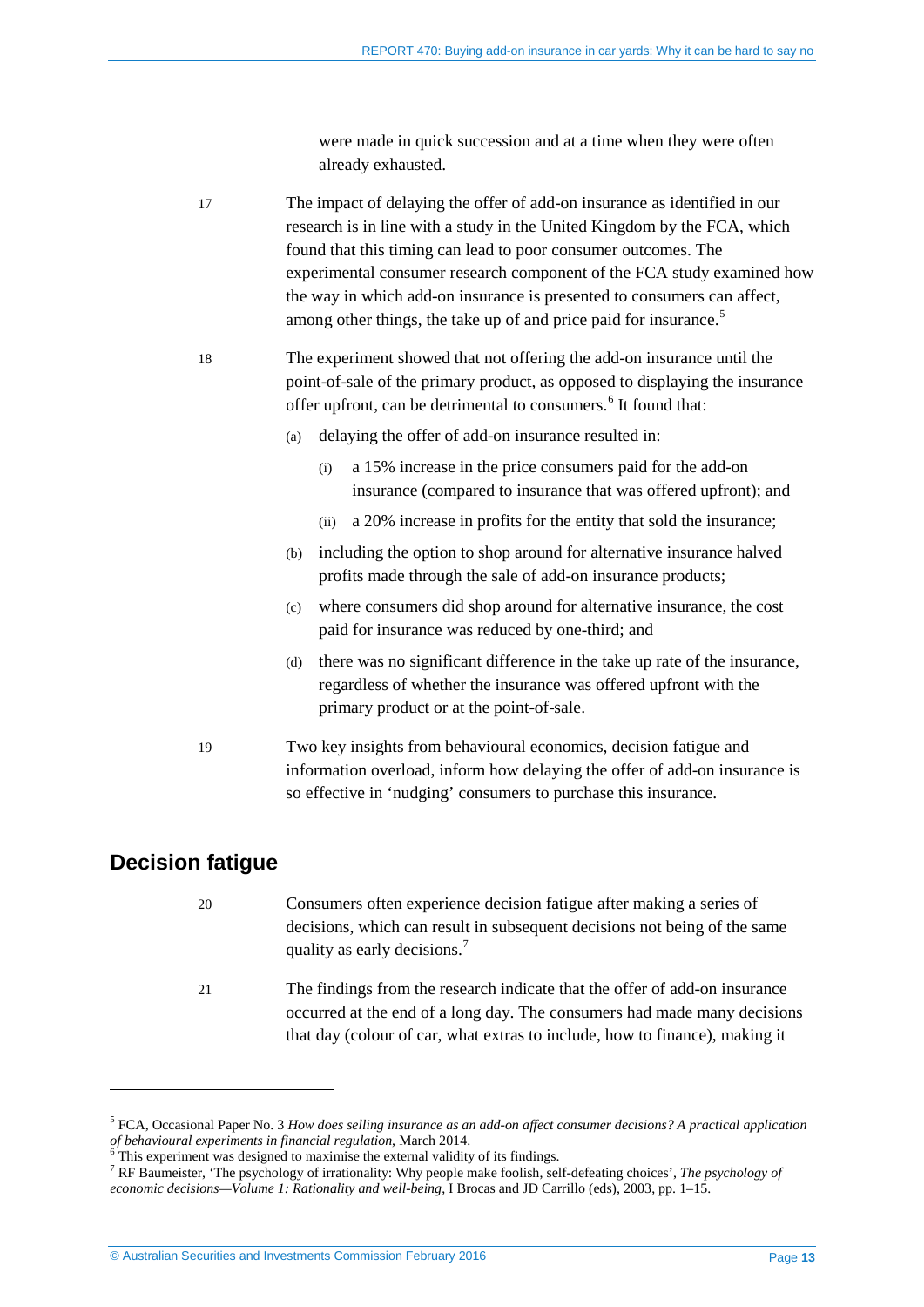highly likely that they would have experienced the negative effects of decision fatigue when making decisions about add-on insurance products.

22 Many consumers explicitly mentioned that by the time they were offered insurance they were expecting the experience to be over and wanted to leave.

> It's like a conveyor belt of decision making, you're on that belt. (Melb, Family 35–55)

And then you're too tired. At the end of the process you're tired. You just want to get out of there, so you just agree. It could be that you have some kids screaming. I had my kids with me too (Syd, Family 35–55)

I suppose I got there about 8.30–9.00 [in] the morning, until at least about 4 pm … I was exhausted … I had to say to them—'Look, I've got absolutely nothing against you but we need to stop this now.' (Syd, Empty Nester 55–70)

# <span id="page-13-0"></span>**Information overload**

23 When faced with complex decisions or lots of information consumers often experience information overload—that is, the amount of information consumers have to process can affect how they process that information and weaken the use of their critical decision faculties.<sup>[8](#page-13-1)</sup>

24 In the research, consumers reported being offered add-on insurance products at or about the same time they were presented with a number of other decisions (e.g. how to finance, what after-market products to purchase).

> The guy doing finance, went through everything like the extras like paint and leather protection, which I got, the extra plastic protection on the windows for smokers, which I didn't get, a few other bits I didn't get, then he gave me the insurance options one by one. He asked if I wanted certain insurance and if I didn't know what that was he would explain it—like gap insurance, I didn't know what that was at the time so he explained it. (Melb,  $\text{Sink} / \text{Dink}^9$  $\text{Sink} / \text{Dink}^9$  20–35)

- 25 Many consumers reported feeling overwhelmed by having to make multiple decisions at or around the same time and were confused about what each product actually was.
- 26 This process, in effect, led consumers to experience information overload: they were provided with a significant amount of information and asked a lot of questions about what add-on insurance they might want after having already received a lot of information about vehicles and finance.

If you go home … you have got time to think. You have got time to go, 'Ah, do I need that?' You do get overwhelmed and tired by all the … like the insurance lady, I think she went for 10 minutes just like a one-way street … It's part of their tactic I think. (Syd, Sink/Dink 35–55)

<u>.</u>

<span id="page-13-1"></span><sup>8</sup> T Paredes, 'Blinded by the light: Information overload and its consequences for securities regulation', *Washington University Law Quarterly*, vol. 81, 2003, pp. 417–485. <sup>9</sup> Single or double income with no kids.

<span id="page-13-2"></span>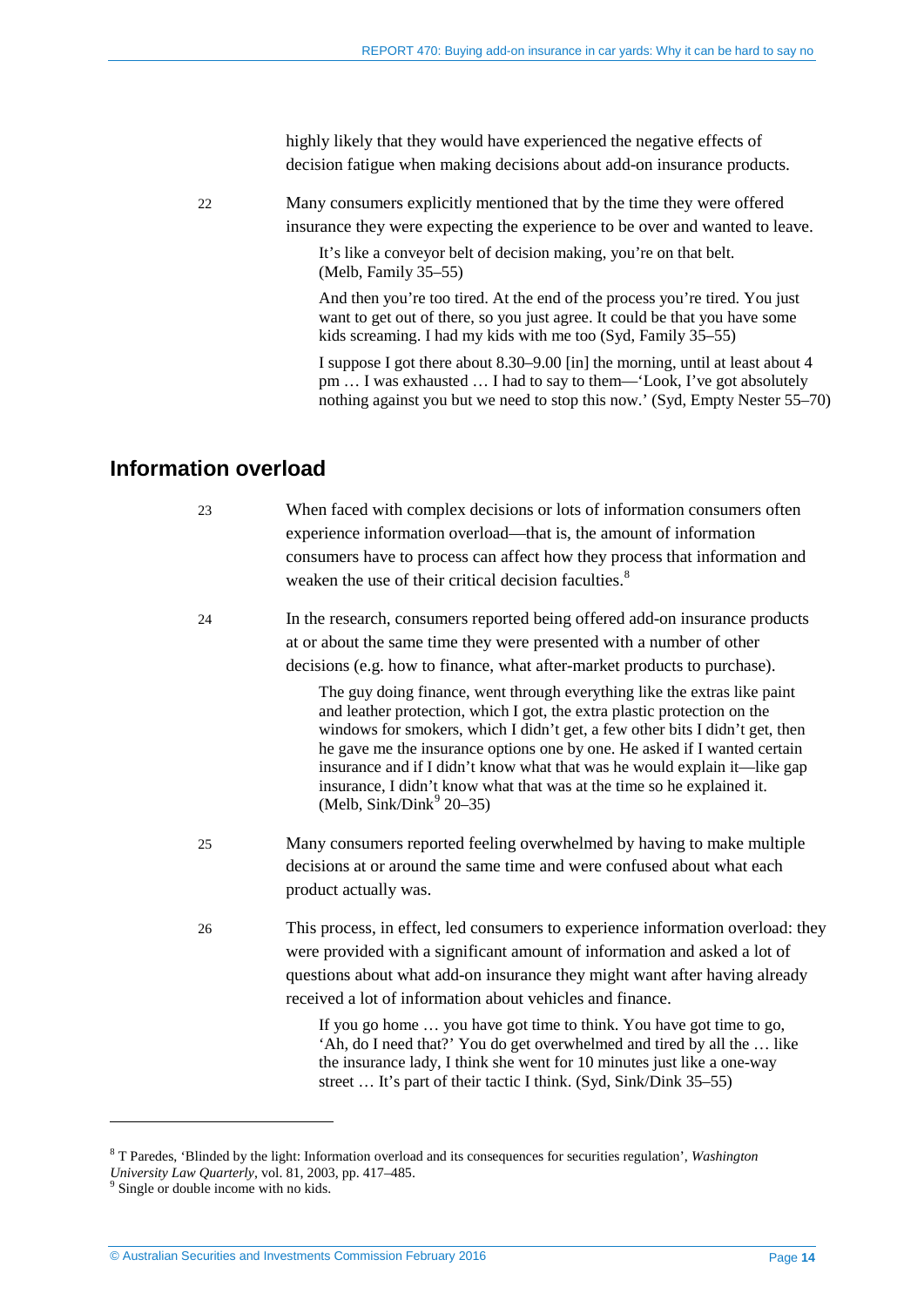… it was a bit overwhelming, you know, all the features and options and all the tech terminology and also I guess the complexity of all the different options. (Syd, Sink/Dink 35–55)

27 Some consumers felt they were rushed through decisions on insurance as one or a small number in a string of significant number of decisions.

> You don't really know what steps you need to go through just to get the car, so it's almost like they're guiding a sheep. So you just sort of go on because you think okay, that's the next step, you know that's sort of part of the normal process. You're not really aware that they're just things that they want to try to sell to you. They don't make that clear upfront. (Syd, Sink/Dink 35–55)

It's like a maze. (Syd, Sink/Dink 35–55)

And you sort of just think you're in it for so long and it takes so long and there's so much paper, blah blah, you just do it. (Syd, Sink/Dink 35–55)

28 On reflection, and with the benefit of hindsight and distance, some consumers felt that they should have asked more questions or considered the decisions in a little more detail. However, most did not know what specific questions should be asked apart from understanding the general relevance of the insurance.

> It should have been spoken about earlier … because I had in my mind about how much I had to finance those things and all of a sudden these additional add-ons were coming, and I would have liked to have factored them in somehow—when I was brokering the finance deal, the one-, two-, three-, four- and five-year finance, I would have liked to have known the price I was going to pay and have all of that factored in. It may have made a difference. Sitting here now, just over 12 months later, I don't need all that other stuff anyway. I feel I won't necessarily go down the path of purchasing those additional add-ons if I redid this process. It was annoying … I was actually quite annoyed. (Syd, Empty Nester 55–70)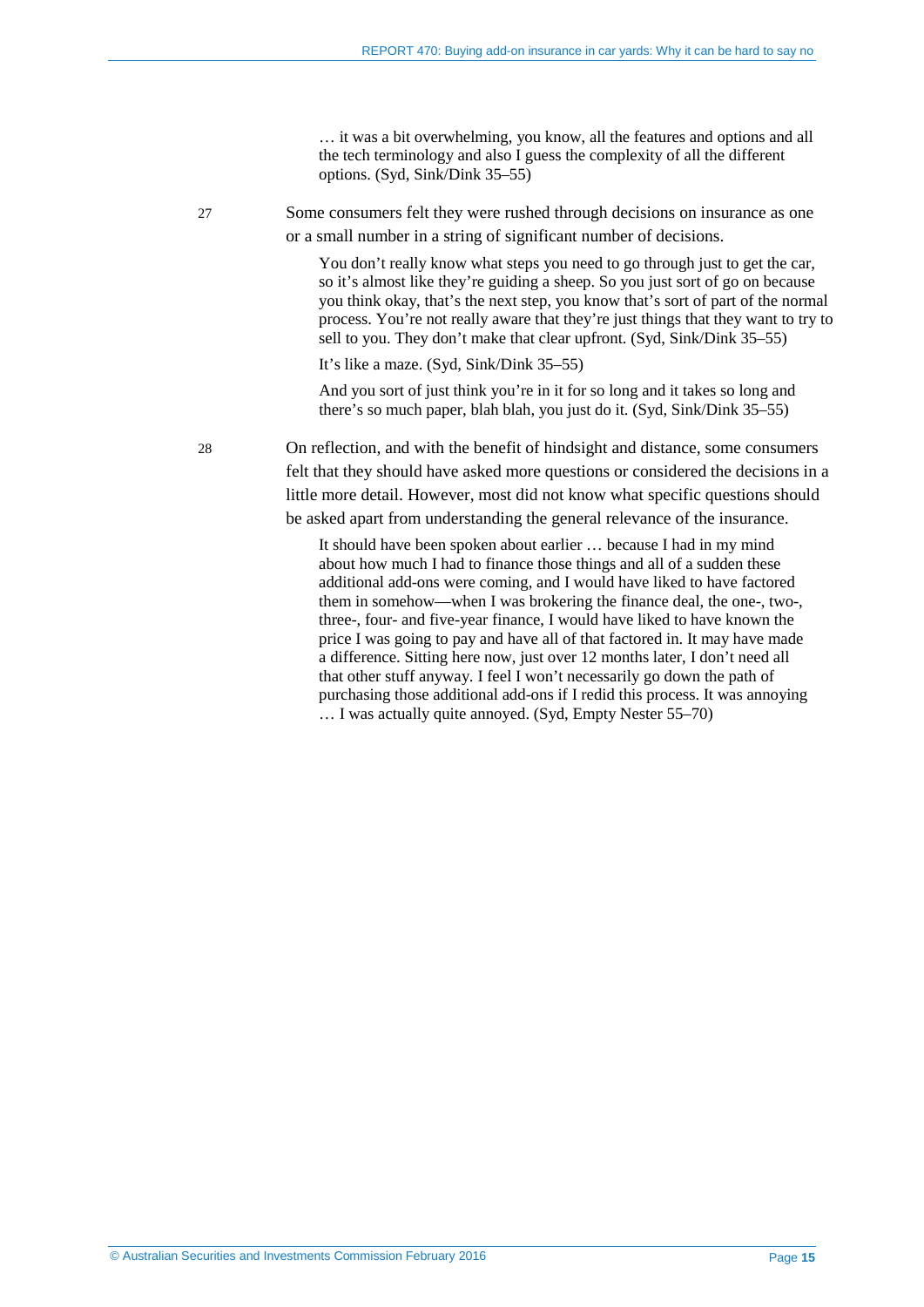# <span id="page-15-0"></span>**B** Stage 1: Before entering the dealership

### **Key points**

In our analysis of the research, two key factors were relevant to how well prepared consumers were to purchase add-on insurance products through a dealership:

- how confident consumers were about financial decision making in general; and
- whether they had thought about purchasing insurance through the dealership (in addition to purchasing the vehicle).

# <span id="page-15-2"></span><span id="page-15-1"></span>**Consumer confidence with financial decisions**

| While the research for our review did not measure participants' objective<br>level of financial literacy or skills, it did find that consumers varied in their<br>disposition toward financial decision making.                                                                                                                                                                                                                                     |
|-----------------------------------------------------------------------------------------------------------------------------------------------------------------------------------------------------------------------------------------------------------------------------------------------------------------------------------------------------------------------------------------------------------------------------------------------------|
| Some consumers felt confident about discussing their finance and insurance<br>needs. They considered themselves to be financially literate and less likely to<br>be intimidated or overwhelmed by the negotiation process. These consumers<br>tended to have clear 'boundaries' on what was or wasn't relevant to them in<br>relation to add-on insurance products, and a lower tolerance for discussing<br>anything they considered less relevant. |
| 100%  confident. You have to make a decision and go with it.<br>(Syd, Family 35–55)<br>I knew my product so they couldn't sell anything extra. I said I'm<br>comfortable with what I have, I did my research. (Melb, Family 35–55)                                                                                                                                                                                                                  |
| At the other end of the spectrum, some consumers felt less confident about<br>making financial decisions.                                                                                                                                                                                                                                                                                                                                           |
| Anxious about the finances. (Syd, Family 35–55)                                                                                                                                                                                                                                                                                                                                                                                                     |
| I wish I had better financial skills. (Syd, Empty Nester 55–70)<br>I'm just good at spending money—not thinking about it.                                                                                                                                                                                                                                                                                                                           |
| (Melb, Sink/Dink 20–35)                                                                                                                                                                                                                                                                                                                                                                                                                             |
| I'm really indecisive with smaller things but when it is a bigger item, I'm<br>like yes, cool. (Melb, Sink/Dink 20–35)                                                                                                                                                                                                                                                                                                                              |
| Despite these differences in disposition, our review of add-on insurance                                                                                                                                                                                                                                                                                                                                                                            |
| products purchased showed that some consumers who considered                                                                                                                                                                                                                                                                                                                                                                                        |
| themselves to be financially confident bought at least one insurance product<br>that they either did not understand or that contained conditions that were                                                                                                                                                                                                                                                                                          |
| unexpected or not beneficial.                                                                                                                                                                                                                                                                                                                                                                                                                       |
|                                                                                                                                                                                                                                                                                                                                                                                                                                                     |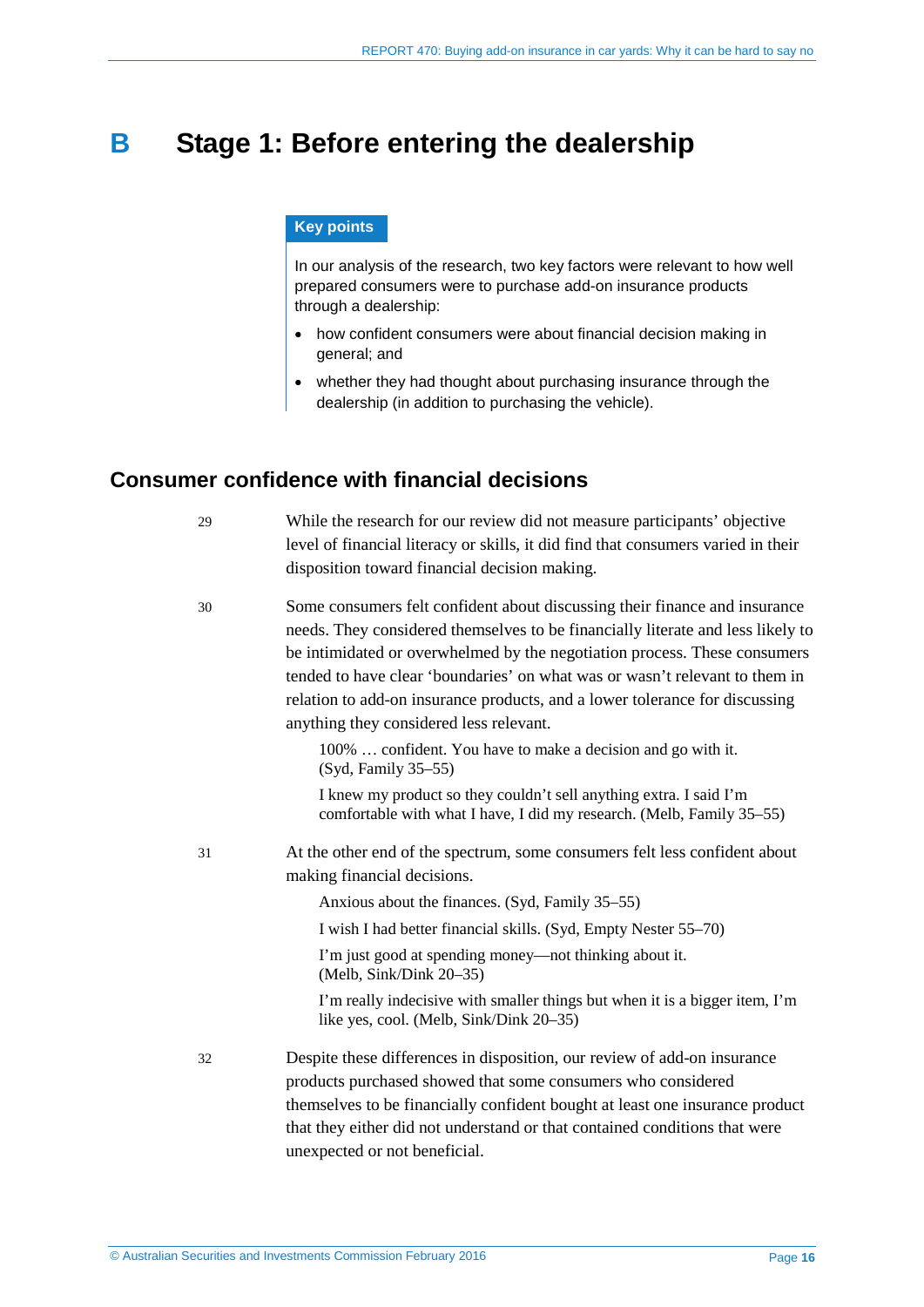<span id="page-16-2"></span>33 These findings are in keeping with behavioural economic research showing that people, including consumers, tend to be *over-confident* about the accuracy of their judgements, ability and skills.<sup>[10](#page-16-1)</sup> They also suggest that the sales model for add-on insurance products is a particularly effective one.

# <span id="page-16-0"></span>**Consumer focus on purchasing a vehicle**

| -34 | Most consumers had prepared for their visit to the dealership. However, |
|-----|-------------------------------------------------------------------------|
|     | there was a distinct difference in the level of preparation between:    |

- (a) the high degree of emotional investment, research and shopping around they committed to inform their decision to purchase a vehicle; and
- (b) the very low to nil level of consideration of any add-on insurance they may want to purchase.

35 Regardless of its role, age or make, purchasing a vehicle was considered a major financial undertaking by many consumers in this study. For some, it was the next major expense after a house. However, it was not a reluctant purchase; rather it was viewed as an important investment that was contributing to their lifestyle. It was typically considered to be a high-involvement purchase.

> That took me six months. I've owned probably 10 or 12 cars in my life and six or eight motorbikes but I've never bought a brand new car so it was a massive leap of faith to actually buy a new car. (Melb, Family 35–55)

The time I took to buy my car says a lot about the trepidation, because I spent months going, 'I've got to get the right car and I've got make sure it is the right car; I've got to read every car review,' to give me the confidence to walk in, and then be nervous and handling over 30K or whatever—it's massive—it's such a double-edged sword, with so much emotion and nervousness. (Melb, Family 35–55)

36 Beyond the financial significance of the vehicle was the emotional value of the purchase to the consumer. Regardless of how they used the vehicle, it played an integral role in their lifestyle. Many relied on their car for work and or family obligations. For some, it represented a new life stage and others for their first purchase of consequence.

> Excited—it was a huge step for me because it was the first car I had ever bought for myself following divorce … I was jumping out of my skin. (Syd, Family 35–55)

37 When asked to describe how they felt when approaching the dealership, consumers used emotive words such as 'excited', 'proud' and 'exhilarated'. Given the significant financial and emotional investment, there was a desire for the actual purchase experience to be as enjoyable and successful as possible.

<span id="page-16-1"></span> $10$  DV Budescu, I Erev, TS Wallsten & JF Yates (eds), 'Introduction to this special issue on stochastic and cognitive models of confidence', *Journal of Behavioral Decision Making* (special issue), vol. 10, 1997, pp. 153–155.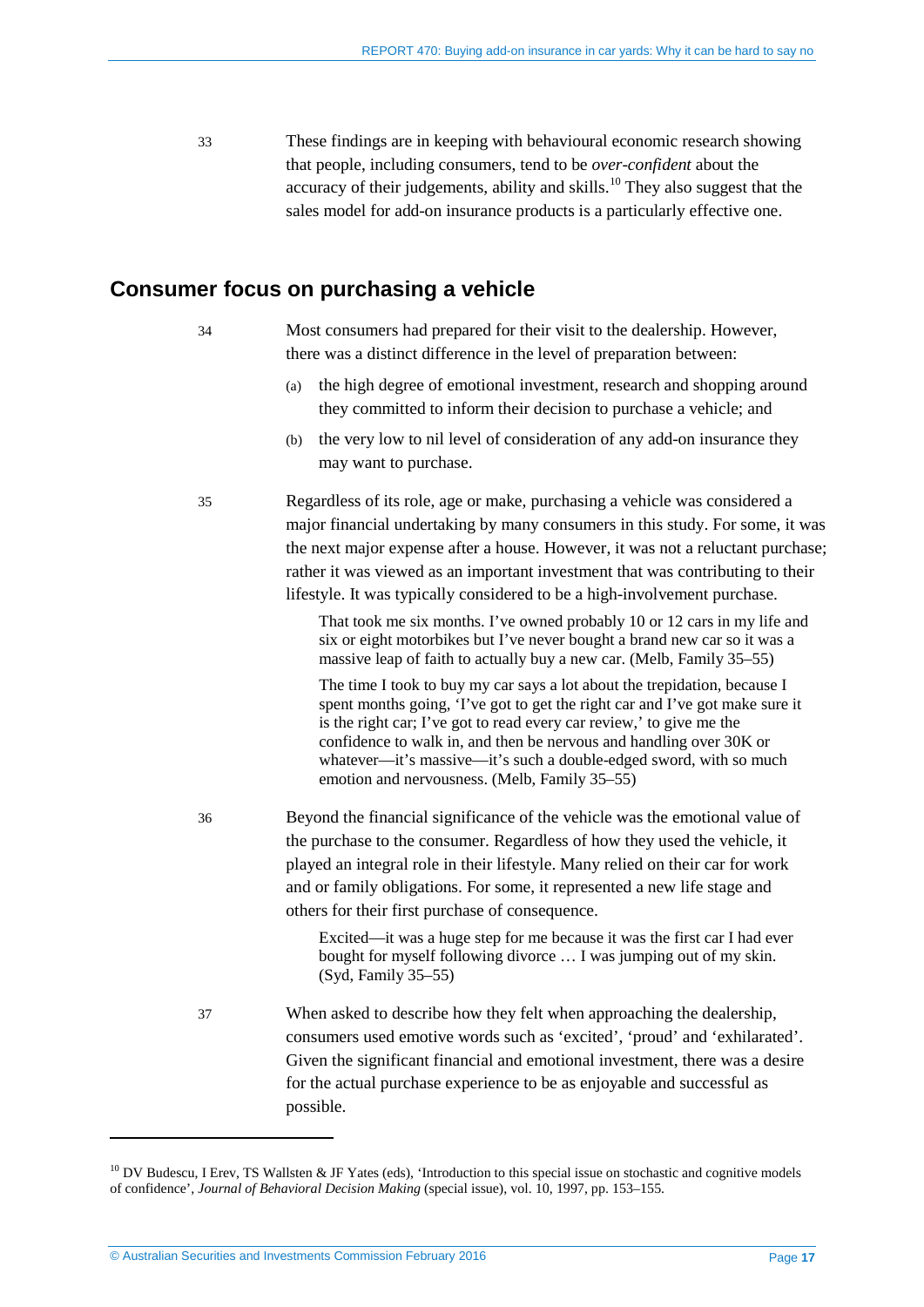- 38 Many consumers said they felt 'nervous' going into the dealership, but from additional observations they and other consumers made, it was clear they also had a strong vested interest in 'feeling good' about the acquisition and wanted to drive away with a feeling of certainty. Many consumers wanted to be confident in their choice of vehicle, decision making and the overall value achieved—minimising the chance of post-purchase dissonance.<sup>[11](#page-17-1)</sup>
- 39 Due to the high level of financial and emotional investment, most of the consumers in this study invested a significant amount of time researching the vehicle they wished to purchase and shopping around for the best price and what they considered to be the best dealership.
- 40 Generally, the purchase involved visiting a number of dealerships over a period of weeks or even months. For some consumers, the investigation and researching took up to 12 months and was considered a major investment of their time and effort.
- 41 Within this intensive exploratory stage, the consumer's core focus was on:
	- (a) the vehicle itself (determining what type and make they wanted);
	- (b) getting the best price possible; and
	- (c) finding a dealership with receptive sales staff who they considered would look after them (see Section [D\)](#page-33-0).

# <span id="page-17-0"></span>**Awareness of add-on insurance products**

-

- 42 In contrast, most consumers had given little if any consideration to insurance before entering the dealership. In particular, few consumers had done any:
	- (a) research to assess their own insurance needs; or
	- (b) shopping around to check:
		- (i) whether they already held insurance that might provide them with cover;
		- (ii) what insurance products were available and which of these they may need; and
		- (iii) which products provided best value for money.

All our time and energy went into finding and buying the right car, we didn't even think of insurance. (Melb, Family 35–55)

I just focused so much on every single detail of the getting the right car for the right price that when we got into the insurance I felt really bad because usually I am an insurance-research nut, but I was like, 'Oh God, I had not even thought about it.' (Melb, Family 35–55)

<span id="page-17-1"></span><sup>&</sup>lt;sup>11</sup> JF Engel, 'Are automobile purchasers dissonant consumers?', *Journal of Marketing*, vol. 27, 1963, pp. 55–58. This dissonance occurs when the consumer wonders whether he or she has made the correct decision.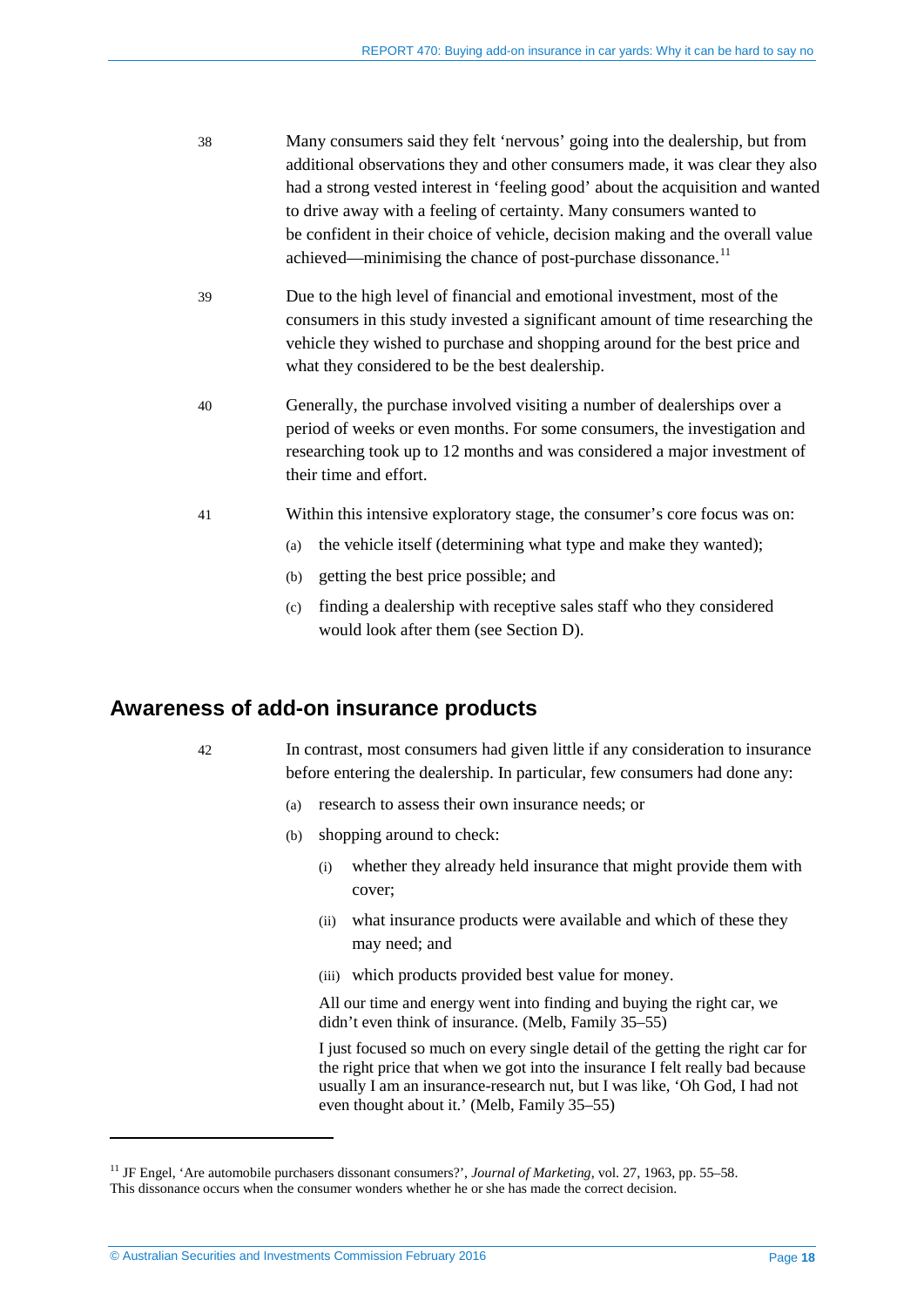Knowing I was going to walk away with a financial product, this was something I'd never considered so it was something that I was caught—a bit short about, I suppose—to a degree I wasn't prepared. Because of the way that I prepared, I knew so much about the car—being the product that nothing about insurance or gap cover, or paint protection, or that kind of thing … (Melb, depth interview)

43 Most consumers were largely unaware that add-on insurance existed until it was offered to them at the end of the dealership experience. Not only were they unprepared before they entered the dealership, most lacked knowledge about the add-on options until the actual point in time that they were required to make a series of decisions.

> I actually didn't know a lot about the extras and car insurance at the time but as each one was presented to me and explained to me, I evaluated quickly whether or not it would be worth it, considering the extras that I was adding on to my loan and things like that. (Melb, Sink/Dink 20–35)

- 44 The research found that comprehensive insurance was:
	- (a) the only type of add-on insurance product any consumers had considered before going to the dealership;
	- (b) the add-on insurance product most consumers had the best understanding of; and
	- (c) the add-on insurance product most frequently purchased by consumers in dealerships.

45 This is consistent with a quantitative study of consumers of add-on insurance recently conducted on behalf of the FCA in the United Kingdom.<sup>[12](#page-18-0)</sup> That study found that consumers were less likely to have:

- (a) heard of the add-on insurance product before it was mentioned by the seller;
- (b) intended to buy the product before the day they bought it; and
- (c) shopped around for the product and checked whether they already held insurance that might provide similar cover.
- 46 In the research for our review, only a couple of consumers reported having undertaken even a simple comparison of insurance costs before their purchase, and this related to comprehensive insurance only. A few also suggested that they had 'an idea' of what insurance should cost but again this was only in reference to comprehensive insurance.

I had done a little research, just based on the cars I'd been looking at. I think if I'd gone with it would have been about \$900 but then they require lots of documentation for when you claim. (Melb, Sink/Dink 20–35)

<span id="page-18-0"></span><sup>&</sup>lt;sup>12</sup> Harris Interactive, *Study into the sales of add-on general insurance products: Quantitative consumer research report*, prepared for the FCA, March 2014.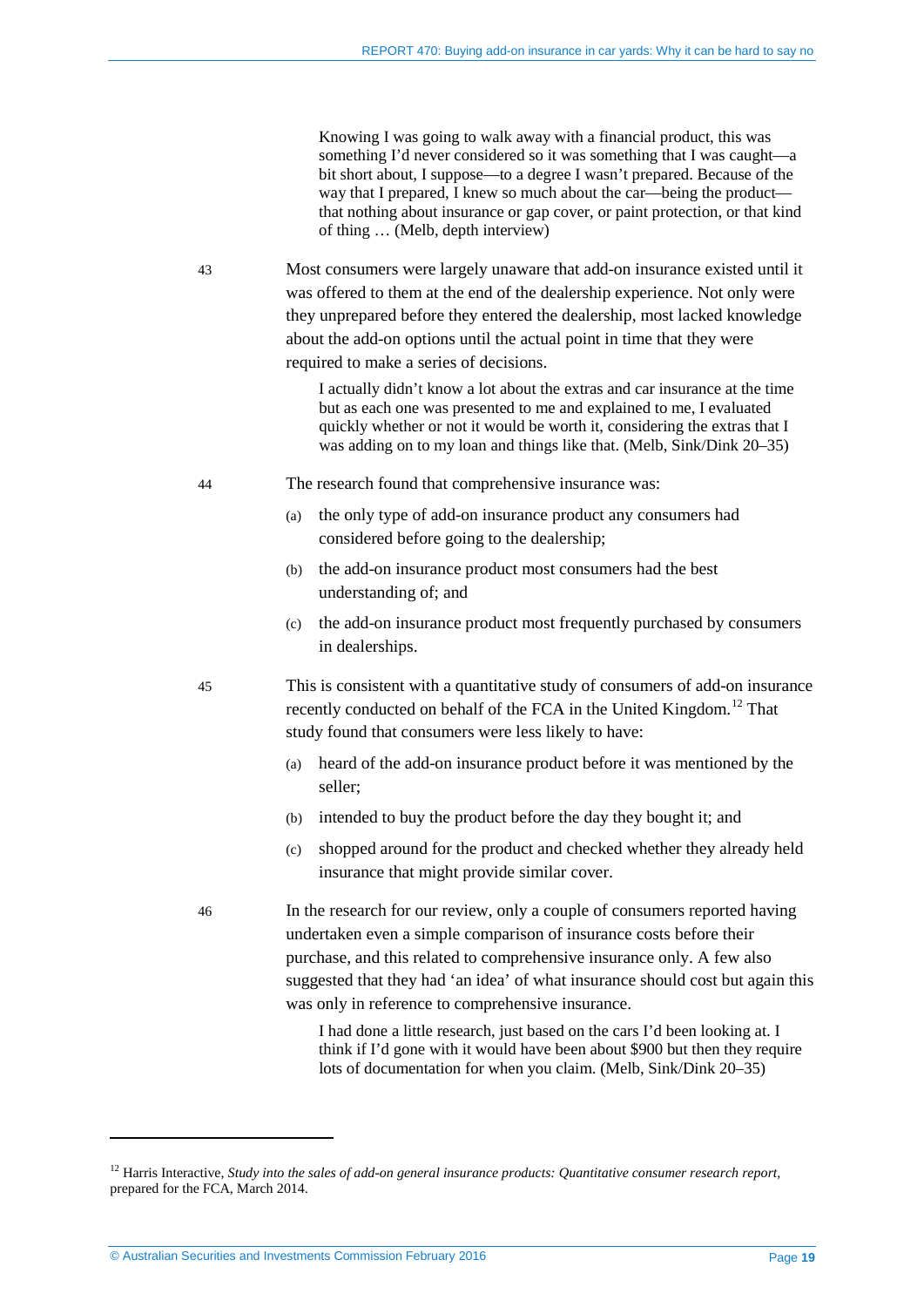47 Those consumers who had done research on insurance before entering the dealership appeared less likely to be influenced by the approach taken by sales staff or by information they provided.

> I knew my product so they couldn't sell anything extra. I said I'm comfortable with what I have, I did my research. (Melb, Family 35–55)

- 48 On reflection, many consumers did not believe they would have purchased add-on insurance products if they had called an insurance provider directly. They believed it was unlikely that:
	- (a) they would have spontaneously asked an insurance provider about addon insurance products; or
	- (b) insurance providers would have offered them these products.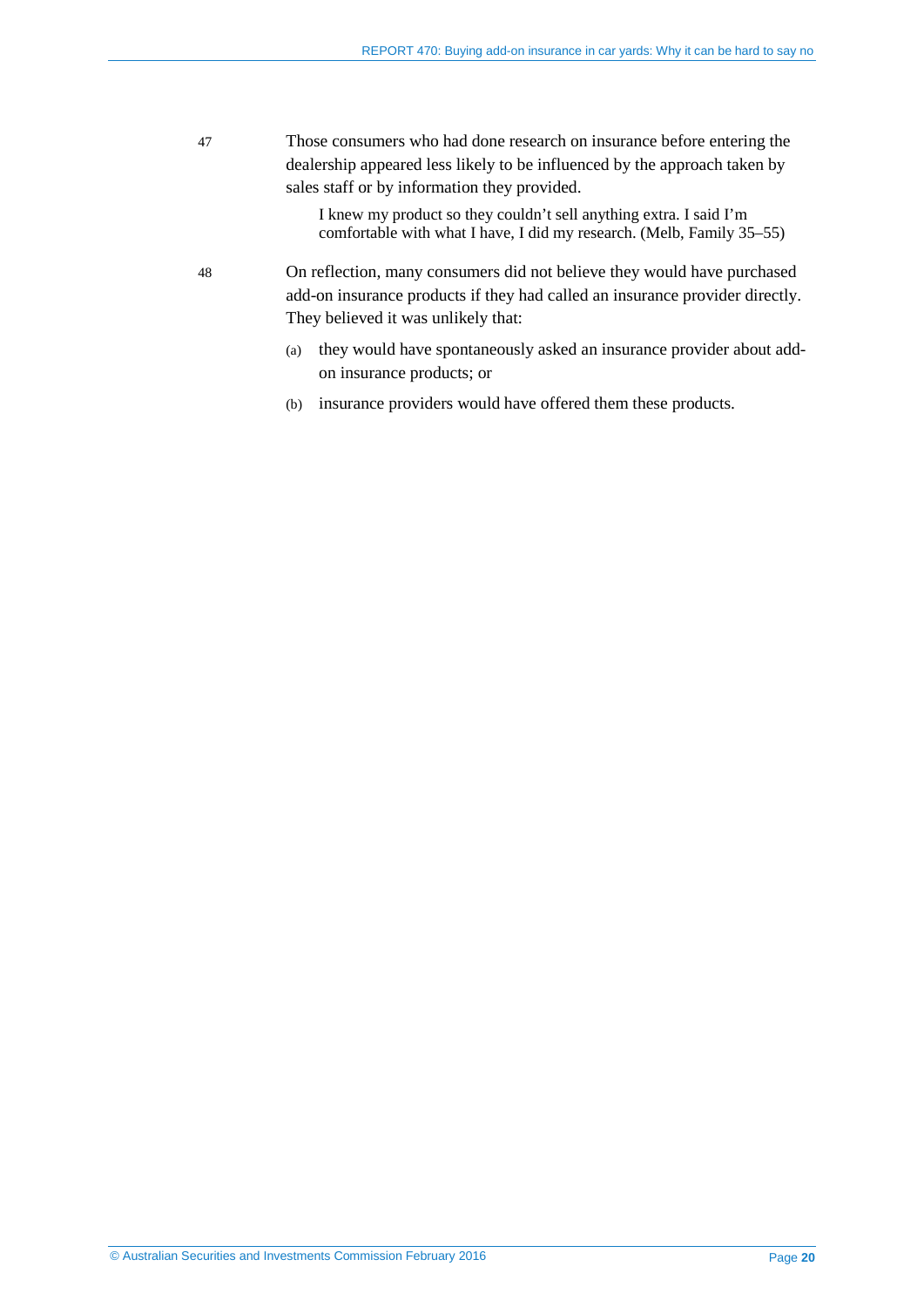# <span id="page-20-0"></span>**C Stage 2: In the dealership**

### **Key points**

Consumers' experiences of the sales process in dealerships underscores the imbalance between the purchase of a vehicle and other purchases.

In particular:

- more time was spent in the dealership discussing the vehicle and negotiating the terms of its purchase than was spent on insurance;
- the approach taken by sales staff in selling the vehicle was typically perceived as more professional, friendly and/or engaging than the approach taken by sales staff in selling the insurance;
- consumers felt they had a much better understanding of the vehicle purchase than they did of the insurance; and
- consumers felt much more positive about the experience of purchasing the vehicle than they did about the insurance.

# <span id="page-20-1"></span>**Purchasing the vehicle**

| 49 | Most consumers felt well prepared for and equipped to deal with the process<br>of buying a vehicle. Many had researched quite extensively to:                                                                                                                                                                                                                                                                          |
|----|------------------------------------------------------------------------------------------------------------------------------------------------------------------------------------------------------------------------------------------------------------------------------------------------------------------------------------------------------------------------------------------------------------------------|
|    | select the right vehicle for them; and<br>(a)                                                                                                                                                                                                                                                                                                                                                                          |
|    | find the best price.<br>(b)                                                                                                                                                                                                                                                                                                                                                                                            |
| 50 | These consumers went into the dealership expecting to negotiate on price<br>and felt prepared to deal with these negotiations. Most considered this part of<br>the process to be a positive experience, characterising the car salesperson's<br>style as being professional, friendly and engaging.                                                                                                                    |
| 51 | These consumers appreciated the time (sometimes up to four hours or more)<br>that the car salesperson invested in them. They placed trust in the salesperson<br>because they believed they had made the effort to 'get to know them' and to<br>understand their needs and general preferences to help them make the right<br>decision.<br>I trusted him. He's kind of like a dad, like an older man (really funny) but |
| 52 | he could have—I mean it is his bread and butter. (Melb, depth interview)<br>Some consumers particularly noted the trouble staff at the dealership took to<br>make them good-quality coffee—a small detail that seems to have made a<br>disproportionate impact on these consumers.                                                                                                                                     |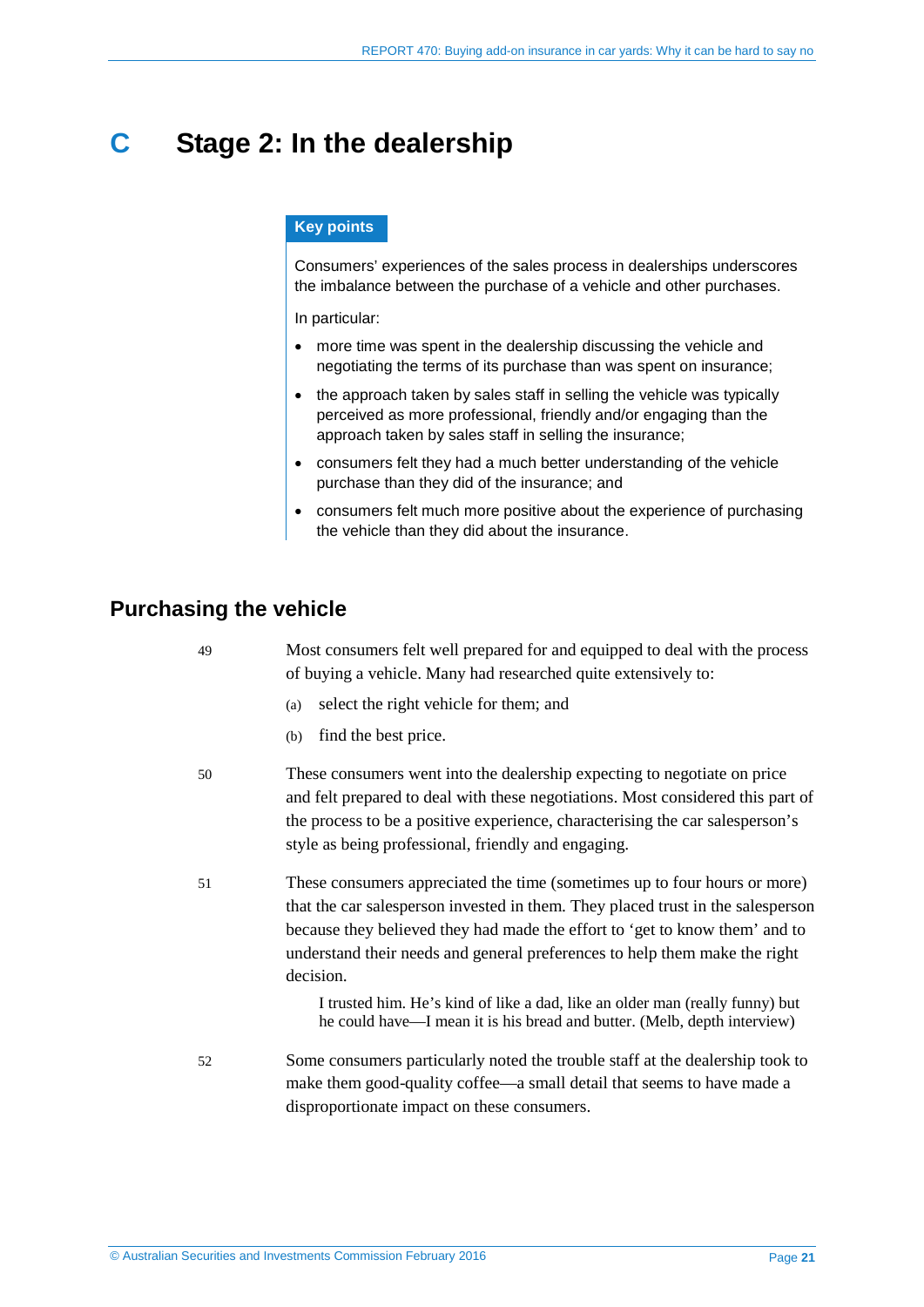- 53 Behavioural economics offers a number of insights into the ways in which aspects of this sales process can affect the decisions made by consumers:
	- (a) sales staff may establish trusting relationships with customers in order to gain a competitive advantage in marketing a wide variety of products to them: $^{13}$  $^{13}$  $^{13}$  and
	- (b) small expenses like coffee can be used by businesses to:
		- lend themselves a sense of 'likeability', professionalism and quality (psychologists argue that people are much more likely to say 'yes' to requests made by people they like);  $^{14}$  $^{14}$  $^{14}$  and
		- (ii) create a sense of reciprocity (which may nudge consumers to reward a kind action with another positive action).<sup>[15](#page-21-3)</sup>

… I thought he was a good bloke and I wanted to do the right thing by him too—that was probably the only obligation I felt to the sales guy—I really did not want to, at the eleventh hour, say I can probably get it 200 bucks cheaper down the road. (Melb, depth interview)

# <span id="page-21-0"></span>**The offer of add-on insurance products**

54 At, or shortly after, the sale of the vehicle, many consumers were handed over to one, two or even three new sales staff and presented with a range of decisions (many unexpected), including about:

- (a) finance;
- (b) after-market products; and
- (c) add-on insurance.
- 55 The time spent negotiating these offers of ancillary products was relatively brief, with the average time spent discussing insurance being 20–25 minutes. Consumers had sometimes thought about finance but seldom thought about insurance. They were rarely offered the opportunity to shop around for addon insurance products or to reflect on the information they had been provided with and make a decision at a later date.
- 56 As a consequence, many consumers felt unprepared for and ill-equipped to deal with this part of the process.

<span id="page-21-1"></span> $<sup>13</sup>$  DC Langevoort, 'Selling hope, selling risk: Some lessons for law from behavioral economics about stockbrokers and</sup> sophisticated customers', *California Law Review*, vol. 84, 1996, pp. 627–701.<br><sup>14</sup> RB Cialdini, *Influence: The psychology of persuasion*, Collins Business, 2007, p. 205 (Cialdini). Cialdini specifically refers

<span id="page-21-2"></span>to car salespeople who offer doughnuts and coffee as an example of a strategy used to increase 'likeability'.

<span id="page-21-3"></span><sup>15</sup> Cialdini, pp. 17–57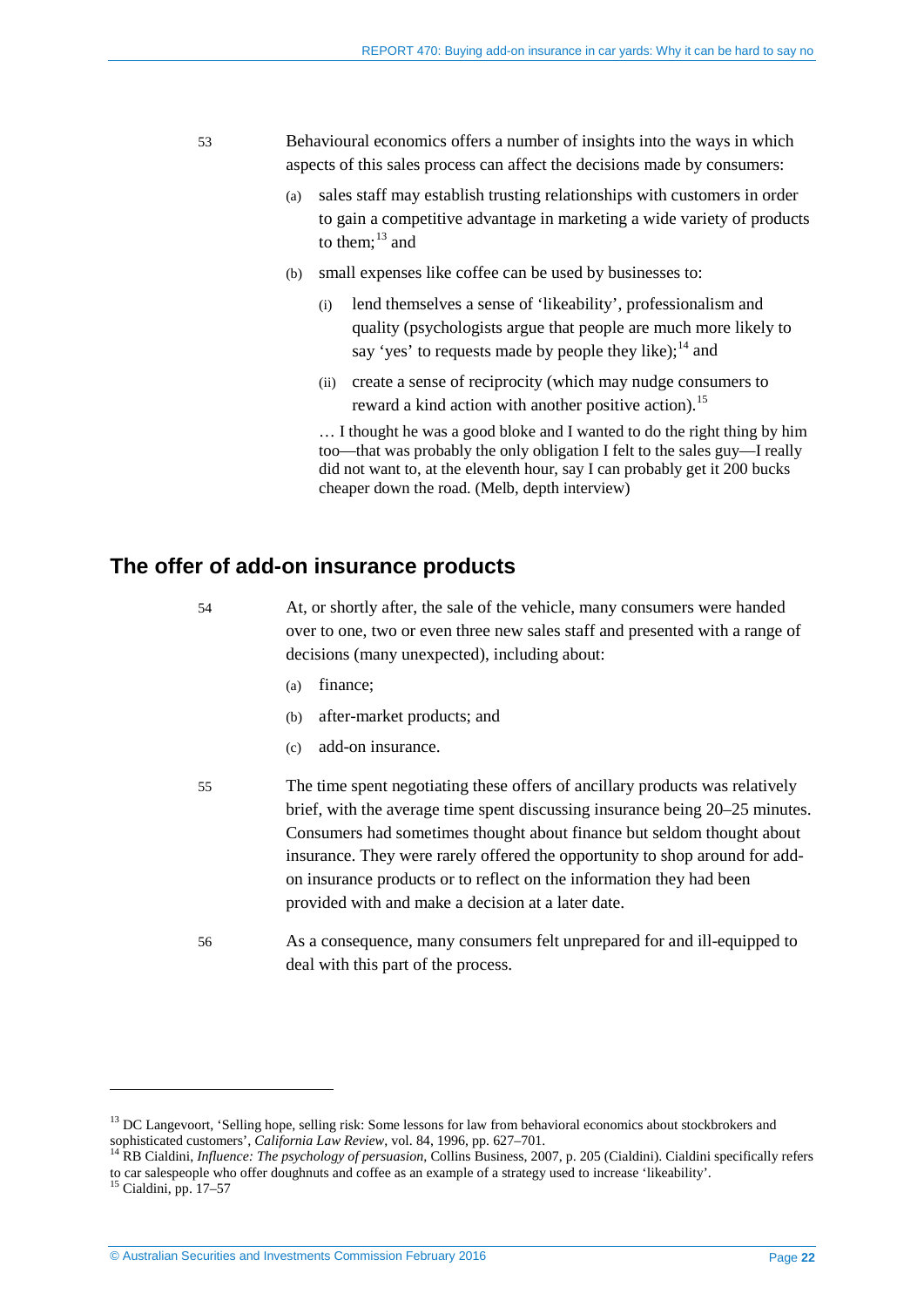# <span id="page-22-0"></span>**What products were offered**

### **Comprehensive insurance**

(Melb, Family 35–55)

- 57 Comprehensive insurance is generally the only add-on insurance product that consumers can shop around for outside the dealership because, unlike other products, it is offered by a significant number of insurers.
- 58 A number of consumers felt they needed to purchase this type of insurance through the dealership because sales staff stressed that:
	- (a) comprehensive insurance was required for them to drive the car out of the dealership; and/or
	- (b) securing comprehensive insurance would facilitate the finance agreement. You need insurance. You can't drive out of here without insurance.
- 59 In fact, consumers do not have to buy insurance through the dealership to ensure they are covered when they drive away. Getting a 'cover note' (which some insurers offer to provide interim cover before a formal insurance policy is issued) would give them protection while allowing them to shop around.
- 60 Some consumers also felt the finance provider would require them to use their recommended insurer to ensure the car was 'properly' or 'fully' insured. Some consumers felt they were not given a choice by the finance salesperson—it was 'assumed' they would purchase a certain type of insurance.

He was like you need to have all this insurance … you have to have this, this and this so that your finances are approved—let's just dot every 'i' and cross every 't'. (Melb, Family 35–55)

### **Other add-on insurance products**

- <span id="page-22-1"></span>61 Most consumers were also offered:
	- (a) several other add-on insurance products (most frequently CCI products and gap insurance, but also tyre and rim insurance, extended warranties and other products); and
	- (b) after-market products, such as paint protection, windshield protection and material protection, at the same time.
- <span id="page-22-2"></span>62 A number of consumers mistook these after-market products to be insurance products, which may be a reflection of:
	- (a) sales staff misrepresenting what these products actually are; and/or
	- (b) consumers having a poor understanding of all risk products offered through dealerships (i.e. both after-market and add-on insurance).

© Australian Securities and Investments Commission February 2016 Page **23**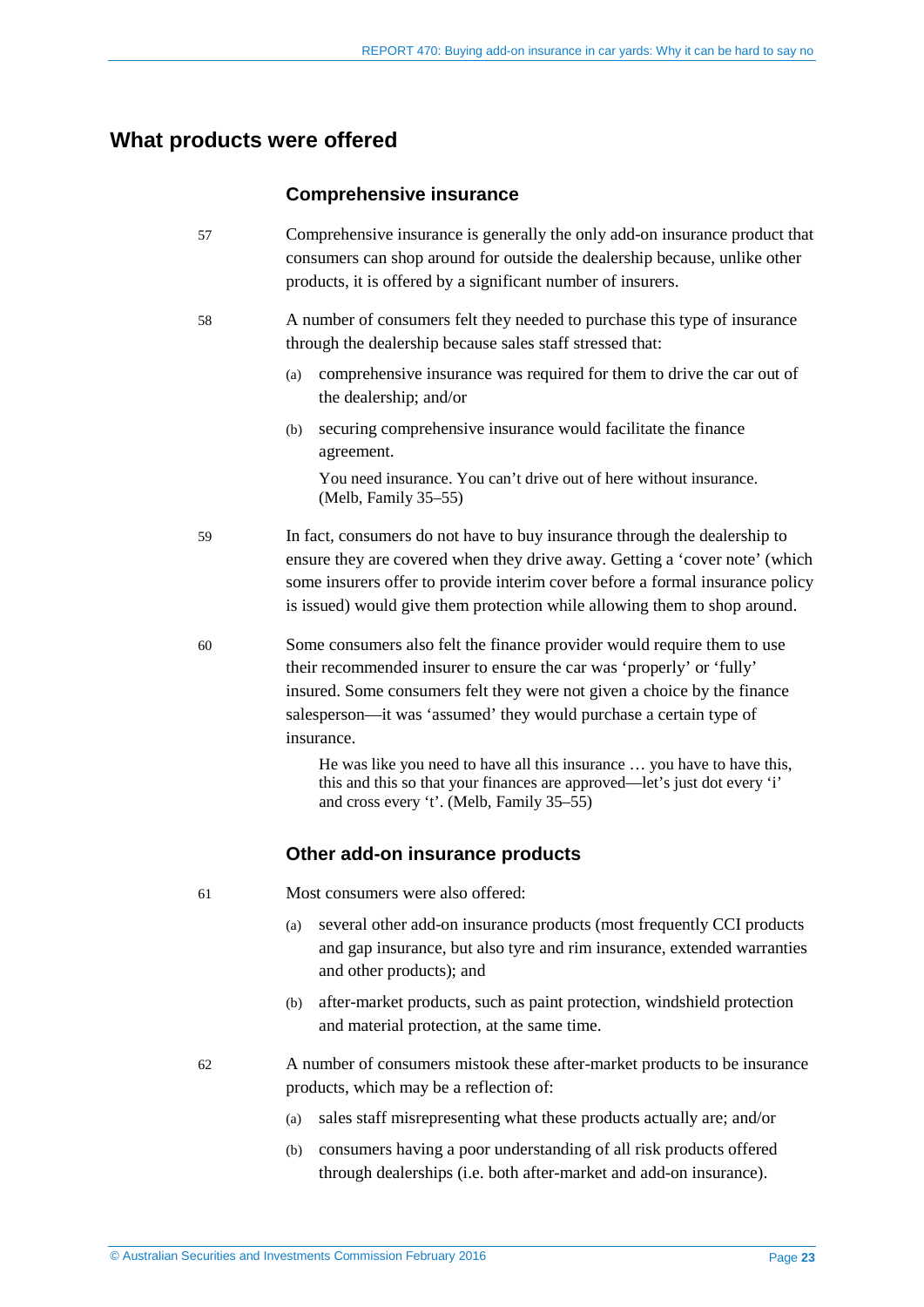# <span id="page-23-1"></span><span id="page-23-0"></span>**How the products were offered**

- 63 The findings from the research demonstrate the particular way in which addon insurance products were offered to consumers and how information about these products was 'framed'.
- 64 Framing taps into consumers' sensitivity to the way information and choices are presented. Research from behavioural economics shows that every little detail matters: from who delivers the information to how they deliver it (e.g. the emphasis, order, wording, volume, tone).
- 65 The sales process for add-on insurance products also harnessed numerous other behavioural biases described by behavioural economists and experts.

### **Minimal product information**

<span id="page-23-2"></span>66 Consumers reported that the information they were provided with about the insurance products was minimal. It included:

- (a) a basic description of the insurance;
- (b) a scenario to help the consumer understand when it would be used; and/or
- (c) information about cost.

She read through all the main things, like it's fully comprehensive. (Melb, depth interview)

Just very briefly, not a lot of detail. I don't think they said much more than you will have fully comprehensive insurance. It's almost as if they expect that's all you need to know. (Melb, Family 35–55)

They did not go through everything—it was, 'We've got this,' and I'd go, 'No, I'm not interested.' 'I've got this'—'Okay, what will you do with that?' It wasn't absolutely every single thing was explained. It was just what I was interested in. She'd say it and then I would say no or yes, or whatever. (Syd, Empty Nester 55–70)

67 In terms of documentation, some consumers were provided with a brochure (e.g. a promotional document). Only a few were provided with a Product Disclosure Statement (PDS) with complete information about terms and conditions. Even when documents were provided, few if any consumers reported that they read or understood them.

> A whole bang of papers. Like 30 pages, I'm not going to read all of it. I was happy to sign it and never read it. (Melb, Sink/Dink 20–35)

I remember sitting there staring at all the brochures behind him, in the room, thinking I really want to read that because I want to know what it is, but at the same time feeling like I could not ask. That's again my personality, I think—I remember thinking I hope he gives them to me, at least, and I'll read them when I get home. They are still sitting in the same thing with all my finance paperwork and my insurance paperwork; they are all in the same envelope. (Melb, Family 35–55)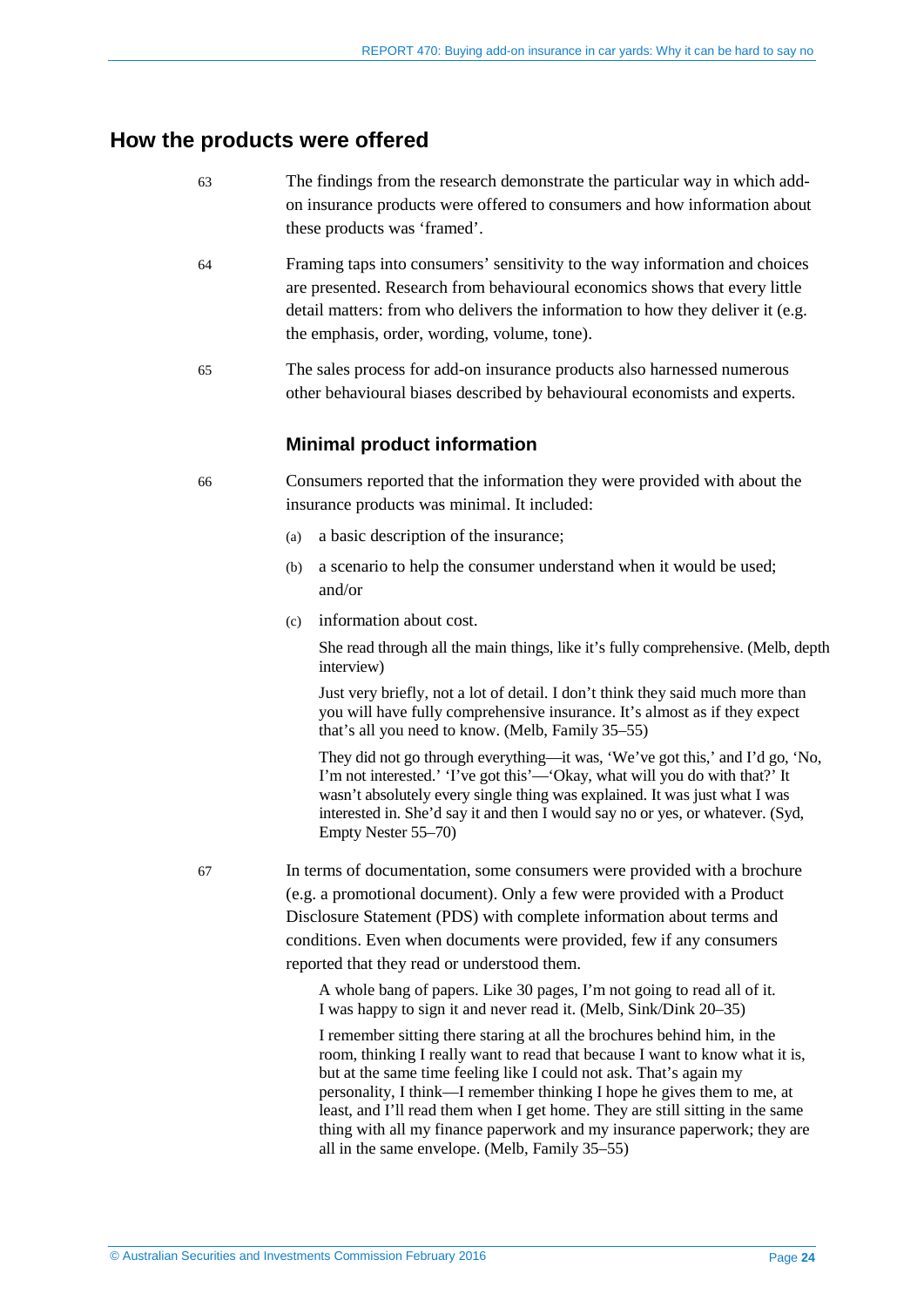68 Consumers tended to rely on what they were told by the salesperson rather than on the documents they were provided.

> I had a brochure given to me but it did not give an explanation; the conversation was more informative than reading the brochure. (Syd, Empty Nester 55–70)

The person that handles your insurance … they explain it all to you. They hand you something but I don't think we have got time to read it … You don't sit there and read. It was so long that you don't. (Syd, Sink/Dink 35–55)

69 Most consumers, including those who reported feeling satisfied with the approach taken by the sales person who sold them insurance, only recalled the sales person talking about how the policy might work for them (i.e. the benefits), rather than the circumstances in which the consumers would not be covered (i.e. policy exclusions).

> When people are selling you insurance, they don't talk about the exclusions. They talk about the inclusions … she never at any point talked about the exclusions, but that's our fault. We are the ones that should be as a consumer, we should be asking about the exclusions. She's not going to say anything. She just kept on saying what we will get, not what we won't get for that price. (Melb, depth interview)

Q: Do you know the main exclusions under the policy, so when they would not pay? A: No, I don't, not at all. Q: Were they explained to you? A: No. (Melb, depth interview)

<span id="page-24-0"></span>70 As a result, many consumers had very poor recall and understanding of the products they were offered, in terms of:

- (a) recalling the policies and after-market products they had actually purchased;
- (b) understanding the difference between insurance products and other after-market products;
- (c) understanding what each insurance policy actually covered; and
- (d) understanding what was excluded from each insurance policy (see paragraphs [127](#page-39-1)[–128\)](#page-39-2).

When I walked out, at the time, [I did not understand the policy] very well at all and even to this day I didn't truly understand it. All I got was this brochure and an explanation from her and it certainly, this brochure represented about 5% of the conversation I think, the majority of the conversation was about the financial position you could be in. It certainly wasn't a very educational process or a very well-informed process, in hindsight. (Melb, Family 35–55)

Q: What is the consumer credit insurance [you bought]? A: I don't know … but I should because it's quite a sum [\$5,222 for five years]. (Syd, depth interview)

**Case study 1: 'Adam' (Sydney Male, 20) He didn't know what he was covered for or how much he had paid**

Adam bought a car for work. He went into the dealership intending to buy that day and had a long sales process lasting over four hours. He financed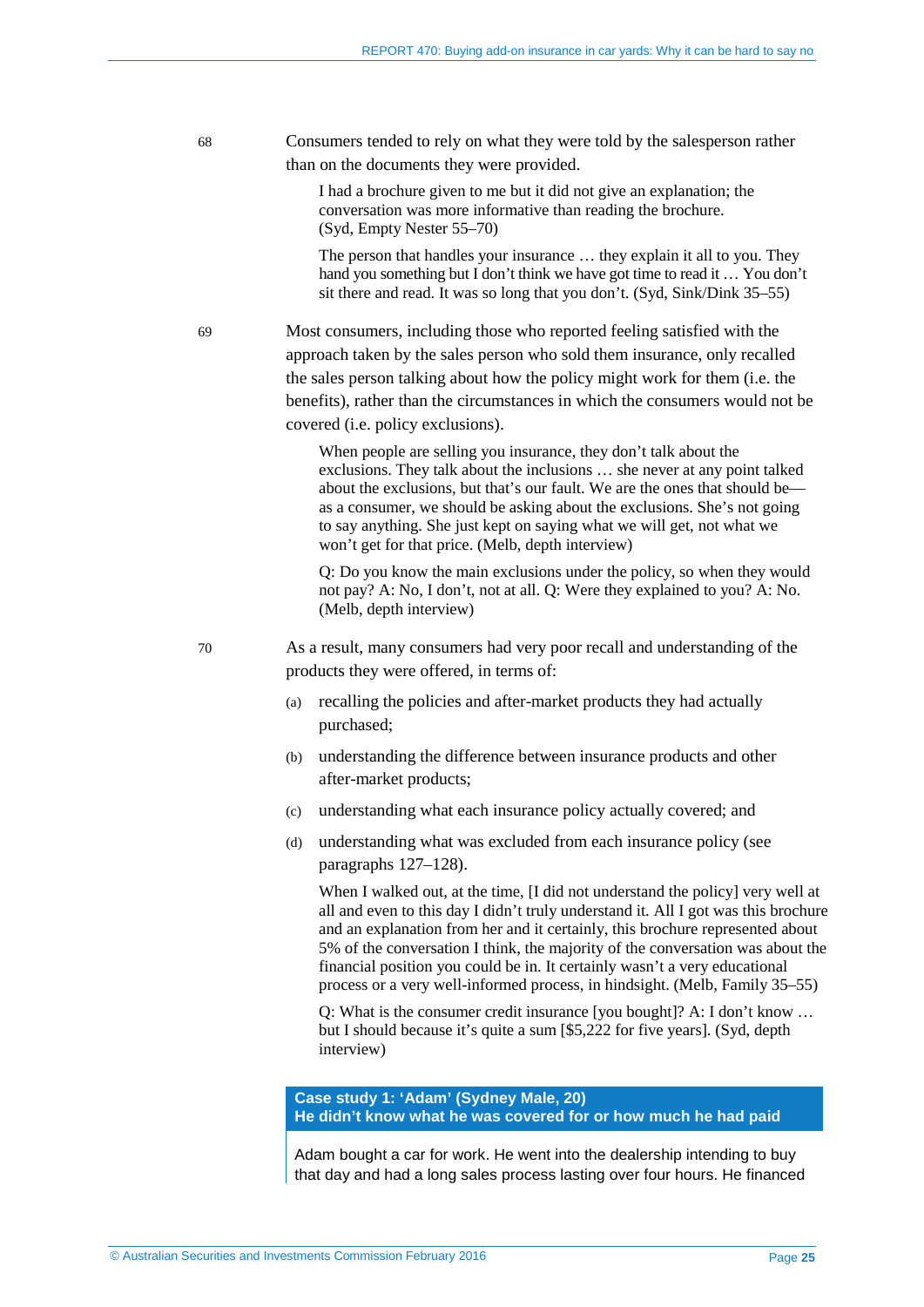his car through the dealership and included loan protection insurance with his repayments. He does not know what he paid for the add-on insurance. It is only on reflection that he understands he will pay interest on this insurance. He cannot find any paperwork that tells him how much he paid for the product and wonders if he ever received these details.

In the dealership, he was offered approximately six add-on insurance products. He settled for just one because his repayments would not cover them all. In discussion with the finance person at the dealership, the list of products was slowly reduced based on what he could afford in his monthly repayments. Adam wondered if redundancy was included in his loan protection insurance, but on examining his brochure he realised (and remembered) that he was only covered for injury. He was not aware of any details of his coverage. He thought he might be covered for sporting injuries. On examining his policy, he realised he was covered for 'total disability'.

# **Pricing of products**

71 The experiences reported by consumers in this study revealed a number of ways in which the apparent cost of the add-on insurance products was minimised (i.e. framed to appear smaller).

### **Anchoring to the price of the car**

- 72 Anchoring is a particular form of 'priming' [16](#page-25-0) where initial exposure to a number serves as a reference point and influences subsequent judgements about value (often without our awareness).<sup>[17](#page-25-1)</sup> This means that the value someone places on something can be influenced by the value of something they hear or see beforehand.
- 73 In the context of our review, the fact that the insurance is sold after consumers have agreed to purchase a vehicle 'anchors' the cost of that insurance to the price of the vehicle. Because consumers have purchased a large value item such as a vehicle, they may consider a small cost added on afterwards as trivial. However, if they were to be asked about the value of the add-on product without having the value of the car as a preceding piece of information, they may not think it has as much value.

Like you have just spent all this money on the car and it's new and it's shiny and that's when they get you. (Syd, Sink/Dink 35–55)

They would say, 'You're spending \$25K on a car, what's \$250, \$300?' (Melb, Family 35–55)

74 This behaviour is described in terms of the 'contrast principle'—that is, if the second item presented is fairly different from the first, consumers will

<span id="page-25-0"></span><sup>&</sup>lt;sup>16</sup> 'Priming' is described by behavioural researchers in the United Kingdom as 'our acts are often influenced by subconscious cues'. D Halpern, D King, I Vlaev & M Hallsworth, *Mindspace: Influencing behaviour through public policy*, discussion document prepared by Institute for Government for the Cabinet Office, 2010, p. 6. 17 A Tversky & D Kahneman, 'Judgment under uncertainty: Heuristics and biases', *Science New Series*, vol. 185, 1974,

<span id="page-25-1"></span>pp. 1124–1131.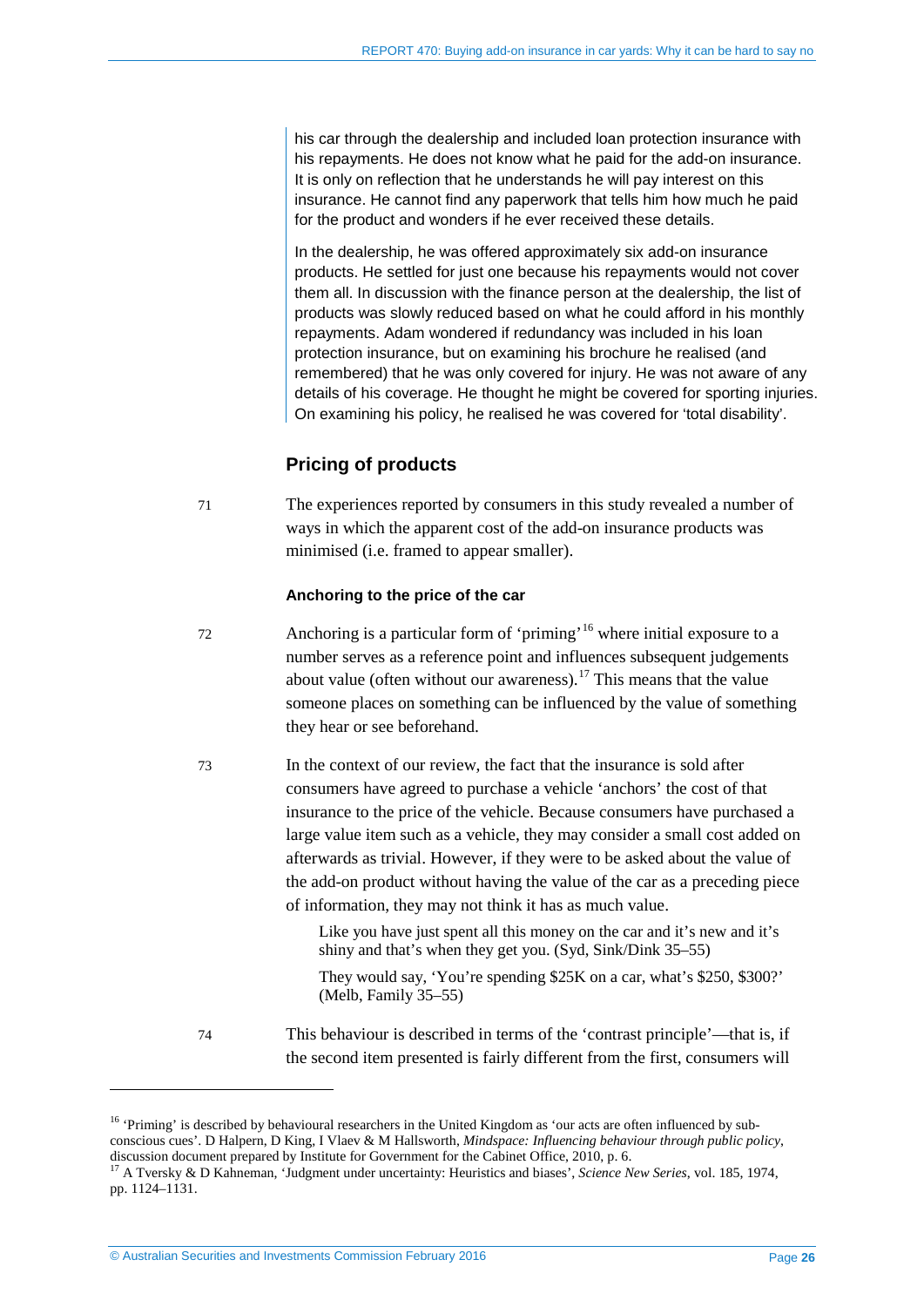tend to see it as more different than it actually is. RB Cialdini sets out the contrast principle in his book *Influence: The psychology of persuasion*:

Automobile dealers use the contrast principle by waiting until the price for a new car has been negotiated before suggesting one option after another that might be added. In the wake of a fifteen-thousand-dollar deal, the hundred or so dollars required for a nicety like an FM radio seems almost trivial by comparison. The same will be true of the added expenses of accessories … [or add-on insurance] that the salesman [sic] might suggest in sequence. The trick is to bring up the extras independently of one another, so that each small price will seem petty when compared to the already-determined much larger one.<sup>1</sup>

### **Price framing**

- 75 The way price information is presented, sometimes called 'price framing', has also been found to significantly influence perceptions of value.<sup>[19](#page-26-1)</sup> Of particular relevance to this study is a form of price framing known as the 'pennies-a-day' effect, where the price of a product or service is expressed as a small ongoing expense, rather than a full or aggregate cost.<sup>[20](#page-26-2)</sup>
- 76 The cost of insurance was also often reported to be promoted in monthly rather than annual terms (e.g. \$10 per month rather than \$120 per year).

He just kept writing down numbers, like it's only an extra \$5 a month for this and you know, that when at first it seems like such a small amount of money. It wasn't until I started paying for it I went, wow, that's quite a lot of money. (Melb, Family 35–55)

If you weren't interested they were like well, it's only 20 bucks … (Syd, Empty Nester 55–70)

77 Another type of price framing that consumers reported was when the insurance was bundled with the purchase price of the vehicle. For example, one consumer believed he had purchased an add-on insurance product for 53 cents because it had been 'thrown in' with the price of the car (when in fact this price may have been inflated to cover the cost of the extras).

### **Mental accounting**

78 Different forms of price framing, including bundling, can also capitalise on another behavioural bias, 'mental accounting', which describes the way consumers have different ways of categorising and thinking about different types of money transactions and accounts. For example, people may treat transactions they can more readily see or feel (e.g. cash) in a different way to less noticeable or less salient transactions (e.g. a credit card). This may explain

<span id="page-26-1"></span><span id="page-26-0"></span><sup>&</sup>lt;sup>18</sup> Cialdini, p. 14. <sup>19</sup> See, for example, ET Anderson & DI Simester, 'Effects of \$9 price endings on retail sales: Evidence from field experiments', *Quantitative Marketing and Economics*, vol. 1, 2003, pp. 93–110.<br><sup>20</sup> JT Gourville, 'Pennies-a-day: The effect of temporal reframing on transaction evaluation', *Journal of Consumer Research*,

<span id="page-26-2"></span>vol. 24, 1998, pp. 395–408.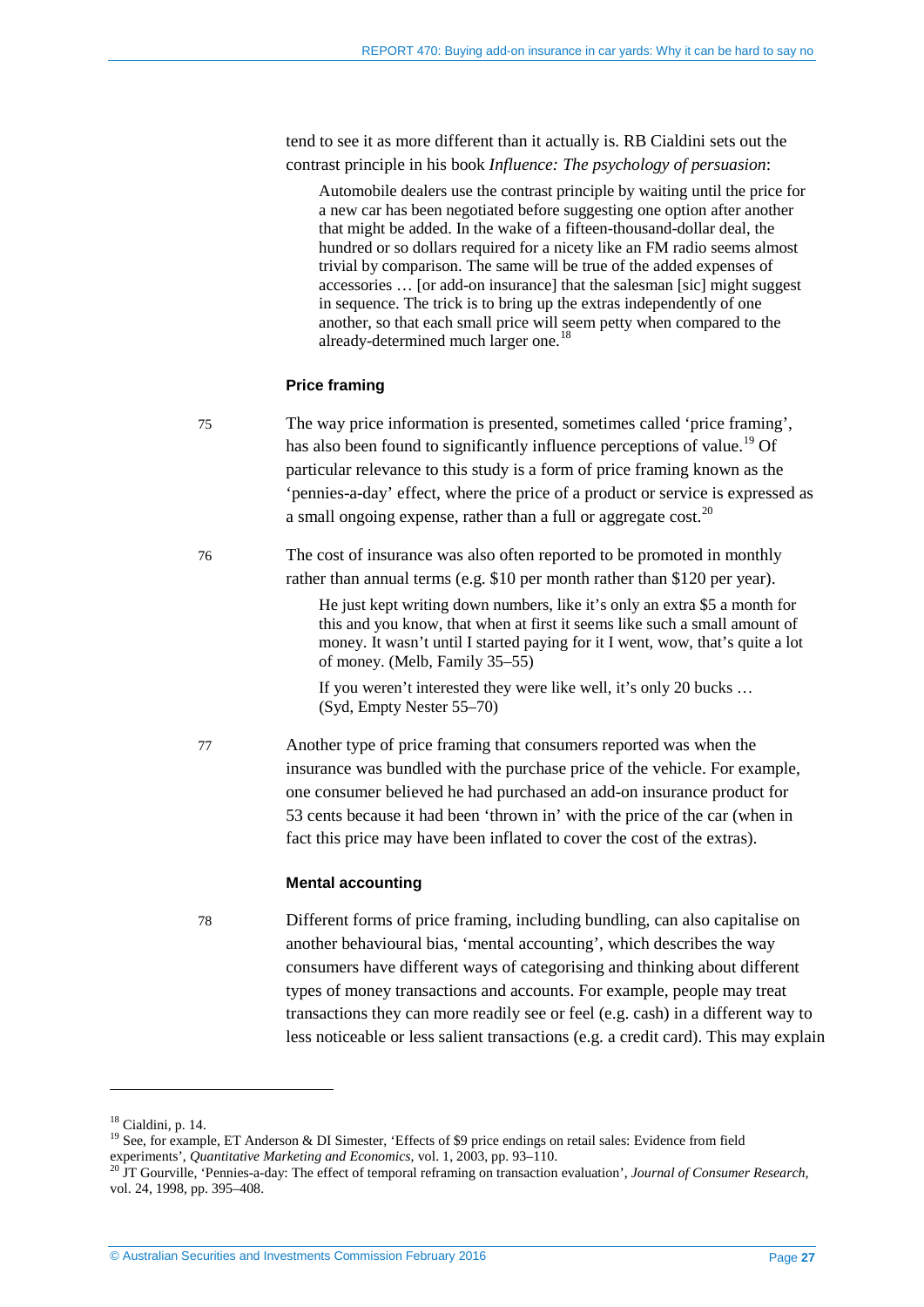why some consumers cancelled their add-on insurance when they realised the actual cost.

I just had to cancel it pretty quickly … Because they told me that you have to have insurance before you even go out the door and like they just sort of like sold me whatever it was and later on I thought you know what, that's just very expensive. Like when I saw it all sort of written up, I thought no, that's just way too much. I can get it cheaper. So I actually called and rang and got it all reversed. (Syd, Sink/Dink 35–55)

#### **Paying for insurance through the car loan**

- 79 A number of consumers added the cost of the insurance to the amount of money they borrowed through the dealership to purchase the car. There can be several significant consequences to this type of arrangement:
	- (a) Consumers may rely on mental accounting to treat the insurance as a smaller (and relatively trivial component) of the total loan amount it has been bundled in with.
	- (b) It can be difficult for consumers to understand the cost of the insurance they have purchased.
	- (c) Consumers will pay interest on their insurance premiums for the life of the policy/loan (which they may not otherwise do). This increases the amount that they will pay for the insurance overall.

Q: What is the cost of the tyre and rim insurance? A: I don't even know; I think it was all just done through the finance, so I don't ever get a bill for it. It's all sort of tied into one package, so I guess I pay overall … (Melb, depth interview)

80 Few consumers understood that this was a significantly more expensive option than if they had purchased the insurance outside the loan. At least one consumer did not consider that this was adequately explained to him.

> At the time of being in the interview they wanted you to sign up straight away and I said, 'No, I want to take this home, read over it, compare it with the actual costs.' It's one thing to have an interest rate but if you're paying a monthly fee of \$50 or \$60 then that distorts the interest rate. And that's the part I wanted to check, and once I'd done that I realised that it's not as good a deal as it sounds. (Melb, Family 35–55)

### **The sales environment**

81 The context in which add-on insurance products were offered was another way in which information was framed to influence consumers. Consumers were often sold add-on insurance (and other ancillary products) in a separate area, described by some as 'the room', in which the tone and style of the conversation sometimes changed quite markedly from the car sales experience.

82 The language used by some consumers when talking about this room indicated strong negative associations and/or a distinct shift in the tone of the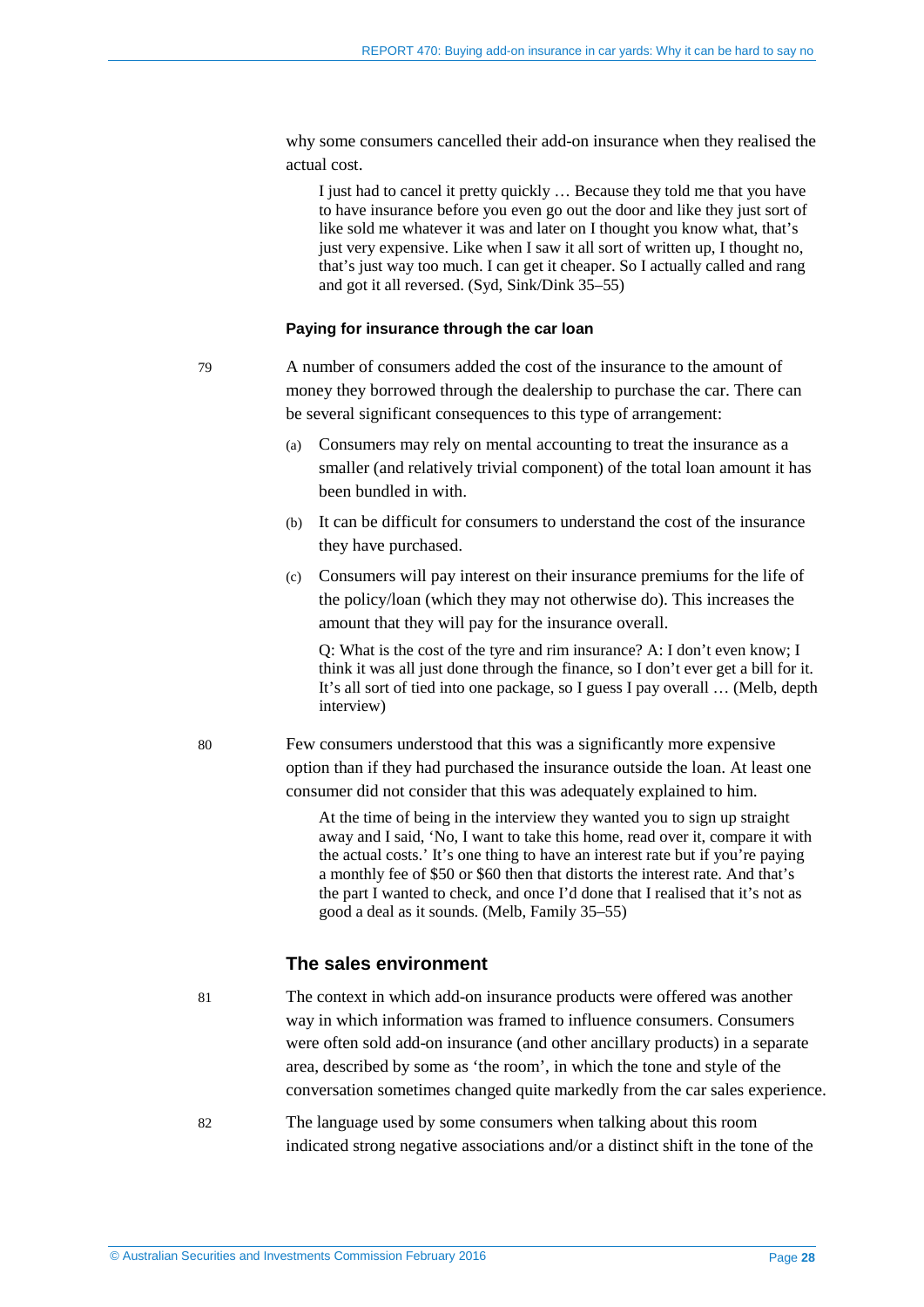experience. Some consumers considered it to be the beginning of the end of the positive experience of car purchasing.

You feel great until you go into the room and then they just make you feel like rubbish, you've spent a lot of money on this car and then they make you feel … they show very outwardly their disappointment that you're not buying all the extras. (Melb, Family 35–55)

Once you signed and then you were waiting to be put into the other room where they sell you everything that you don't need … I just focused so much on every single detail of getting the right car for the right price that when I got into the room about insurance … oh my God, I hadn't even thought about it, I hadn't researched it [insurance] … then you go into the room and then it was just, oh my God. They close the door and it's like the vortex. (Melb, Family 35–55)

It was very nice, accommodating and a good process … and then it went downhill … Then he passed me off to the insurance and after-sales woman, who was a bit of a monster. It went from a bright sunny day to the stormy. It was a very threatening conversation. (Melb, Family 35–55)

83 It seems that for many consumers in this study, there was a marked shift in this stage of the process, from an environment which was open and accommodating to one which was closed and intimidating.

### **The sales staff**

84 Part of the unease felt by some consumers was because they had to deal with additional, unexpected salespeople:

You've got to win over three people. It's like a battle. (Melb, Family 35–55)

I had four people in there … they had the sales person, the sales rep, the sales manager, the account manager and the guy who was the proprietor of the business. (Syd, Empty Nester 55–70)

85 Some consumers also felt that the sales approach of the person who sold them the add-on insurance was pushy or aggressive and felt urged, and in some instances pressured, to make decisions then and there.

> Pretty much, it really felt pressured. It was a really high-pressure sell. It was really. (Melb, Family 35–55)

I think they sucked us in to buy [add-on] insurance … (Syd, Sink/Dink 35–55)

Every product was rolled out and every product I had to justify why I did not want to get it. (Melb, depth interview)

#### **Case study 2: 'Danielle' (Melb, Female) Felt pressured to purchase insurance**

Danielle bought her small car with her husband at a dealership. She put a lot of time into researching the car, but had not thought about insurance until she and her husband were taken into a separate room with the after-market agent.

She describes feeling pressured and rushed during the hour that followed and eventually took out comprehensive insurance with the dealership for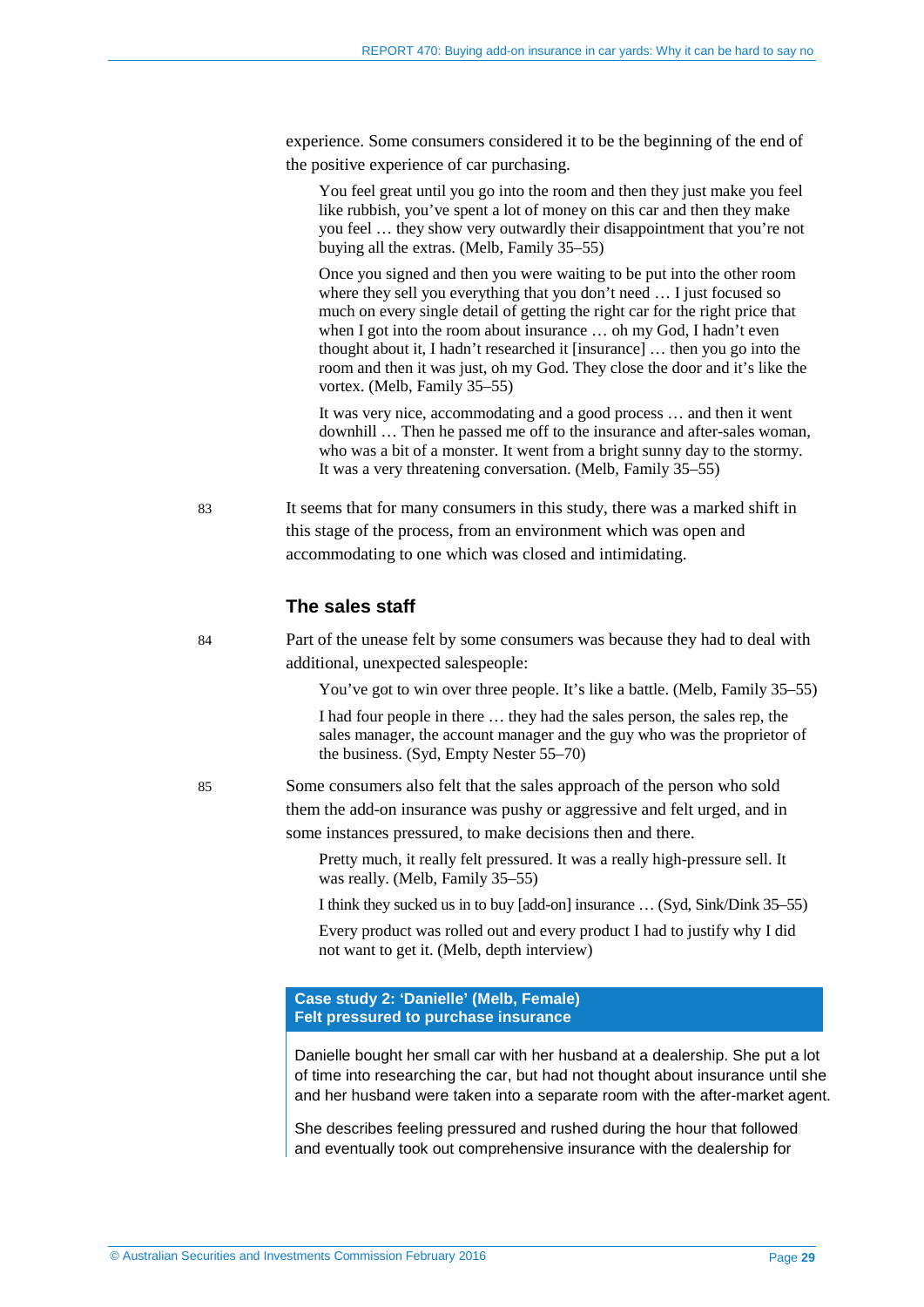convenience and to appease the agent, who had intimated that not getting this insurance would be the worst decision of their lives.

Danielle was advised by the agent that they would receive the best deal through the dealership with verbal information about what the insurance would cover, though exclusions were not mentioned. She received no hard copies of documents at the dealership and felt vulnerable after an accident two months later when she realised she was not aware of her coverage in detail.

Danielle blames herself for not researching insurance before buying the car and believes she would get a cover note from an insurance provider before going to a dealership for her next car purchase.

86 Some consumers reported feeling like they were repeatedly refusing offers. This created a sense that they 'should' agree to something to be reasonable and given they had declined the majority of the offers, agreeing to one was a relatively small commitment.

> They also gave me nine different terrible options that I didn't want to take, like fabric protection. This one actually seemed like, if I had to take anything, this was the better option. 'I'll take the gunshot to the knee, thanks.' (Melb, Family 35–55)

> We kinda just said yes to the insurance cover, because we do need it and we had said no, no, no to all the extras they were trying to sell us. We were thinking, let's just get the insurance, we have to get something off this person. (Melb, Family 35–55)

- 87 This was exacerbated by the fact many consumers did not make a hard distinction between after-market products and insurance: these consumers often presumed that after-market products (e.g. paint protection, windscreen protection or roadside assistance) were actually insurance products.
- 88 However, other consumers reported that the staff who offered them finance, after-market products and insurance were engaging and persuasive.

He gave me the time of day to talk through the different options that were available to me. (Syd, Empty Nester 55–70)

Throughout the whole process I never really felt pressured and, yes, I understand that part of this whole process is for the sales people to try and seal the deal that day. I was aware of that and throughout the whole process, from the moment I walked in until the end, I never really felt pressured. Indeed, even in the finance broker's office as well it was fantastic, but it was just my own personal perception, and I was exhausted. (Syd, Empty Nester 55–70)

89 In particular, some consumers appeared to presume that the sales staff were acting on the consumer's behalf or in their best interest, rather than being motivated by their own self-interest.

> Just the different demeanour about him—at no stage with him did I think he was personally gaining anything out of it—I think that was the difference. (Melb, depth interview)

It was like so this is the best deal you are going to get and we just thought okay, let's just get it. (Melb, depth interview)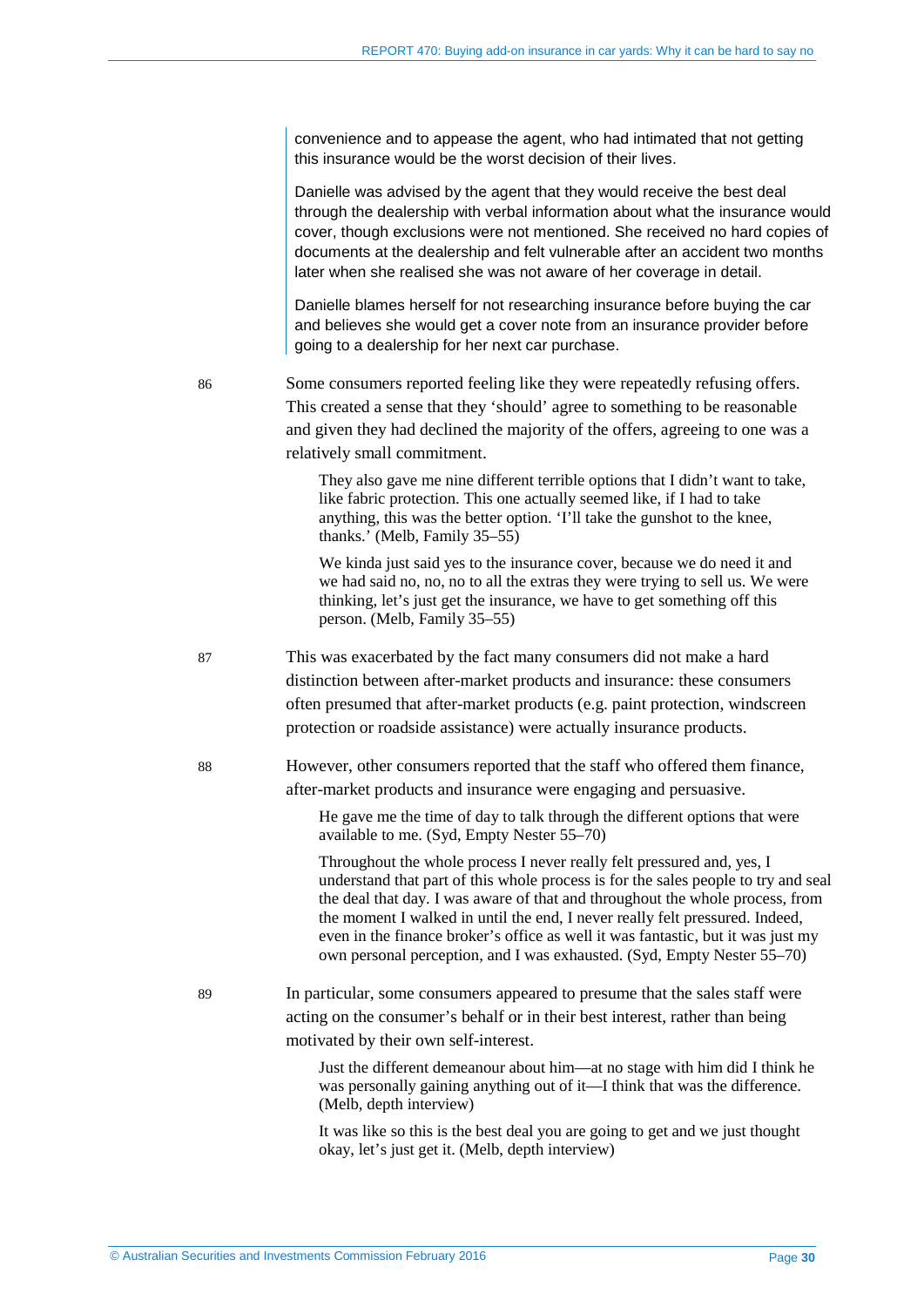| 90 | The concept of 'norming' is relevant when considering the impact different       |
|----|----------------------------------------------------------------------------------|
|    | sales staff can have on consumer behaviour and decisions—that is, humans         |
|    | are social beings and are sensitive to a range of 'social cues', both verbal and |
|    | non-verbal. Sales techniques often use social cues and norms to drive desired    |
|    | outcomes. For example, telling customers that most people choose a certain       |
|    | option can make them more likely to choose that option. Similarly, making        |
|    | people feel like their behaviour is odd or out of step with other customers or   |
|    | the broader community can pressure them into conforming.                         |

… that was after we had said, 'No, we don't want the [unclear], we don't want the tinting, we don't even need the car [polished],' and then she said, 'You have to say yes to insurance. How could you not want insurance?' (Melb, depth interview)

They were short. They said, 'That's your call then'. As if to say, 'Hey we've got this great deal for you, but if you want to go off that way, that's your business.' (Melb, Family 35–55)

I said no, I then had to justify why I didn't want to do it, which is a little off-putting. I don't need to justify why I don't want to go through with that, surely it's my decision ... I eventually gave in. (Melb, Family 35–55)

91 A number of consumers reported feeling that the approach taken by sales staff (either positive or negative) was a powerful driver in urging them to make a purchase (although they did not always submit to that urge). For example, some consumers were disappointed that they could not establish the same rapport with the finance salesperson as with the car salesperson.

> I don't know, I guess it's a feeling you have where you're buying a big ticket item and you want, I was getting along great with the guy who was selling the car and I wanted to do the same with the guy who was doing the finance. (Melb, Family 35–55)

92 Some described a distinctly uncomfortable social environment, in which they felt pressured and insecure.

> So confrontational. Her attitude, just couldn't believe that we didn't want these extras and what about this and what about that, it was very uncomfortable, it made me feel very uncomfortable. (Melb, Family 35–55)

She was like bang, bang … and she caught that he was the one to talk to: she knew that she could get a sale from him and not from me. We were trying to talk about it and she was just … and it was a really good experience up until that point but she was so forceful that I just wanted to leave. (Melb, Family 35–55)

93 According to psychologists, people are also particularly vulnerable to accepting the advice and/or actions of others as being correct when they are uncertain of what to do themselves. $^{21}$  $^{21}$  $^{21}$  This was the case for some consumers, who described themselves as being 'nervous' and 'anxious' when entering the dealership.

<u>.</u>

<span id="page-30-0"></span><sup>21</sup> Cialdini, p. 129.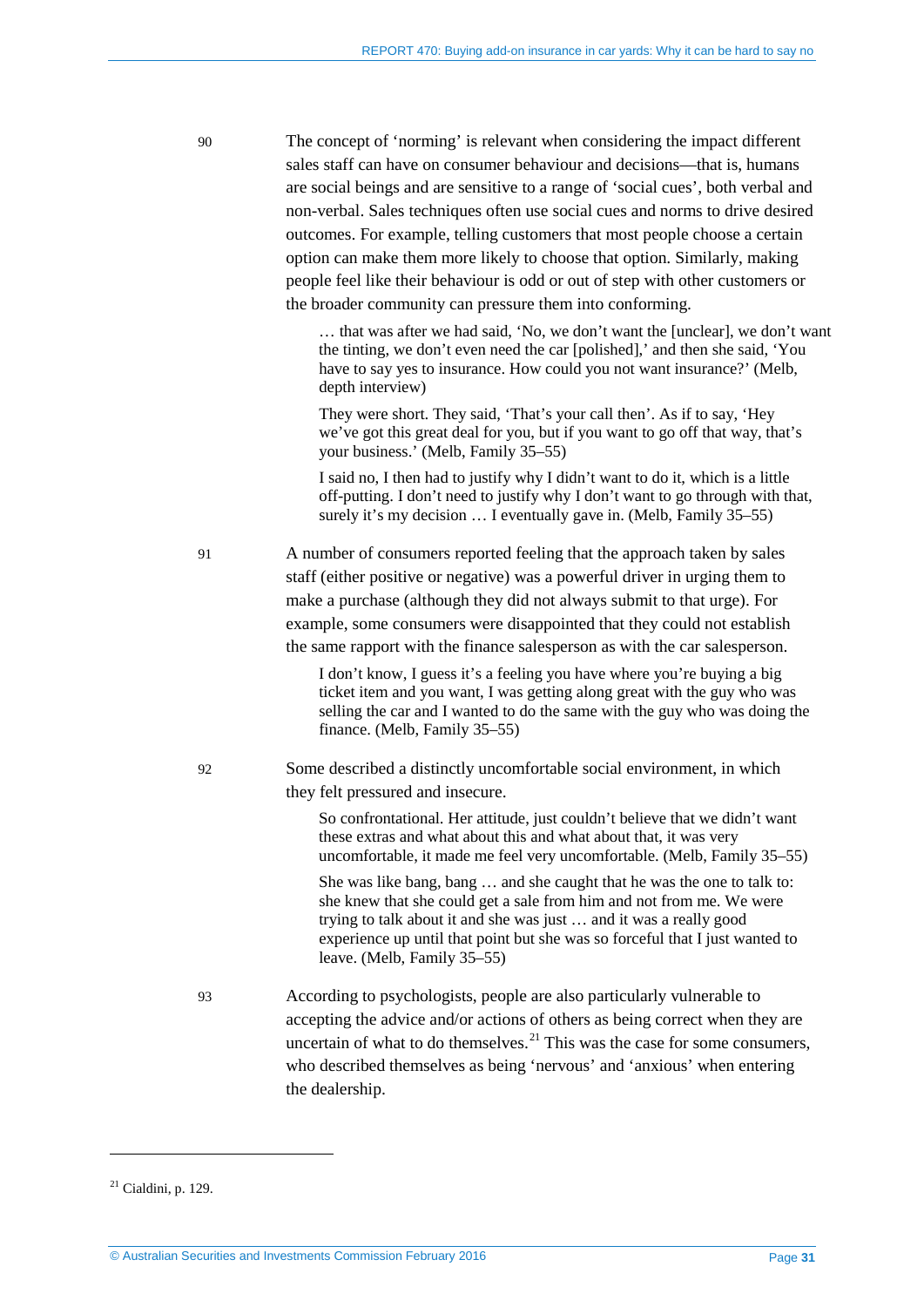| 94 | One consumer described her position as a consumer as follows:                                                                                                                                                                                                                                                                                                                                                                              |
|----|--------------------------------------------------------------------------------------------------------------------------------------------------------------------------------------------------------------------------------------------------------------------------------------------------------------------------------------------------------------------------------------------------------------------------------------------|
|    | Oh, my God, and you feel so stupid and we were clueless. We didn't even<br>know what questions to ask. (Melb, depth interview)                                                                                                                                                                                                                                                                                                             |
| 95 | In this context, the salesperson can position themselves as the expert as the<br>same consumer described.                                                                                                                                                                                                                                                                                                                                  |
|    | She made it sound so complicated and then she kept on saying but that's<br>why you get it done at the dealership because we know exactly when you<br>bought the car and the value of the car. (Melb, depth interview)                                                                                                                                                                                                                      |
|    | They do this for a living; they do it every day. (Syd, depth interview)                                                                                                                                                                                                                                                                                                                                                                    |
| 96 | This form of 'social proof' <sup>22</sup> is particularly effective when combined with a<br>feeling that other similar people to them are making the same decisions,<br>and/or when the person advising them is considered particularly likeable or<br>attractive. This is known as the 'halo effect' <sup>23</sup> —a cognitive bias in which<br>one impression of a person can influence other impressions we have about<br>that person. |
|    | The first one wasn't very nice, but the second one—she was lovely and she                                                                                                                                                                                                                                                                                                                                                                  |

# <span id="page-31-0"></span>**Use of pre-filled application forms**

97 Another sales technique reported by some consumers was the unrequested pre-filling of online application forms by sales staff on their behalf. This process could take up to 40 minutes and some felt it made it more difficult to say they did not want to purchase the insurance or that they wanted more time or information before deciding.

was doing her best to get everything included. (Syd, Empty Nester 55–70)

Just the way, I think they were doing [it] too was while I was talking to them they were tapping away on the computer pre-populating all these details on the computer and sort of we got to the end of the conversation and they were saying, 'This is what we're going to put in place, now we just need you to sign here,' and that's when I was saying to them, 'Don't go ahead and do anything on there … if you can print it out for me so I can take it away and read it, and check it, and just make sure I'm happy with it,' that's when they got the 'Yeah, we can do that but,'… (Melb, Family 35–55)

98 This sales technique draws on a sense of 'commitment' and 'reciprocity'. A person's sense of obligation about a commitment can make it more likely that they will keep the commitment. Behavioural research also shows that reciprocity is a powerful motivator (i.e. when someone does something to/for you, you feel obligated to do something in return). $^{24}$  $^{24}$  $^{24}$ 

<span id="page-31-1"></span><sup>&</sup>lt;sup>22</sup> RB Cialdini, *Influence: Science and practice*, HarperCollins, New York, 1993. Under the principle of social proof, one way individuals determine appropriate behaviour for themselves in a given situation is to examine <sup>23</sup> M Ahearne, TW Gruen  $\&$  CB Jarvis, 'If looks could sell: Moderation and mediation of the attractiveness effect on

<span id="page-31-2"></span>salesperson performance', *International Journal of Research in Marketing*, vol. 16, 1999, pp. 269–284. <sup>24</sup> Cialdini, pp. 17–57.

<span id="page-31-3"></span>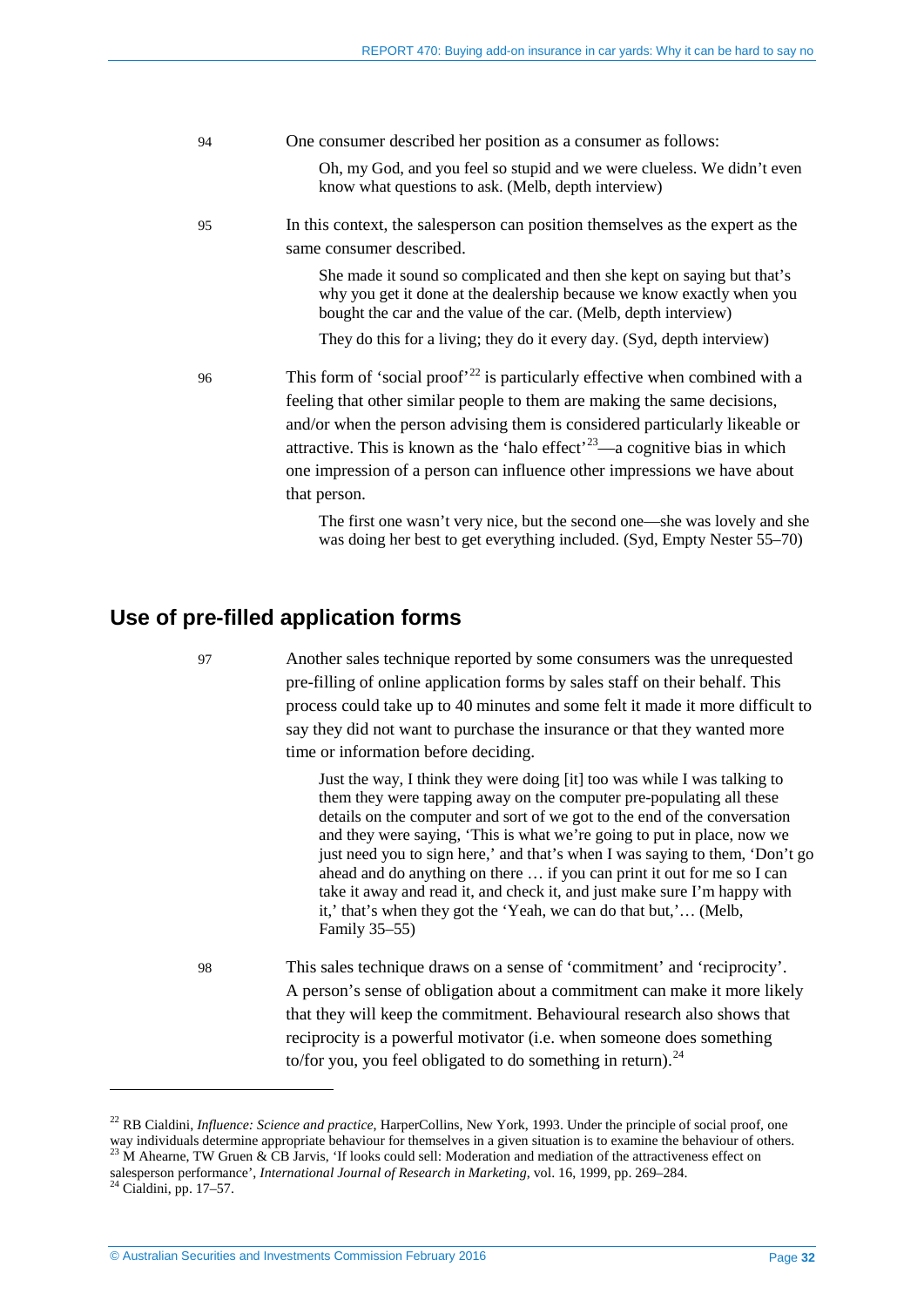99 In filling out the application form, the salesperson is essentially making a commitment on the consumer's behalf and, in one interpretation, doing them a favour that they may feel obliged to return.

> She spent so much time putting it all in and I thought, God, she spent 40 minutes putting all our details in and working out the cost, so it felt like it was a done deal and for me to turn around say I actually don't want this now, after all that work, which I could have—I absolutely could have, but I didn't. (Melb, Family 35–55)

- 100 Some salespeople seemed to combine this commitment technique with other behavioural devices, such as:
	- (a) playing to consumers' 'risk aversion' or 'loss aversion' (i.e. that consumers are motivated by the thought of losing something more than they are by the thought of gaining something of equal value):  $^{25}$  $^{25}$  $^{25}$  and
	- (b) using the 'scarcity' principle (i.e. making opportunities seem more valuable by limiting their availability).  $^{26}$  $^{26}$  $^{26}$

… they turn the screen, they click through and fill in all your details and they've said if you do lose your job, in my case, you'll get paid 80% of your income and we'll cover your loans for X, well that kind of sounds alright so just do it. (Melb, Family 35–55)

I got the impression that if you didn't take the finance then the whole price of the car and everything was going to change—today's deal sort of thing. (Melb, Family 35–55)

101 One consumer mentioned how in completing the online form, the questioning style shifted. What started as general questions changed partway to a presumption of agreement—the language took on the style of a *fait accompli*.

> I got the impression about half way through the finance discussion. Initially they're just getting a few details off you and then it starts to talk like the deals done and this is how this will work. They're not questioning you, all of the sudden they are telling you how things are going to work. It definitely occurs where you think hang on, this guy thinks I'm actually doing this. You start to get a bit panicky about it. (Melb, Family 35–55)

<span id="page-32-1"></span><span id="page-32-0"></span><sup>25</sup> T Baker & P Siegelman, *Protecting consumers from add-on insurance products: New lessons for insurance regulation from behavioural economics*, University of Pennsylvania Institute for Law and Economic Research Paper No. 13-1 (Baker & Siegelman), p. 27. In this paper, the authors argue that risk aversion is the prime motivation for insurance.<br><sup>26</sup> Cialdini, p. 238.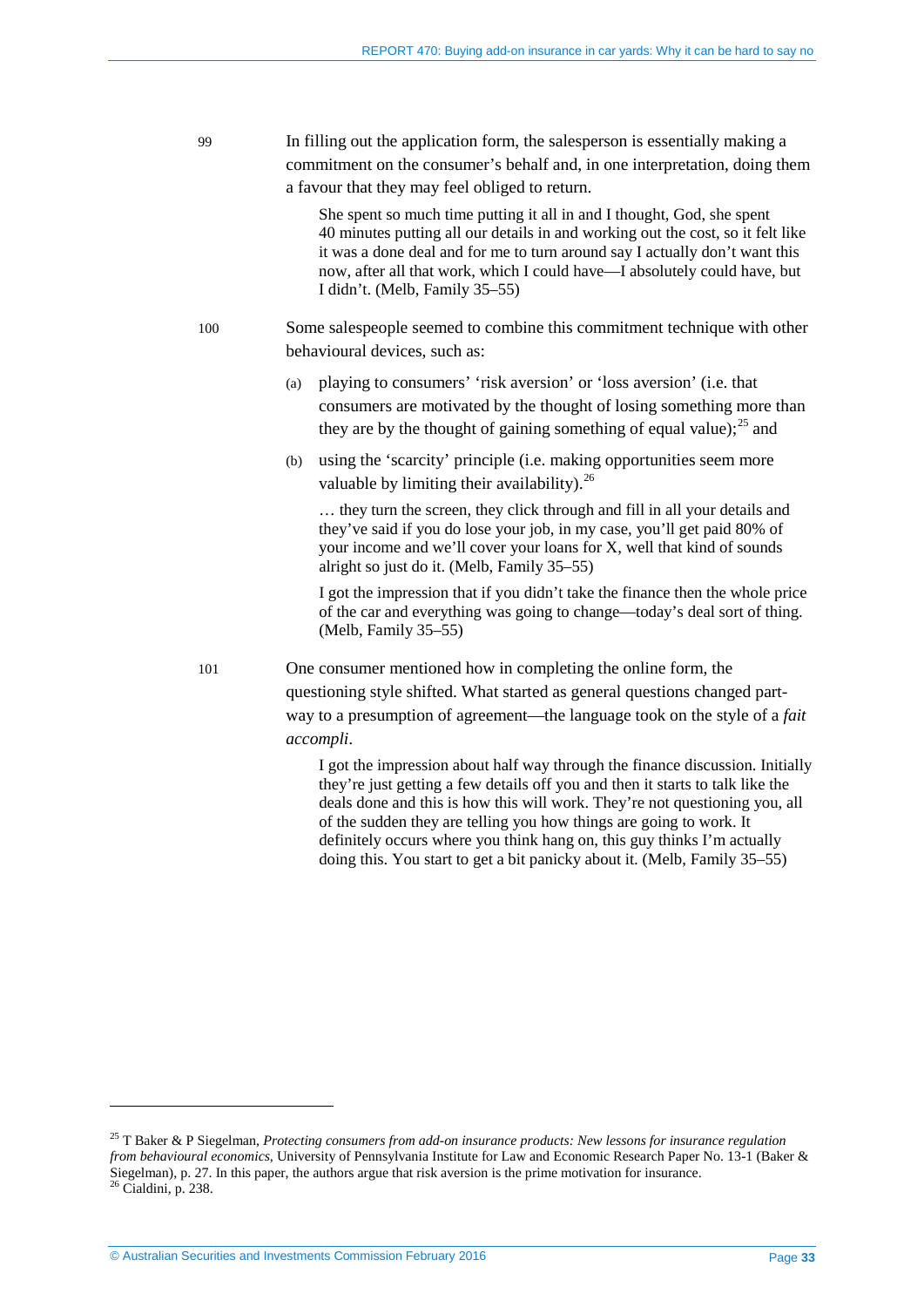# <span id="page-33-0"></span>**D Stage 3: After the purchase**

### **Key points**

When consumers were asked to reflect on what they valued about the addon insurance products they had purchased, two key values emerged:

- peace of mind; and
- ease and convenience.

While each of these drivers has real value in and of itself, it is also useful to analyse these responses in terms of:

- how the sales process has framed the product to reflect known consumer biases; and
- consumers' objective understanding of the products they purchased.

Few consumers regretted their decision to purchase add-on insurance, and some valued it for giving peace of mind and for the ease and convenience of the purchase.

However, many consumers had very poor recollection of which product they in fact purchased, how much each policy cost and what it covered.

# <span id="page-33-1"></span>**Peace of mind: Making fear of loss more salient**

102 'Peace of mind' was the reason most consumers gave for purchasing add-on insurance. Many consumers perceived this to be what insurance is—an intangible form of peace of mind. Even many of those who were cynical about insurance generally still felt compelled to buy it for the sake of peace of mind.

> Peace of mind, just wanted to get out of there … it's an extra that I didn't think about. (Melb, Family 35–55)

> It's the peace of mind package isn't it? For me, having a bad credit record is more scary than losing my car. Because it affects so much of your life. (Melb, Family 35–55)

It's a substantial purchase and I certainly don't want to be in the position where I can't make the repayments and someone else is responsible for those repayments. (Syd, Empty Nester 55–70)

At least I could drive that vehicle out of there that day without whatever knowing it's insured—you did not have that bad feeling in the back of your head. (Syd, Empty Nester 55–70)

103 Underpinning the value placed on peace of mind is the behavioural bias of 'risk aversion' or 'loss aversion'—that is, consumers are more motivated by the thought of losing something than they are by the thought of gaining something of equal value. As behavioural researchers point out: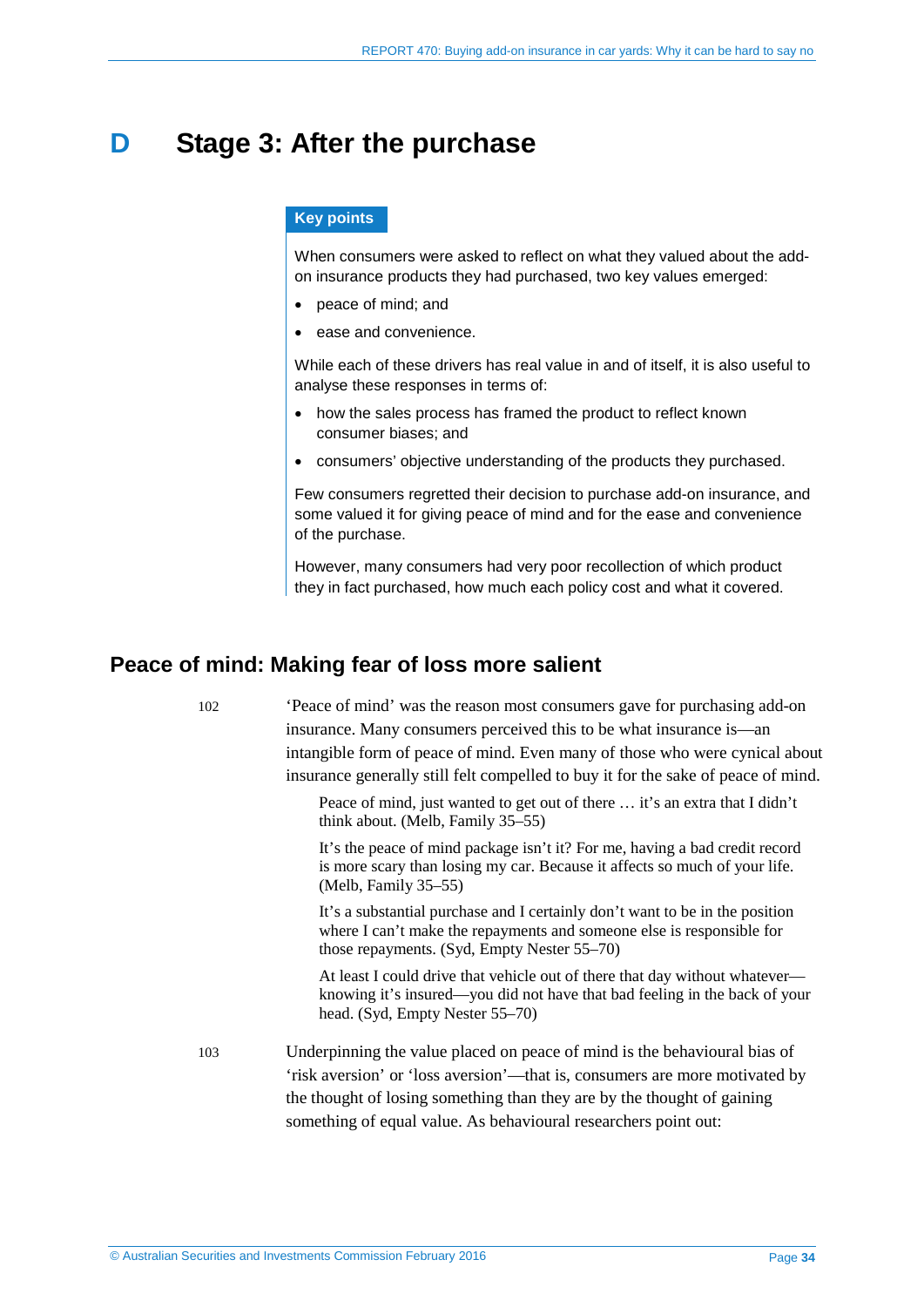in the add-on insurance context, [risk aversion motivates consumers to] pay what feels like a small additional cost to avoid the emotional distress associated with a larger future loss.[27](#page-34-0)

104 This is particularly so if the risk they are seeking to avoid is tangible or personally imaginable (or 'salient')—even if, in reality they are no greater than a range of other risks they may also face.

105 In some cases, a consumer's previous experience with vehicles left them feeling a particular add-on insurance product was a necessary purchase:

- (a) One consumer had previously experienced engine problems with two separate cars and was therefore attracted to purchasing extended warranty insurance for her new Corolla for fear of it happening again.
- (b) One consumer purchased disability (consumer credit) insurance because he was an athlete and took some physical risks (e.g. running with the bulls in Pamplona) and thought he may be injured and unable to make his loan repayments.
- (c) One consumer purchased tyre and rim insurance because her mother had bought a similar car and had two lots of tyres blow out. Her tyres did blow out within the first three months, so she was pleased she had purchased the insurance.

My mum had a Golf and she had all sorts of issues with her tyre and rim all the time, so I knew I wanted to get that if nothing else. My car is two years old and I've already had a whole new tyre. (Melb, Sink/Dink 20–35)

Not that I am going to use it tomorrow, but it's a past experience thing as well, where I was retrenched about 15 years ago and I had to use it at that time. You just don't know—I don't have anybody to fall back on financially, so it's probably good. (Syd, Empty Nester 55–70)

106 In other cases, the sales staff made particular risks more salient for consumers by describing them in personal and tangible terms and encouraging them to purchase add-on insurance products to cover those risks. This technique draws on the concept of 'availability heuristic' (i.e. where sales staff use a particularly vivid example of an event to increase the likelihood of the event actually happening in the mind of the consumer). [28](#page-34-1)

> But certainly she played on my emotions for that really talking up [the gap cover], in this financial climate, what happens if you did lose your job? You've got your mortgage and you've got your partner, you know, so I gave in and took that. (Melb, Family 35–55)

I took [the income protection option] … but I cancelled it … Again, thought of that price tag over the car and thought what if I do lose my job tomorrow, how am I going to go. Then, the more I thought about it, well I've been working for X amount of years, that's probably not going to

<span id="page-34-1"></span><span id="page-34-0"></span><sup>&</sup>lt;sup>27</sup> Baker & Siegelman, p. 27.<br><sup>28</sup> Baker & Siegleman, p. 32.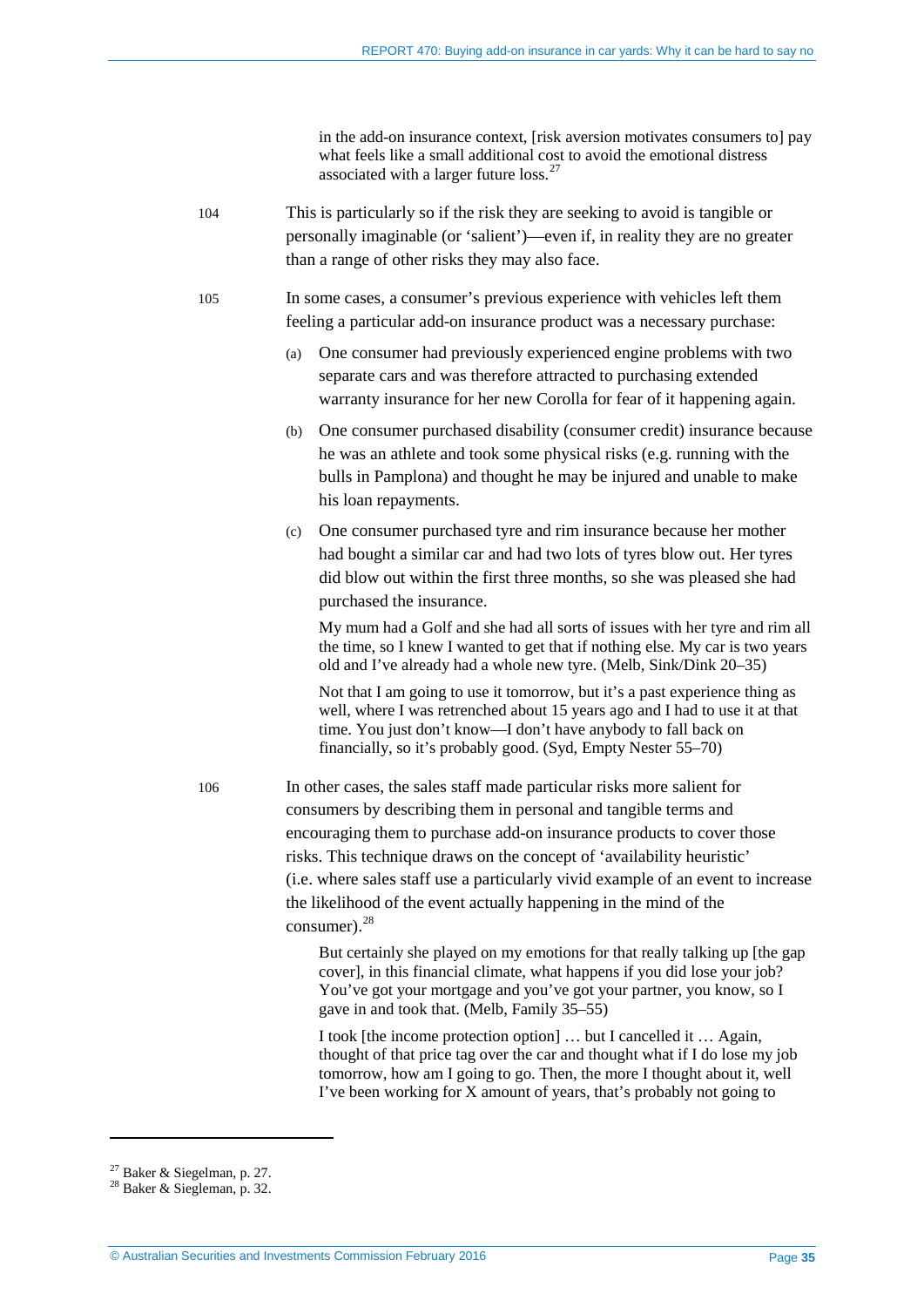happen. I was kind of sucked in a little bit. I had it for three months. (Melb, Family 35–55)

107 Consumers may find future risks hard to conceptualise, process and compare, so describing these risks in salient terms creates a motivation (that might not otherwise exist) to purchase particular products. 108 Many of the after-market products (e.g. paint protection or windscreen protection), which consumers were offered at the same time as add-on insurance products, are also risk-based products. 109 While some consumers perceived these risks as important (due to the ways in which they were made salient by sales staff), there is no objective evidence to substantiate that the individual risks these consumers insured against or bought other after-market products to protect against were any greater than a range of other risks they may face. 110 This finding accords with behavioural research about 'myopic loss aversion'. That is, people are more likely to make poor decisions to avoid loss when presented with options that are narrow and targeted (which plays into their myopia and mental accounting). While no consumers opted to purchase all the insurance products offered to them, some were prepared to purchase individual add-on insurance products (e.g. consumer credit, tyre and rim, or gap insurance) or after-market products (e.g. paint or windscreen protection) to protect against isolated small scale risks.<sup>[29](#page-35-1)</sup>

# <span id="page-35-0"></span>**Ease and convenience: Information simplification and limited shopping around**

111 Consumers also valued the ease and convenience of purchasing insurance through dealerships. It was just a lot easier to do it, and they want your sale as well so they took care of all the leg work. (Melb, Family 35–55) Yeah, for convenience. If I have to go home and do something else there's a risk I won't do it and I won't understand it. Makes sense just to do it while you're in there doing all the other things. (Melb, Sink/Dink 20–35) 112 However, when probed, they often had poor recollection and understanding of the products they had purchased, which suggests that ease and convenience may have come at a cost. It appeared that: (a) the 'ease' of the purchase may involve sales staff simplifying the terms and conditions of the insurance being purchased (so that the consumer does not get relevant or balanced information about limited benefits and exclusions) ('information simplification'); and

<u>.</u>

<span id="page-35-1"></span><sup>29</sup> M Rabin & RH Thaler, 'Anomalies: Risk aversion', *Journal of Economic Perspective,* vol. 15, 2001, pp. 219–232.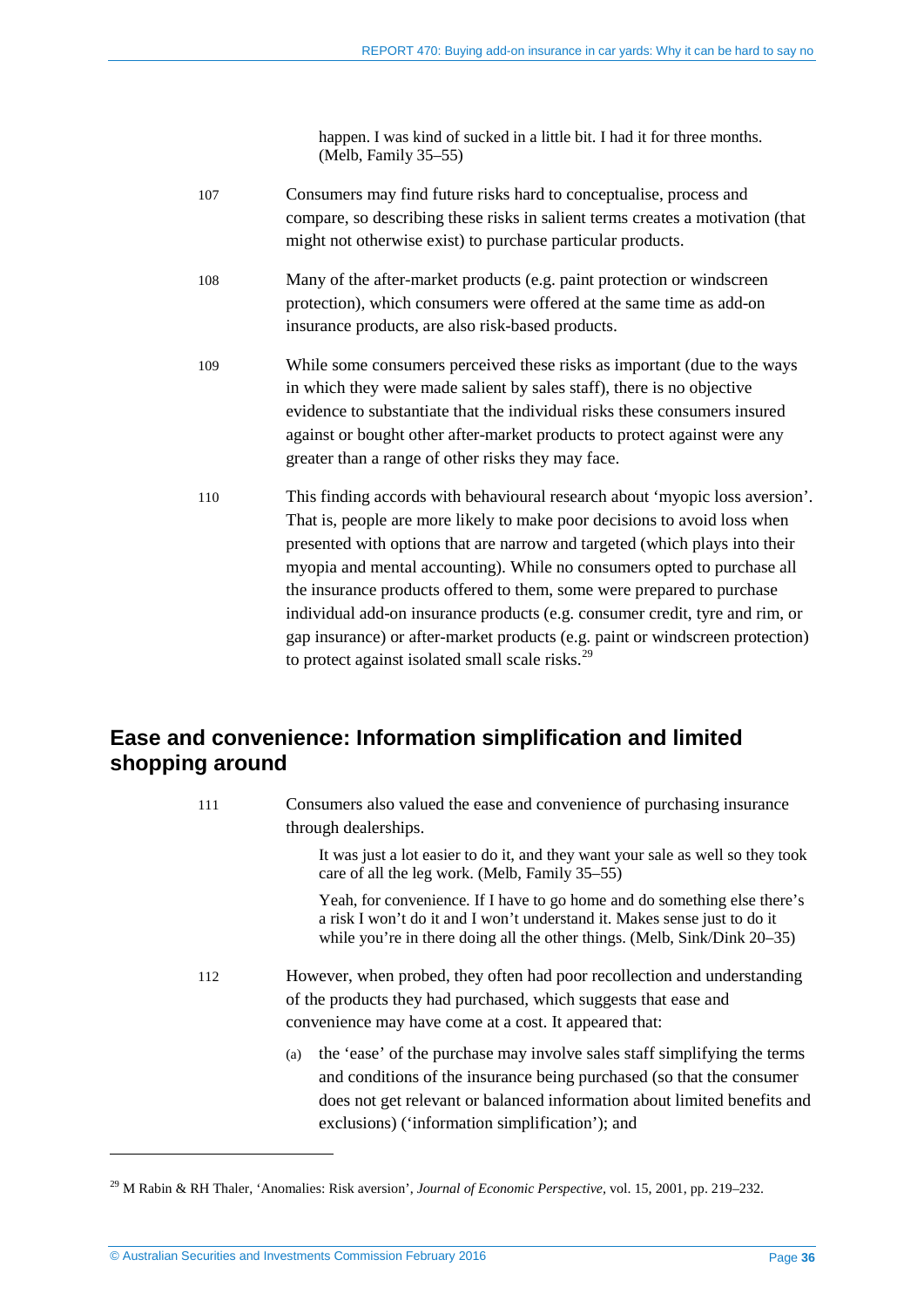(b) the 'convenience' of the process means that consumers are being offered only one option of each type of insurance, and this option may not be the best or cheapest one ('limited shopping around').

### **Simplifying information**

- 113 Simplifying information can make it easier for consumers to make choices and act on those choices. If consumers feel overwhelmed by choice and information (i.e. 'information overload'), then limiting and targeting the information on which they base their decisions can be helpful in driving action. However, if the information is not appropriately balanced, this can lead to poor consumer choices and outcomes.
- 114 Some sales staff appear to have oversimplified the details of the products being offered and inappropriately balanced the available information. For example, potential benefits of a product may have been highlighted while information about exclusions was omitted. See paragraphs [63](#page-23-1)[–70](#page-24-0) for a discussion of how information provided to consumers was framed.

### **Limited shopping around**

115 One aspect of the value consumers placed on the convenience of purchasing insurance through the dealership was that it allowed them to avoid the effort and challenges of shopping around and comparing policies and prices themselves.<sup>[30](#page-36-0)</sup>

> I chose it for convenience. I hate doing insurance and comparing all the policies that are so confusing that I still don't know what I'm buying. (Melb, Family 35–55)

We find ... policies really difficult to read and hard to understand. It makes it hard to compare across the market. (Melb, Sink/Dink 35–55)

- 116 Implicit in this finding is the assumption that salespeople may be acting on consumers' behalf to get a good deal—that is, the salesperson had shopped around to find a good product to sell. In fact, there are few add-on insurance products other than comprehensive insurance that are offered on a standalone basis (outside the dealership channel). This means:
	- (a) it is not possible to shop around for these products even if the consumer or salesperson wanted to; and
	- (b) consumers cannot benefit from the competitive pressure of having multiple products to select from on price.

<u>.</u>

<span id="page-36-0"></span><sup>&</sup>lt;sup>30</sup> In the last ANZ adult financial literacy study, only half (55%) of those who had arranged a new building, contents or motor vehicle insurance policy considered several policies offered by different companies before they made their choice. Reasons for not shopping around included a preference to go with recommendations made by friends, family and perceived experts, time pressures and inertia, a perception that all policies are the same, and a belief that making comparisons is too difficult. Social Research Centre, *Adult financial literacy in Australia—December 2011: Full report of the results from the 2011 ANZ Survey*, prepared for ANZ, 2011, p. 88.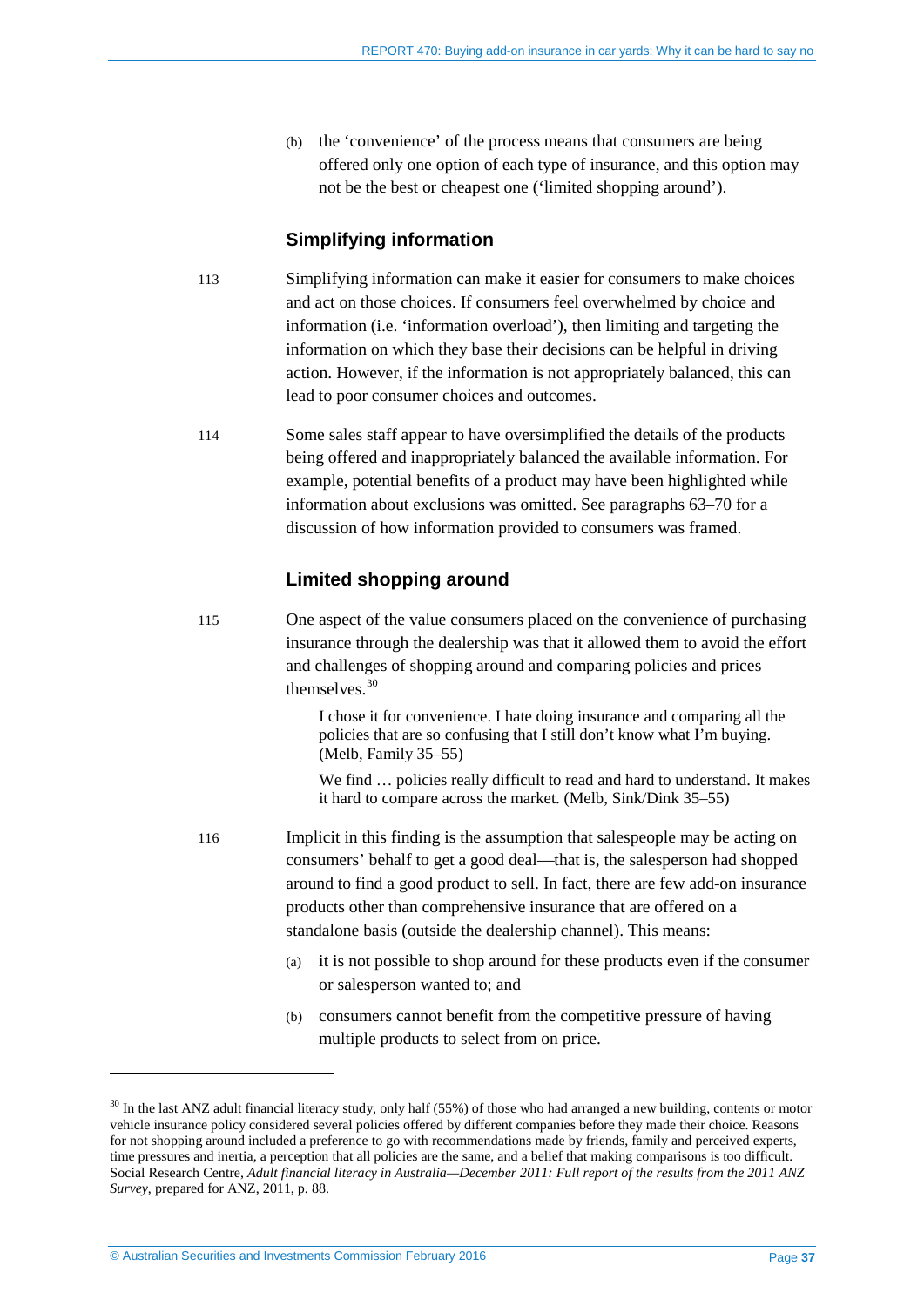| 117 | Even with comprehensive insurance, consumers cannot assume that sales           |
|-----|---------------------------------------------------------------------------------|
|     | staff have selected a product to sell through a merits-based selection process. |
|     | In most cases, the dealership has commercial arrangements that mean they        |
|     | can only offer the products offered by one or two insurers, and those           |
|     | products may not provide the best value to the consumer.                        |

She made us feel that we would be losing a lot of money if we didn't buy with her because she can get a more comprehensive deal and it's a private dealership so that means it's a bit more wholesale, you know. (Melb, depth interview)

118 Comprehensive insurance was the only insurance product that consumers had considered before going to dealerships, although only a few consumers did this and the research they did was minimal. However, even this level of shopping around did have an impact on the price paid by some consumers for insurance. In these cases, the sales staff rang insurers to check prices and then offered what appeared to be a better deal.

> I wanted to go through [this insurer] because I had insured my car through them previously. I was given the opportunity to call and they provided me a quote with all the different things that it would cover. The business manager then called [another company] and their quote was [better] and they had all the items in that quote. (Syd, depth interview)<sup>[31](#page-37-0)</sup>

119 Other consumers bought their comprehensive insurance outside the dealership because they had existing policies with other insurance companies and were familiar with these companies. It did not appear, however, that these consumers had shopped around to compare the cost and coverage of different products.

120 This finding is consistent with a number of studies about the trust that consumers place in financial institutions they are familiar with (i.e. consumers are more likely to divorce than change banks). $32$ 

> [This insurer] is very respected for policies; they are very well known so I'm pretty okay, I suppose. (Syd, depth interview)

121 Some consumers identified difficulties in comparing products and not knowing what questions to ask as being significant barriers to effectively shopping around. $33$ 

> I still find it hard to compare policies because wording is different one to the other and you are not comparing apples with apples. (Melb, depth interview)

<span id="page-37-1"></span><span id="page-37-0"></span> $31$  It is not possible to assess whether the offer was objectively better based on the information provided. It appears that main factor used to distinguish between products was price. It is not clear how the products co <sup>32</sup> M Woods, Beyond the call: Why some of your team go the extra mile and others don't, Show West Sussex, UK, John Wiley & Sons Ltd, 2013, p. 3; L Matz, *Liquidity risk measurement and management: Basel III and beyond*, Xlibris Corporation (Xlibris.com), 2011.<br><sup>33</sup> This is consistent with previous consumer testing conducted by Latitude Insights for ASIC of the potential design and

<span id="page-37-2"></span>value of a MySuper Dashboard. In this case, consumers wanted to easily compare dashboards side by side, and they wanted the dashboards to contain clear, simple, and like-for-like information. Some also wanted access to more personalised information (e.g. a calculator tool with variables that could be adjusted to see the impact of different choices or features on fees, return and value at retirement). See Report 378 *Consumer testing of the MySuper product dashboard* (REP 378).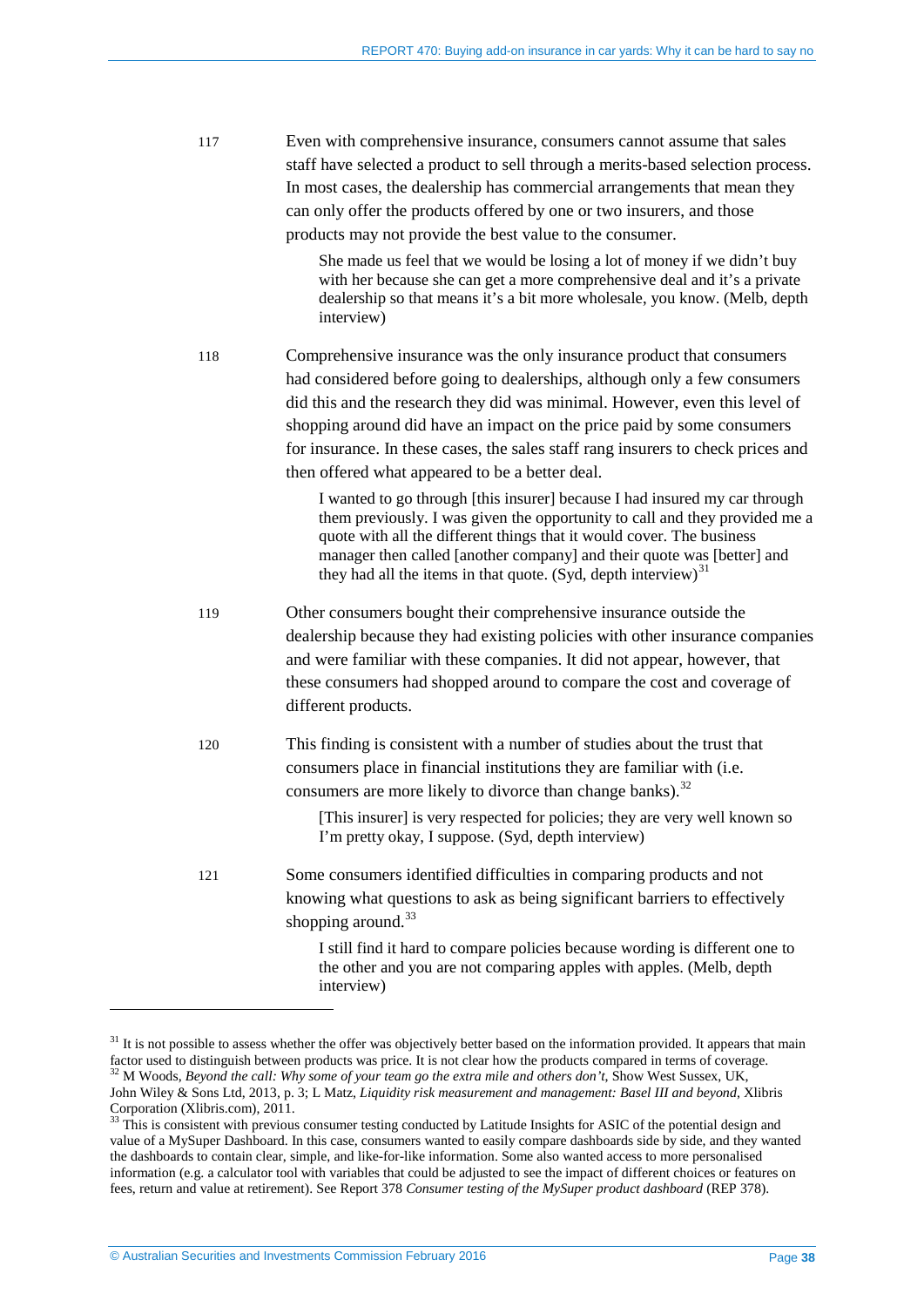Q: If you were to buy the car again, would you do anything differently in regard to that insurance? A: I may—probably not, to tell you the truth because I wouldn't know how to compare. (Syd, depth interview)

# <span id="page-38-0"></span>**Understanding the product**

### **Limited recall**

122 When asked to reflect on their purchase of add-on insurance, most consumers admitted that they did not know much about the details of the policies they had purchased and a few were equally vague about which addon insurances they actually had.

> … and I don't have a clue about what I am covered for. I am really embarrassed and if we didn't have the car accident, I would know even less than what I know now and I still don't know … So you feel really embarrassed and not informed and, to be completely honest, it is—lazy is not the word. (Melb, depth interview)

Q: What is the consumer credit insurance? A: I don't know. Q: You don't know what the consumer credit insurance does? A: No but I should know because it's quite a sum. Q: How much have you paid for it? A: The consumer credit was \$5,222—that's for five years. (Syd, depth interview)

Not very well. I guess it's one of those things you tend not to read too much until you need it. (Melb, Family 35–55)

123 Most assumed that whatever insurance they had covered 'the basics' and generally had not thought through what the exceptions could be.

### **Low awareness of cost**

124 Some consumers had a general idea of the overall cost, or the monthly fee, but others had forgotten the costs or remembered them incorrectly.

> Around \$1,100, \$1,200 for all the insurances: comprehensive, gap, windscreen, I'm pretty much covered for any likelihood except car modifications or to get the engine chipped which would void the car. (Melb, Sink/Dink, 20–35)

The gap insurance wasn't much, once again; maybe for the year it was a couple of hundred dollars or something … Q: The cost that I am looking at here, gap insurance cover is \$750? A: It did not actually cost \$750, because my full insurance is (like I said) about \$1,200 or something. I remember him saying the documents might not quite say exactly what they are ... I can't remember how he explained it—he said sometimes there's a bit of cross-over in them, or something. He explained something like that. (Melb, depth interview)

125 Other consumers presumed that because they had paid a one-off sum for the insurance (which they had financed) they would be covered for the life of the loan (although they had no documentation to support that assumption).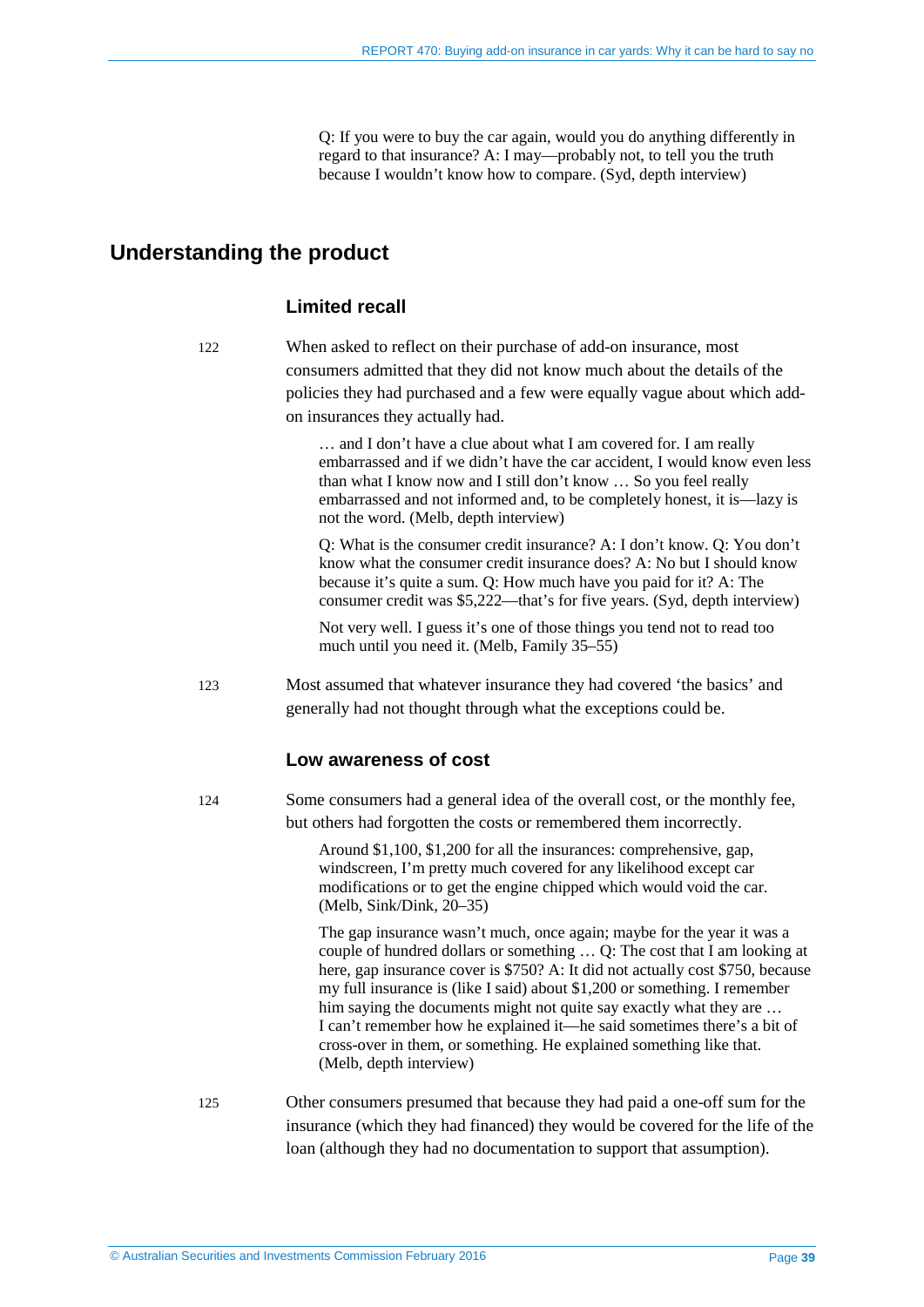My understanding would be that I paid once and that it was for the life of the loan. (Syd, depth interview)

### **Paid more than expected**

126 One consumer thought he was paying \$1,200 for his insurance only to discover he was paying closer to \$1,900. Despite having an individual invoice for these products, he was under the impression that the invoice did not reflect the accurate price based on his recall of the discussion with the salesperson. On reviewing his invoice, he noticed the difference in cost and no longer thought he had obtained a good deal.

> It looks like the gap insurance was the full \$749. My understanding was … I guess my memory wasn't as good as I thought it was, or my understanding anyway. (Melb, Sink/Dink 20–35)

### **Unknown exclusions**

<span id="page-39-1"></span>127 Few consumers had any awareness of exclusions that would apply.

No, I didn't know anything about exclusions. I knew we had an excess of about \$500, that's all. It's utterly gross now you say it out loud and you think about it. (Melb, depth interview)

<span id="page-39-2"></span>128 One consumer noted that he subsequently realised he was not covered if his car had excessive loading. This was a potential concern to him as he often carted goods with a trailer and was unsure if he would be covered if an incident happened under those circumstances.

> Reasonably in line, just those couple of things there that I probably want a bit more information on. I hate to think they wouldn't pay out because some part of the car computer system failed, that was a bit odd. (Melb, Family 35–55)

### **Redundant insurance**

129 Several consumers realised that, given the speed with which they would be repaying their loans, the gap insurance they had purchased was in fact redundant. They only became aware of this while reviewing their insurance for this research and subsequently planned to cancel the policy.

# <span id="page-39-0"></span>**Post-sale reflections and actions**

130 Few consumers regretted their decision to purchase add-on insurance, even if they had very poor recollection of which products they had in fact purchased, how much each product cost and what it covered.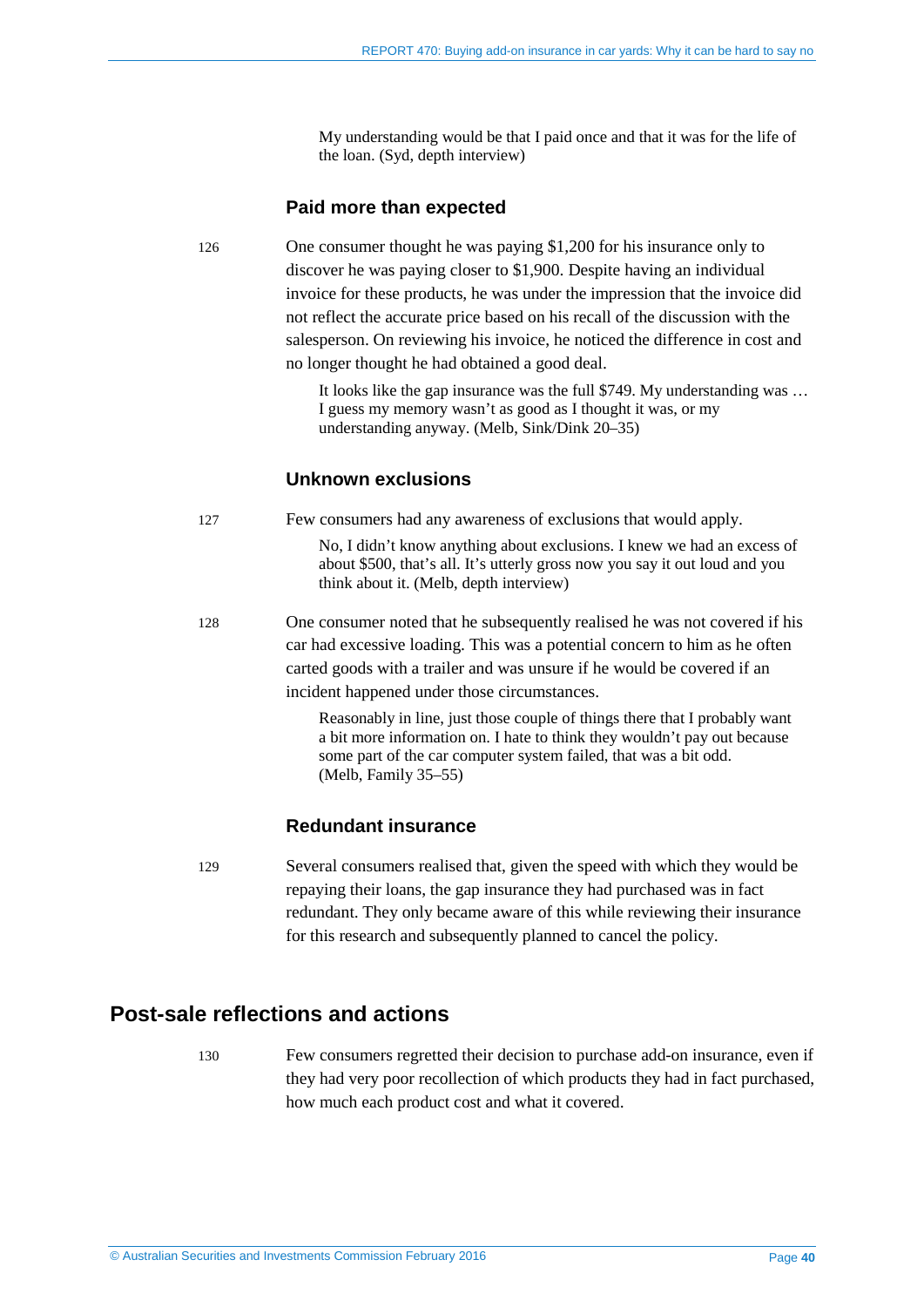#### **Cancellation of the policy**

131 Only a few consumers had already cancelled, or were considering cancelling, their insurance. For example, two consumers cancelled their CCI policy when they discovered they were already covered through work and/or felt that the need for income protection insurance on their loan was minimal.

> Then the finance guy said if you want to come and take the car on Saturday you have to have insurance. I didn't have any so I asked him, 'What do you have?' It's one of my first rules when getting a car. I don't even have a policy [the respondent didn't realise he was covered by work at the time]. By taking out [income protection insurance] it covers me for work-related income loss. It was only later talking to my wife I realised that I'm covered through work anyway. (Melb, Family 35–55)

#### **Case study 3: 'Johnny' (Melbourne, Family 35–55) He was sold CCI when he was already covered**

Johnny and his wife bought a new car from a dealership. He spent two hours with the finance agent arguing about how interest was calculated and negotiating to pay certain fees upfront to avoid paying interest on them. This session was resolved when the car salesman came in and offered to include window tinting for free.

While Johnny was with the finance agent, his wife was approached by the after-market agent. Johnny describes this agent as playing on his wife's concerns for the safety of their children to sell products such as a non-slip grill. The agent also made Johnny justify why he did not want to buy other extras such as paint protection.

The finance agent then approached Johnny to discuss insurance, which he had not researched before going to the dealership. He paid upfront for comprehensive insurance and CCI. Johnny cancelled the CCI policy one month after purchase, realising he was already covered by another insurance policy.

He reflects that he bought the insurance so he could leave the dealership, having become tired after being there for several hours. Mentioning this desire to leave, Johnny was not aware of most of the details of his insurance and after reading the documents was surprised by some of the exclusions. Johnny has since changed his comprehensive insurance to a non-dealership provider to get what he believes to be a better deal.

### **Acceptance of the situation**

132 For other consumers, their lack of knowledge about the add-on insurance policies they had purchased did not concern them. Some of these consumers expressed an overall satisfaction that they were 'covered', while others observed that 'you never really know what your insurance covers until an incident happens and it is tested'.

> We didn't know what questions to ask, and to be honest we only know now because we had to make a claim. (Melb, Family 35–55)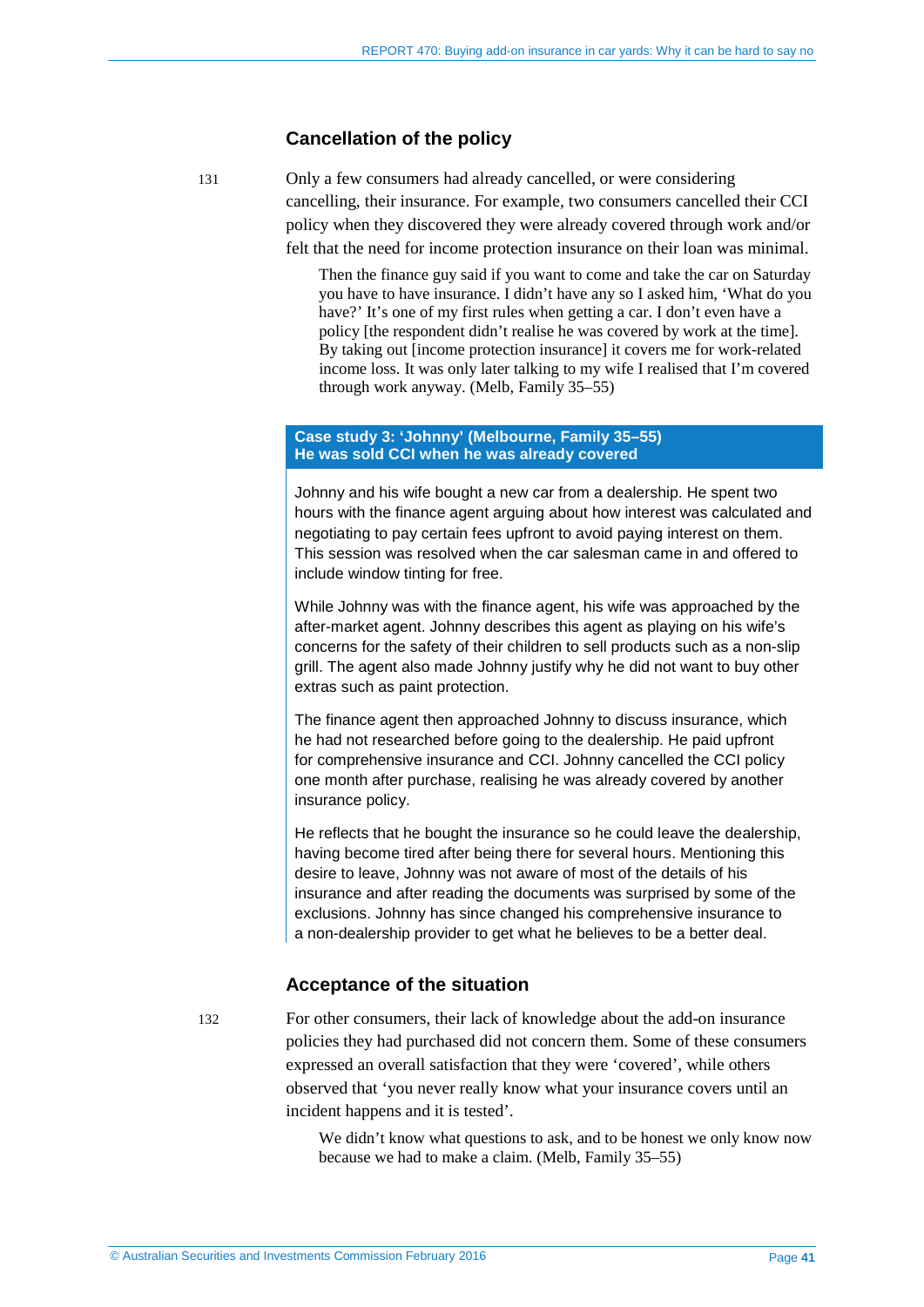133 Some consumers who had misunderstood their policies willingly took responsibility for this. For example, some consumers pointed out that they did not try to investigate the purchase further and often didn't interrogate the paperwork once the deal was confirmed.

It's our fault; if we don't know we should just ring them. (Melb, Family 35–55)

### **Reluctance to take further action**

<span id="page-41-0"></span>134 Sometimes, even when consumers know they could act, or even want to act, they suffer from 'inertia' and fail to follow through. This can be due to a real or perceived lack of time, confidence or willpower, or it could be because the cognitive or emotional resources required to revisit or follow-up a decision are considered greater than the consequences of not acting.<sup>[34](#page-41-1)</sup> For example, 'regret aversion bias' can cause consumers to avoid decisions or actions that may cause them to feel regret about their original decision or action<sup>[35](#page-41-2)</sup>

135 Despite the significant gaps in their understanding, many consumers felt that they had been provided with enough information to be able to make good decisions about whether or not to purchase add-on insurance products and were satisfied with their purchases.

136 Behavioural economics offers several possible explanations for this:

- (a) Consumers tend to be *over-confident* about the accuracy of their judgement, ability and skills (see paragraphs [29–](#page-15-2)[33\)](#page-16-2).
- (b) After consumers have a made a *commitment* (in this case, buying the insurance) they tend to behave *consistently* with that commitment, [36](#page-41-3) have a preference for maintaining the *status quo* (known as 'status quo bias'), and can suffer from 'confirmation bias' (also known as 'my-side bias'), where they remember or filter all subsequent information in light of their original beliefs or decision. [37](#page-41-4)
- (c) As described in paragraph [134,](#page-41-0) a fear of the pain of *regret* can influence consumer's willingness to engage with previous decisions and actions.

<sup>34</sup> CJ Anderson, 'The psychology of doing nothing: Forms of decision avoidance result from reason and emotion',

<span id="page-41-2"></span><span id="page-41-1"></span>*Psychological Bulletin*, vol. 129, 2003, pp. 139–167.<br><sup>35</sup> H Shefrin & M Statmen, 'The disposition to sell winners too early and ride losers too long: Theory and evidence', *Journal* of *Finance*, vol. 40, 1985, pp.777–79

<span id="page-41-3"></span>

<span id="page-41-4"></span><sup>&</sup>lt;sup>37</sup> RS Nickerson, 'Confirmation bias: A ubiquitous phenomenon in many guises', *Review of General Psychology*, vol. 2, 1998, pp. 175–220.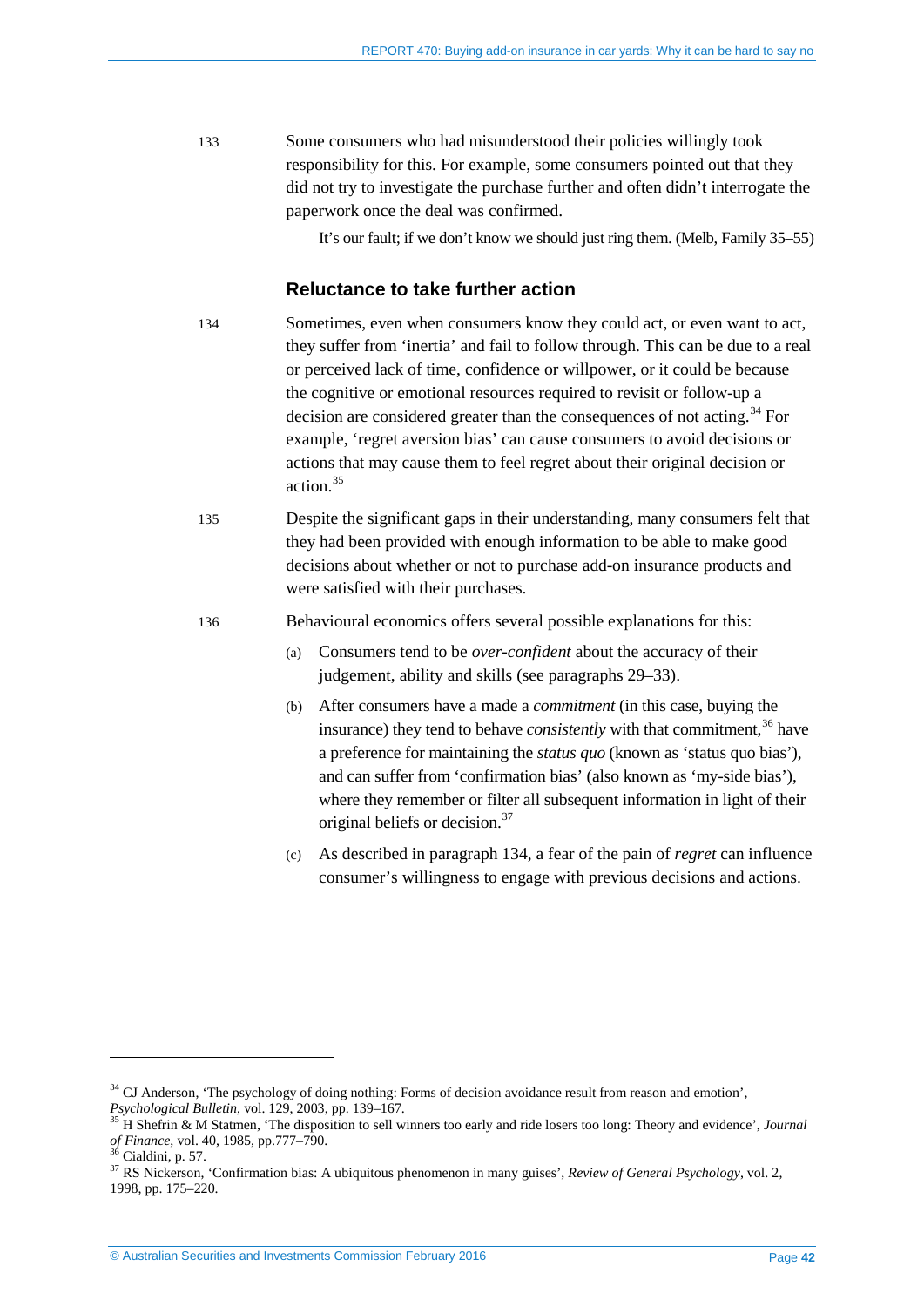# <span id="page-42-0"></span>**Concluding observations**

| 137 | As noted in this section, when consumers were asked to reflect on what they<br>valued about the add-on insurance products they had purchased, the two key<br>values that emerged were peace of mind, and ease and convenience.                                                                                                     |
|-----|------------------------------------------------------------------------------------------------------------------------------------------------------------------------------------------------------------------------------------------------------------------------------------------------------------------------------------|
| 138 | While each of these drivers has real value in and of itself, it is important to<br>analyse these responses in terms of:                                                                                                                                                                                                            |
|     | how the sales process has framed the product to reflect known<br>(a)<br>consumer biases; and                                                                                                                                                                                                                                       |
|     | consumers' objective understanding of the products they purchased.<br>(b)                                                                                                                                                                                                                                                          |
| 139 | In the context of our review, when considering the experiences and<br>outcomes of consumers who purchased add-on insurance products, it is<br>clear that there is not always a link between consumer satisfaction with the<br>choices they have made and whether or not the products they purchased will<br>be of benefit to them. |
| 140 | This may be because, as the FCA notes:                                                                                                                                                                                                                                                                                             |
|     | consumers do not always realise how much their decisions and<br>(a)<br>willingness to pay for a product are influenced by emotions; and                                                                                                                                                                                            |
|     | emotions can be triggered and easily manipulated by firms (e.g. by<br>(b)<br>advertising and during the sales process). <sup>38</sup>                                                                                                                                                                                              |
| 141 | Our analysis of consumers' experiences with add-on insurance products<br>based on the research clearly shows that these considerations are highly<br>relevant to the sale and purchase of these products through car dealerships.                                                                                                  |

<u>.</u>

<span id="page-42-1"></span><sup>38</sup> FCA, Occasional Paper No. 1 *Applying behavioural economics at the Financial Conduct Authority*, April 2013.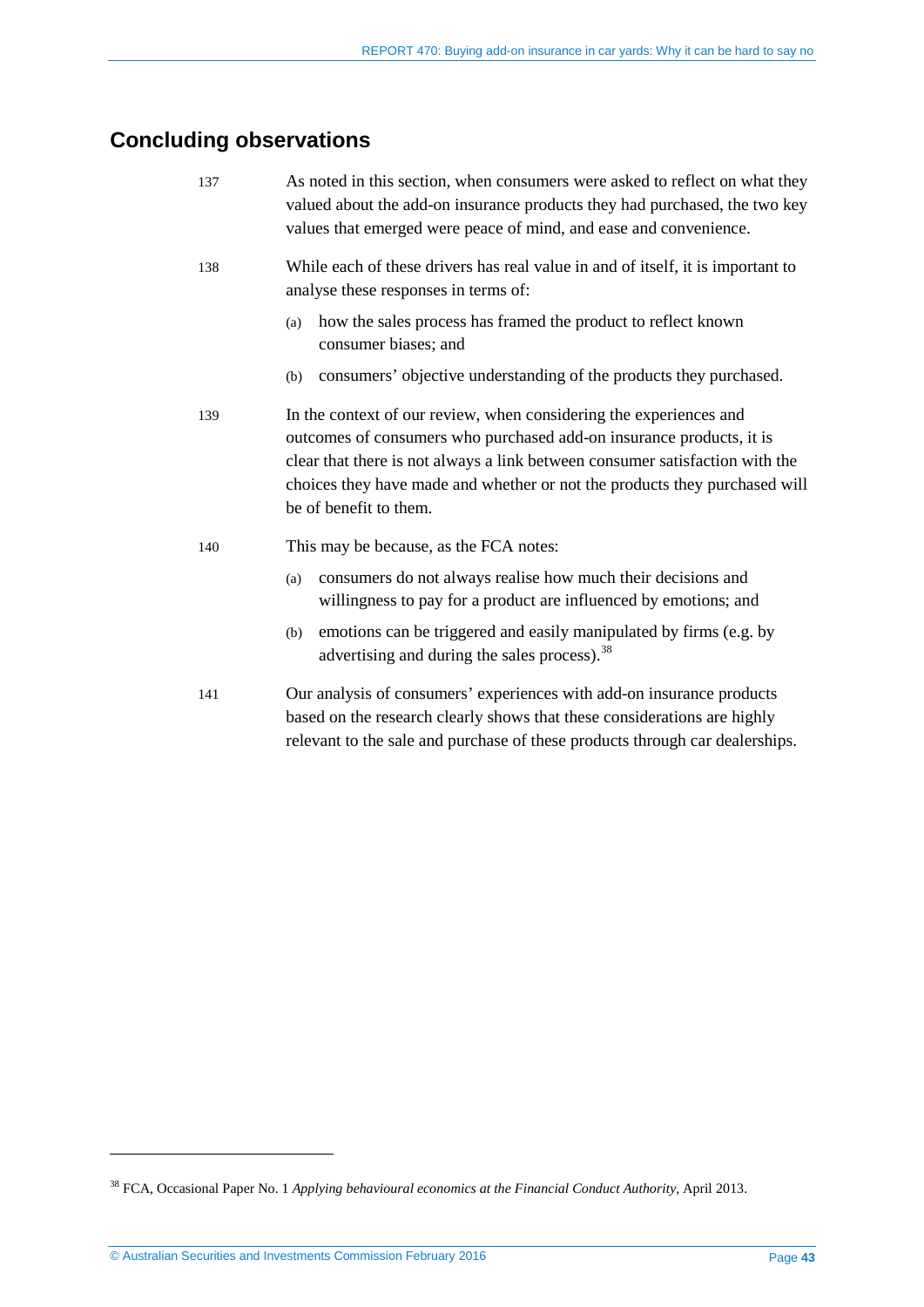# <span id="page-43-0"></span>**Appendix: Detailed methodology**

| 142 | In 2014, we commissioned EY Sweeney to conduct qualitative research into<br>consumers' experiences of purchasing add-on insurance products through a<br>car dealership. |
|-----|-------------------------------------------------------------------------------------------------------------------------------------------------------------------------|
| 143 | The research and reporting process involved two steps:                                                                                                                  |
|     | EY Sweeney conducted the research between 23 May and 12 June 2014<br>(a)<br>(see paragraphs 145–148 for the methodology).                                               |
|     |                                                                                                                                                                         |

- (b) ASIC staff then analysed the research, including with reference to behavioural economics.
- 144 [Figure 2](#page-43-2) shows the work undertaken by EY Sweeney and by ASIC.

### <span id="page-43-2"></span>**Figure 2: Research and reporting process**



EY Sweeney provided de-identified qualitative transcripts to ASIC for analysis The research was based on a qualitative methodology including 5 group discussion and 13 depth interviews with the same respondents (total 28 respondents).

<span id="page-43-1"></span>Source: EY Sweeney

# **EY Sweeney methodology**

145 Due to the exploratory nature of the research, a two-phase qualitative methodology was used:

> (a) *Phase 1*: *Purchase experience recall groups*—This included five group discussions to explore the recalled purchase experience. Respondents also completed a journal before attending the group sessions.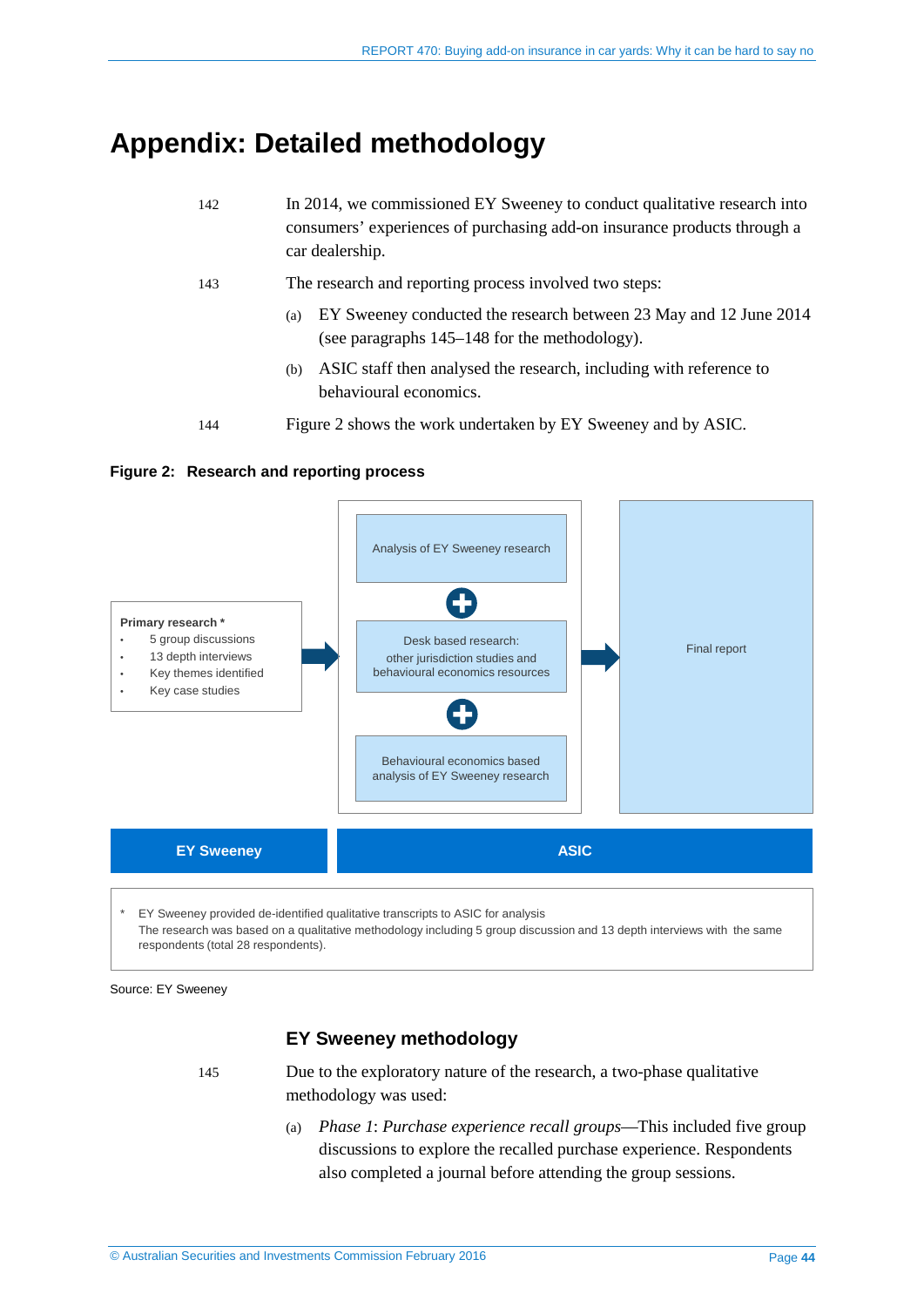- (b) *Phase 2*: *Product review and reflection depth interviews*—This included 13 one-on-one depth interviews to drill down into individual experiences.
- 146 A key component of the research was to explore consumers' understanding of the add-on insurance products they had purchased. This involved comparing their perceptions of the insurance with the actual cost and coverage. All respondents agreed not to review their insurance documentation before the group or depth interview sessions.
- 147 This meant that the researchers could:
	- (a) assess broad recall of product knowledge in the group sessions; and
	- (b) witness firsthand any misunderstanding between expected and actual details in the one-on-one sessions.
- <span id="page-44-0"></span>148 For more information about the research sample, see paragraph[s 158](#page-45-0)[–166.](#page-46-0)

### **Limitations**

#### **Limited documentation**

- 149 Respondents were recruited to participate in the depth interviews on the understanding that they had copies of the insurance documentation they were provided with at the point of purchase.
- 150 In designing the research, the researchers assumed that consumers would have PDSs. Some consumers who bought comprehensive insurance did receive and had retained these documents. However, in most cases, consumers were only provided with brochures, receipts and/or introductory letters.
- 151 This meant that the researchers' ability to cross-check consumers' understanding of the add-on insurance they had purchased was restricted by:
	- (a) the lack of readily available details about the product; and
	- (b) the fact that most consumers had poor recall of the details of the insurance.
- 152 The limited documentation provided to consumers was in itself a finding of the research: see paragraph[s 66](#page-23-2)[–70.](#page-24-0)

#### **Understanding of add-on insurance**

- 153 It became apparent during the fieldwork that consumers thought add-on insurance also covered extras such as paint protection, windshield protection and material protection. As such, discussion around purchase of add-on insurance did include reference to these other after-market product and service options.
- 154 This perception was also a finding of the research: see paragraphs [61](#page-22-1)[–62.](#page-22-2)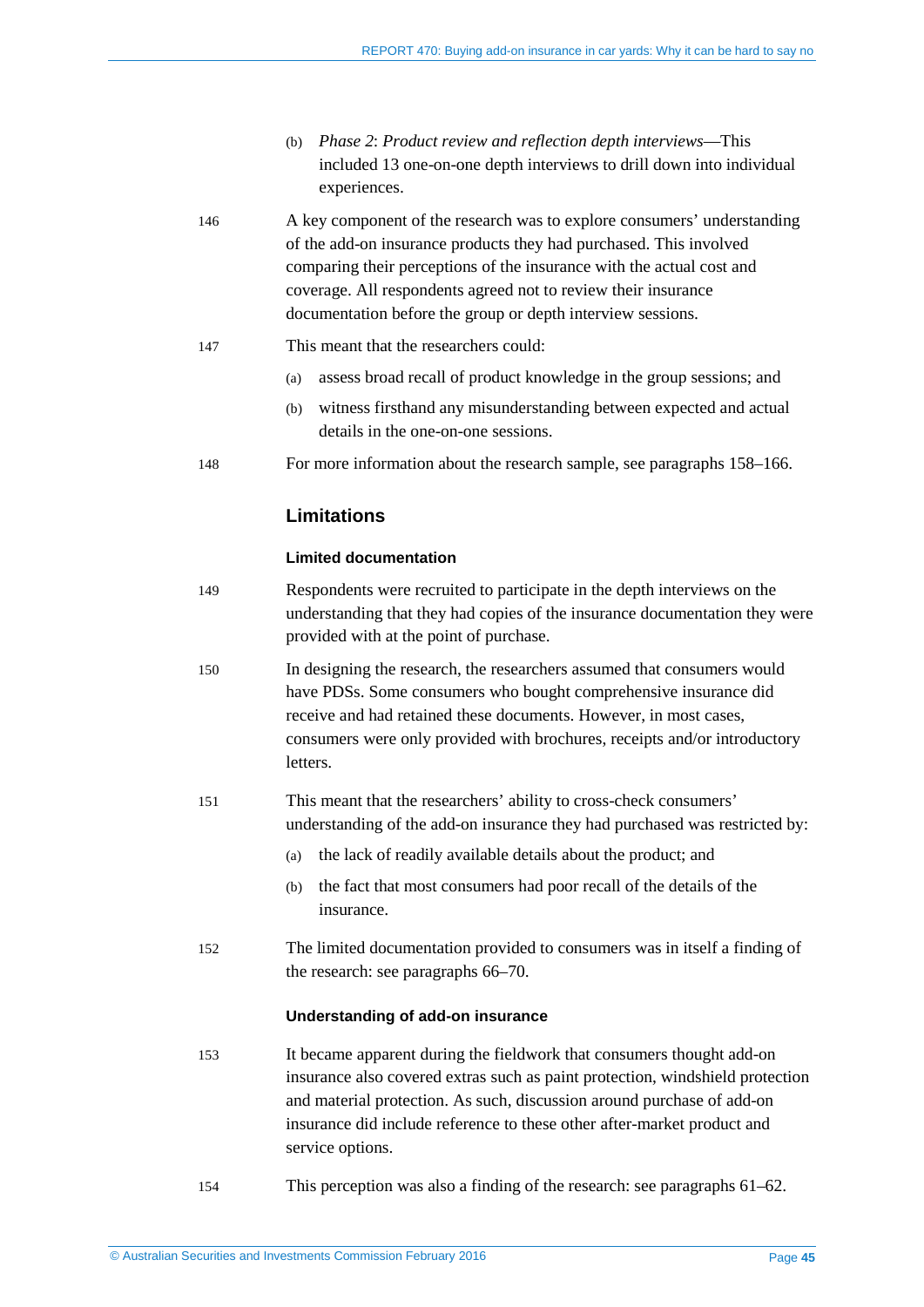### **Recruitment**

- 155 Respondents were recruited with the aid of a recruitment screener developed in consultation with ASIC, detailing the agreed criteria. A specialist recruitment company was commissioned to source respondents using the screening questionnaire.
- 156 All respondents agreed to participate in both phases of the fieldwork: the group stage and depth interview stage. Participants in the interviews agreed to provide a copy of their insurance documentation on the understanding this would be passed onto ASIC (de-identified) for review.
- 157 The research fieldwork was conducted between 27 May and 12 June 2014.

### **The sample**

- <span id="page-45-0"></span>158 Respondents were all purchasers of a new or used car in the last 12–24 months. They had all purchased add-on insurance through dealerships and were the key or joint decision makers of these purchases.
- 159 The purchase experience recall groups sample was split by life-stage in recognition that the needs, understanding and levels of confidence around car and insurance purchase change based on life stage.
- 160 The depth interview sample was split by insurance type to ensure a minimum number of interviews for each insurance type. These respondents were sourced from the group sessions.
- <span id="page-45-1"></span>161 Several adjustments to the sample were required to complete the study. [Table 4](#page-45-1) and [Table 5](#page-46-1) outline the actual sample achieved.

| Demographic        | <b>Melbourne</b> | <b>Sydney</b> | <b>Total</b> |
|--------------------|------------------|---------------|--------------|
| Sink/Dink 20-35    |                  | 0             |              |
| Sink/Dink 35-55    | 0                | 1             |              |
| Family 35-55       |                  | 1             | 2            |
| Empty Nester 55-70 | $(1)^{1}$        | 1             |              |
| Total              | 2                | 3             | 5            |

#### **Table 4: Purchase experience recall groups (Phase 1)**

 $1$  This was a depth interview instead of a group interview.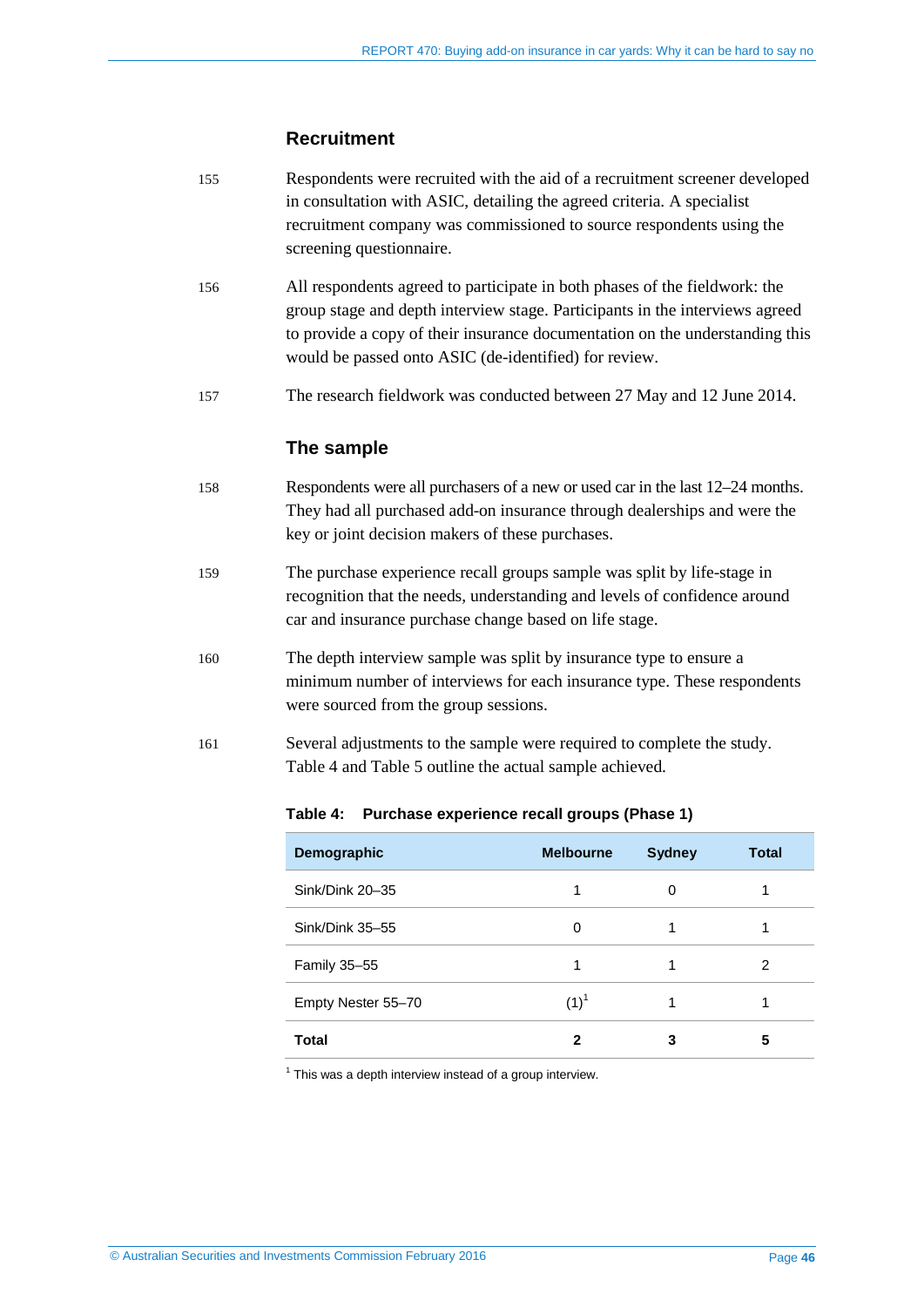| <b>Product</b>                 | <b>Interviews</b> |
|--------------------------------|-------------------|
| Comprehensive insurance        | 4                 |
| Mechanical breakdown insurance | $\mathcal{P}$     |
| CCI products                   | 2                 |
| Gap insurance                  | 1                 |
| Purchase price protection      | 1                 |
| Tyre and rim insurance         | 2                 |
| Guaranteed buyback insurance   | 1                 |
| <b>Total</b>                   | 13                |

<span id="page-46-1"></span>**Table 5: Product review and reflection depth interviews (Phase 2)**

# **The research sessions**

| 162 | The group sessions included five to six respondents and lasted<br>approximately 1.5 hours. These were conducted at EY Sweeney's premises<br>in metropolitan Melbourne and Sydney.                                                                                                                                                                        |
|-----|----------------------------------------------------------------------------------------------------------------------------------------------------------------------------------------------------------------------------------------------------------------------------------------------------------------------------------------------------------|
| 163 | The depth interviews lasted 45 minutes and were conducted at respondents'<br>homes or places of business.                                                                                                                                                                                                                                                |
| 164 | Respondents were provided with incentives for each component of the<br>research: \$20 for completing the pre-group journal, \$80 for participating in<br>a group session, and \$80 for participating in a depth interview.                                                                                                                               |
|     | <b>Incidence levels</b>                                                                                                                                                                                                                                                                                                                                  |
| 165 | It was hypothesised that the incidence of add-on insurance purchase would<br>be low but actual numbers were unknown before the research began. During<br>the course of the recruitment, over 17,000 individuals were contacted to<br>participate. This number is much higher than is usually required to fill the<br>small number of qualitative places. |
| 166 | While this could indicate low incidence, it may also reflect poor recollection<br>of add-on insurance purchase. The researchers cannot extrapolate further                                                                                                                                                                                               |

<span id="page-46-0"></span>without more research specifically targeted at incidence rates in the market.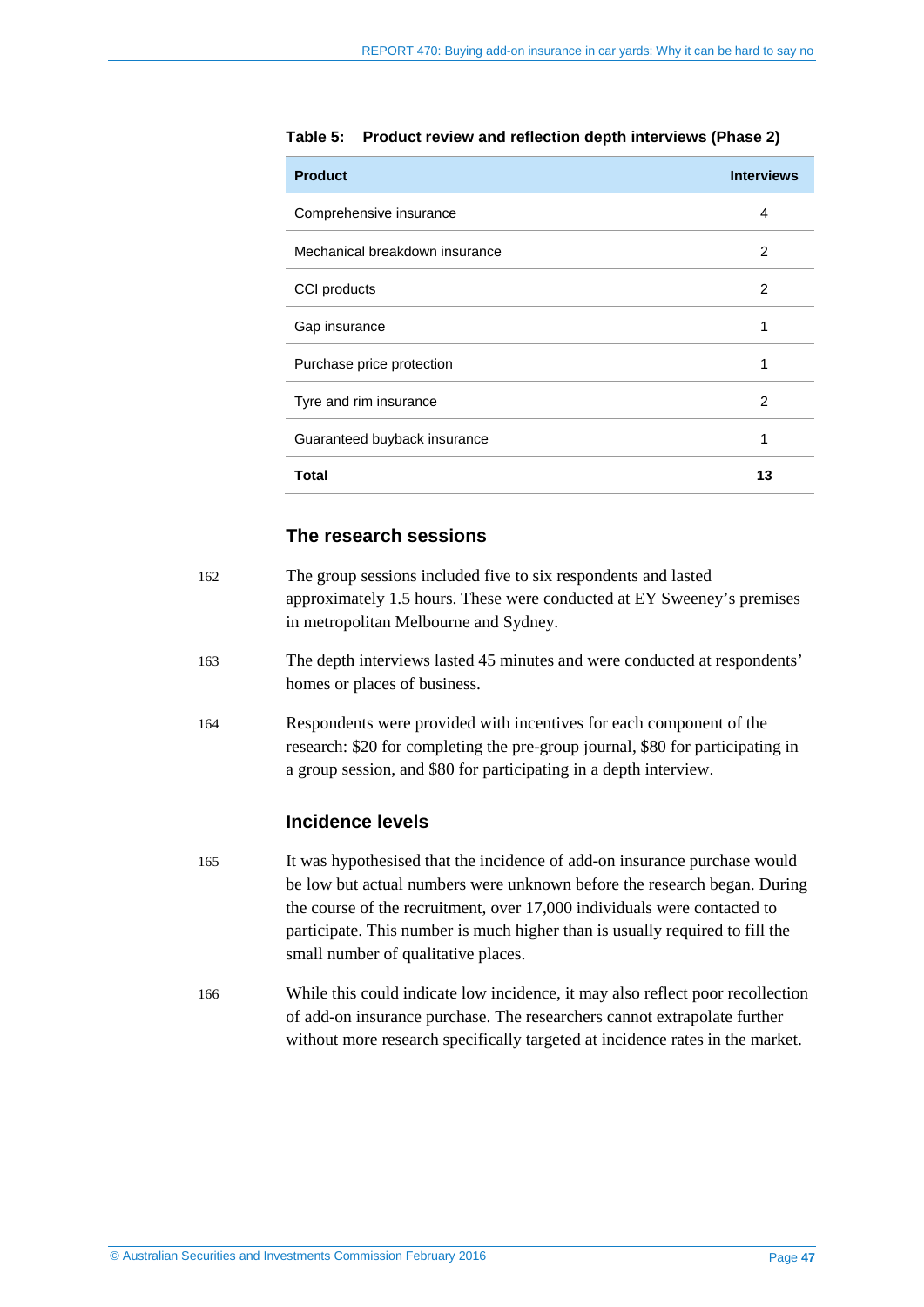# <span id="page-47-0"></span>**Key terms**

| Term                                                  | <b>Meaning in this document</b>                                                                                                                                                                                                                                                                                                               |
|-------------------------------------------------------|-----------------------------------------------------------------------------------------------------------------------------------------------------------------------------------------------------------------------------------------------------------------------------------------------------------------------------------------------|
| add-on insurance<br>(or add-on insurance<br>products) | Insurance policies that are 'added on' to the sale of a<br>primary product, most commonly with the purchase of a<br>motor vehicle                                                                                                                                                                                                             |
| anchor                                                | A term used in behavioural economics for something that<br>serves as a reference point. In the context of our review,<br>consumers were faced with a large expense (i.e. vehicle<br>purchase), which then served as a reference point to<br>influence their judgement about the value of smaller cost<br>items they were subsequently offered |
| ASIC                                                  | Australian Securities and Investments Commission                                                                                                                                                                                                                                                                                              |
| Baker & Siegelman                                     | T Baker & P Siegelman, Protecting consumers from add-<br>on insurance products: New lessons for insurance<br>regulation from behavioural economics                                                                                                                                                                                            |
| CCI                                                   | Consumer credit insurance                                                                                                                                                                                                                                                                                                                     |
| Cialdini                                              | RB Cialdini, Influence: The psychology of persuasion                                                                                                                                                                                                                                                                                          |
| decision fatigue                                      | A term used in behavioural economics where decisions<br>made after a long session of decision making are not of<br>the same quality as early decisions                                                                                                                                                                                        |
| <b>EY Sweeney</b>                                     | The market research company commissioned by ASIC to<br>conduct research into consumers' experiences with add-<br>on insurance products                                                                                                                                                                                                        |
| <b>FCA</b>                                            | Financial Conduct Authority (UK)                                                                                                                                                                                                                                                                                                              |
| information overload                                  | A term used in behavioural economics where the amount<br>of information consumers have to process can affect how<br>they process that information and weaken the use of their<br>critical decision faculties                                                                                                                                  |
| mental accounting<br>(see also 'price<br>framing')    | A term used in behavioural economics to describe the<br>different ways consumers categorise different types of<br>money transactions and accounts, which means they can<br>underestimate the actual cost of the product, depending<br>on how price is framed                                                                                  |
| <b>National Credit Code</b>                           | Sch 1 to the National Consumer Credit Protection Act<br>2009                                                                                                                                                                                                                                                                                  |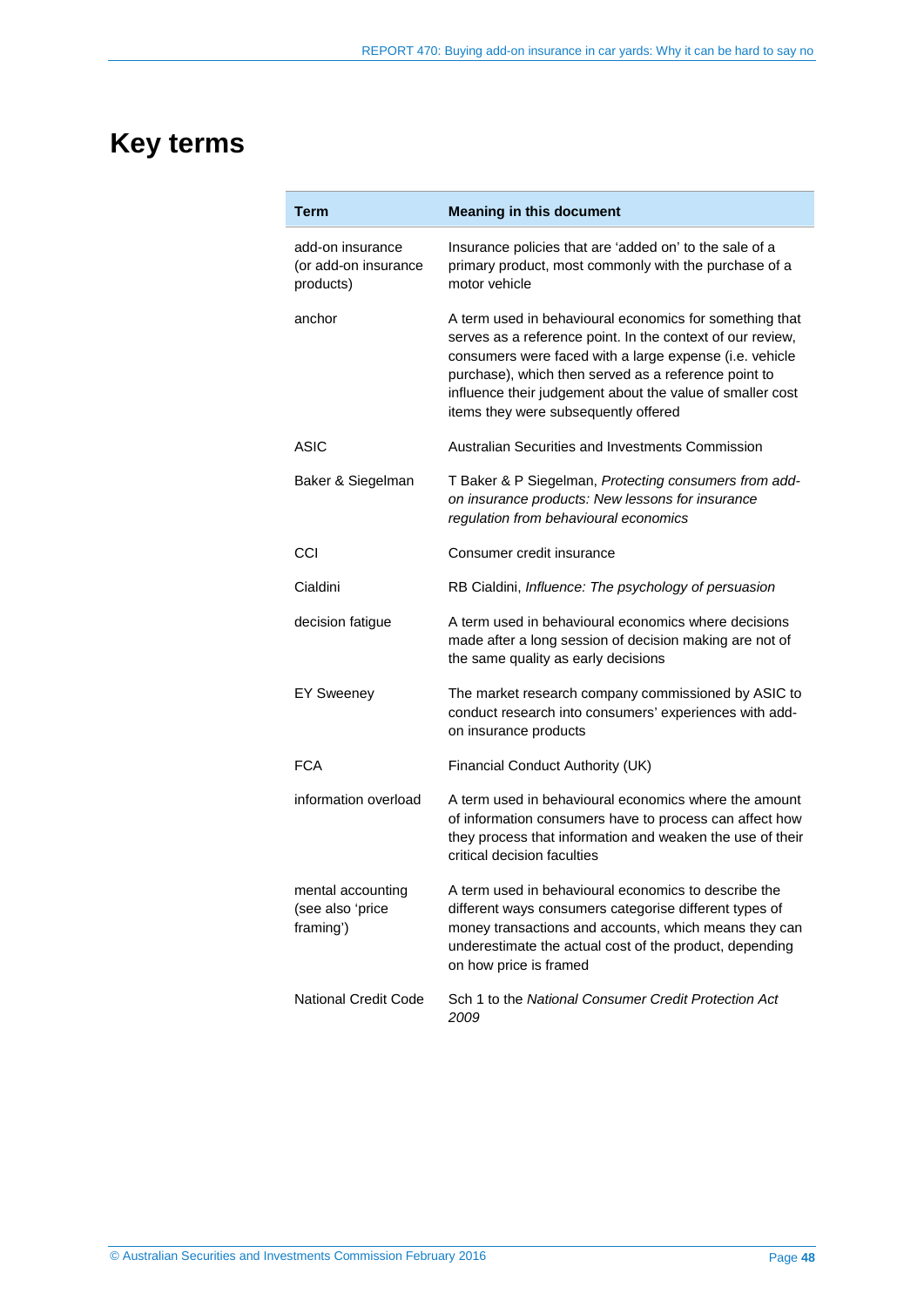| <b>Term</b>                                        | <b>Meaning in this document</b>                                                                                                                                                                                                                                                                                                                                                                                                  |
|----------------------------------------------------|----------------------------------------------------------------------------------------------------------------------------------------------------------------------------------------------------------------------------------------------------------------------------------------------------------------------------------------------------------------------------------------------------------------------------------|
| nudging                                            | A term used in behavioural economics to describe a<br>change to the choice environment (also known as 'choice<br>architecture') that enables or encourages consumers to<br>act in their own best interests without restricting their<br>choices (a form of 'libertarian paternalism'). It can also be<br>used to describe choice architecture that enables or<br>encourages consumers to act contrary to their best<br>interests |
| <b>PDS</b>                                         | <b>Product Disclosure Statement</b>                                                                                                                                                                                                                                                                                                                                                                                              |
| price framing<br>(see also 'mental<br>accounting') | A term used in behavioural economics to describe how<br>the way price information is presented capitalises on the<br>behavioural bias of 'mental accounting'.                                                                                                                                                                                                                                                                    |
| priming                                            | A term used in behavioural economics where consumers'<br>actions are influenced by sub-conscious cues                                                                                                                                                                                                                                                                                                                            |
| <b>Product Disclosure</b><br>Statement             | A document that must be given to a retail client in relation<br>to the offer or issue of a financial product in accordance<br>with Div 2 of Pt 7.9 of the Corporations Act 2001<br>Note: See s761A for the exact definition.                                                                                                                                                                                                     |
| <b>REP 378 (for</b><br>example)                    | An ASIC report (in this example numbered 378)                                                                                                                                                                                                                                                                                                                                                                                    |
| Sink/Dink                                          | Single or double income with no kids                                                                                                                                                                                                                                                                                                                                                                                             |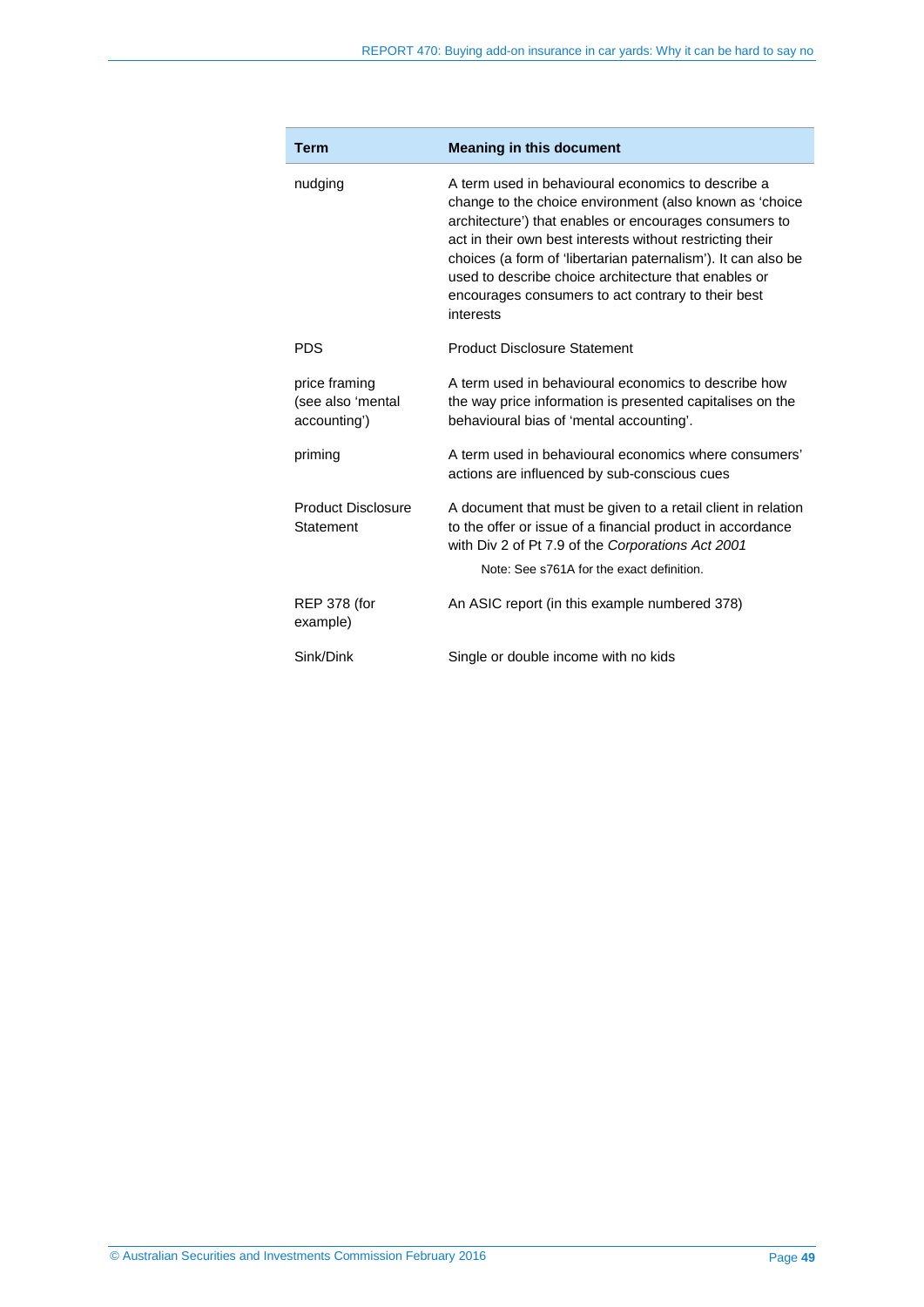# <span id="page-49-0"></span>**Related information**

### **Headnotes**

add-on insurance products, behavioural economics, commissions, comprehensive insurance, CCI, consumer credit insurance, dealership, decision fatigue, delayed timing, gap insurance, guaranteed buyback insurance, information overload, insurers, mechanical breakdown insurance, motor vehicle, PDS, Product Disclosure Statement, tyre and rim insurance

# **Legislation**

National Credit Code, s145

# **Cases**

*Australian Securities and Investments Commission v The Cash Store Pty Ltd (in liquidation)* [2014] FCA 926

# **Reports**

REP 378 *Consumer testing of the MySuper product dashboard*

### **Other documents**

M Ahearne, TW Gruen, & CB Jarvis, 'If looks could sell: Moderation and mediation of the attractiveness effect on salesperson performance'

CJ Anderson, 'The psychology of doing nothing: Forms of decision avoidance result from reason and emotion

ET Anderson & DI Simester, 'Effects of \$9 price endings on retail sales: Evidence from field experiments'

T Baker & P Siegelman, *Protecting consumers from add-on insurance products: New lessons for insurance regulation from behavioural economics* 

RF Baumeister, 'The psychology of irrationality: Why people make foolish, self-defeating choices'

DV Budescu, I Erev, TS Wallsten & JF Yates, 'Introduction to this special issue on stochastic and cognitive models of confidence'

RB Cialdini, *Influence: The psychology of persuasion* 

JF Engel, 'Are automobile purchasers dissonant consumers?'

G Fagg, *Credit life and disability insurance*